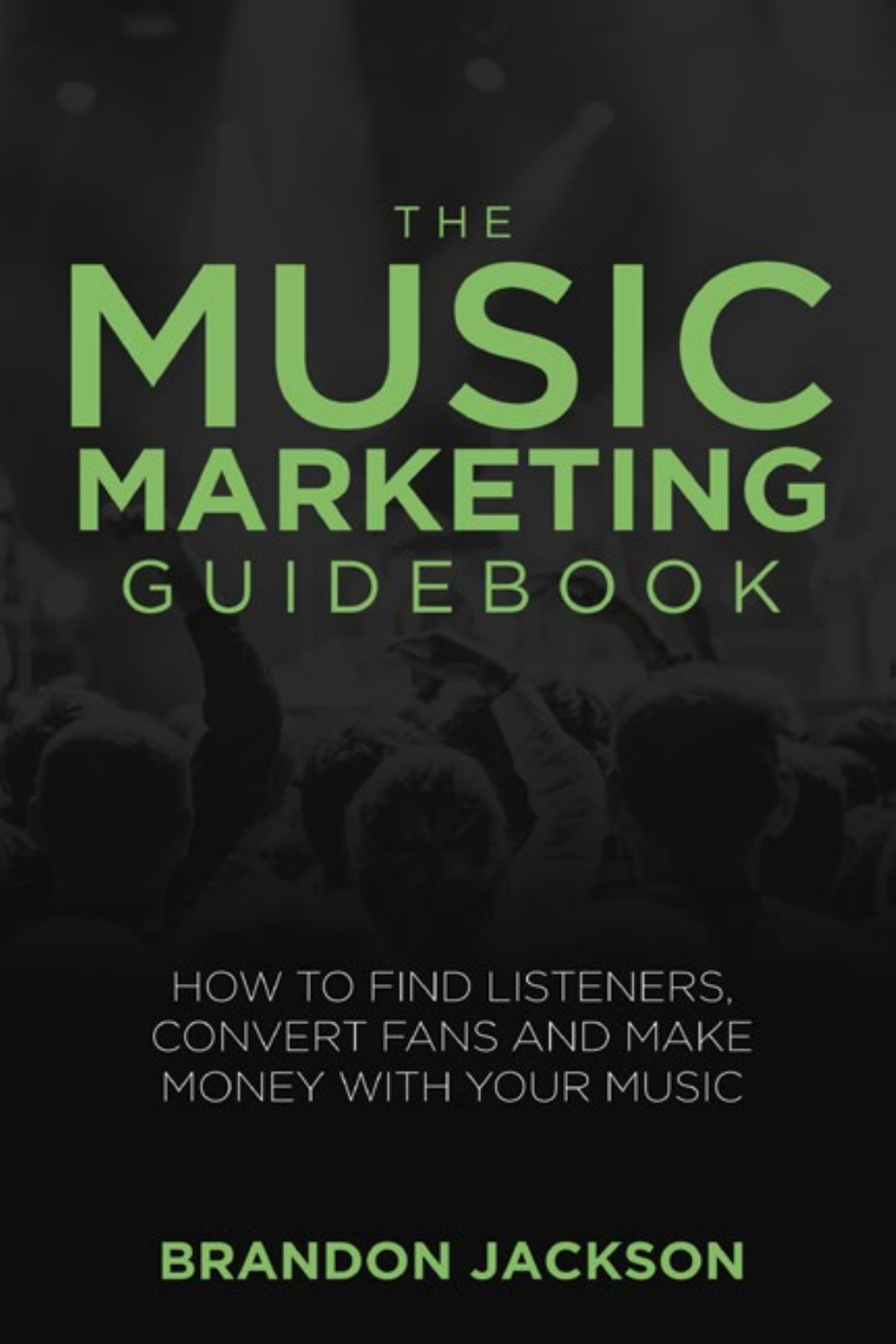

## **CONTENTS**

| Introduction                                  | ii.            |
|-----------------------------------------------|----------------|
| <b>PART ONE: THE FOUNDATION</b>               |                |
| Chapter 1: What is Marketing?                 | $\mathbf{1}$   |
| <b>Chapter 2: Making Great Music</b>          | $\overline{4}$ |
| Chapter 3: Distribution                       | 6              |
| <b>Chapter 4: Cultivating Your Fanbase</b>    | 9              |
| Chapter 5: Superfans                          | 11             |
| <b>PART TWO: ONLINE MARKETING</b>             |                |
| Chapter 6: Your Website                       | 14             |
| Chapter 7: E-mail Marketing                   | 18             |
| Chapter 8: Social Media                       | 20             |
| Chapter 9 - Paid Traffic                      | 23             |
| Chapter 10: Data & Analytics                  | 26             |
| <b>PART THREE: TRADITIONAL MARKETING</b>      |                |
| Chapter 11: The Great Divide                  | 28             |
| Chapter 12: Networking                        | 29             |
| Chapter 13 - Building Your Team               | 31             |
| Chapter 14: Press and Publicity               | 33             |
| Chapter 15: Partnerships & Collaborations     | 36             |
| Chapter 16: Conquering the Local Scene        | 38             |
| Chapter 17: Live Performance and Touring      | 40             |
| <b>PART FOUR: PUTTING IT ALL TOGETHER</b>     |                |
| Chapter 18: The Album Launch & Marketing Plan | 44             |
| <b>Chapter 19 - Evaluating Success</b>        | 47             |
| Chapter 20 - Getting Creative                 | 49             |
| Conclusion                                    | 51             |
| <b>Additional Resources</b>                   | 52             |
|                                               |                |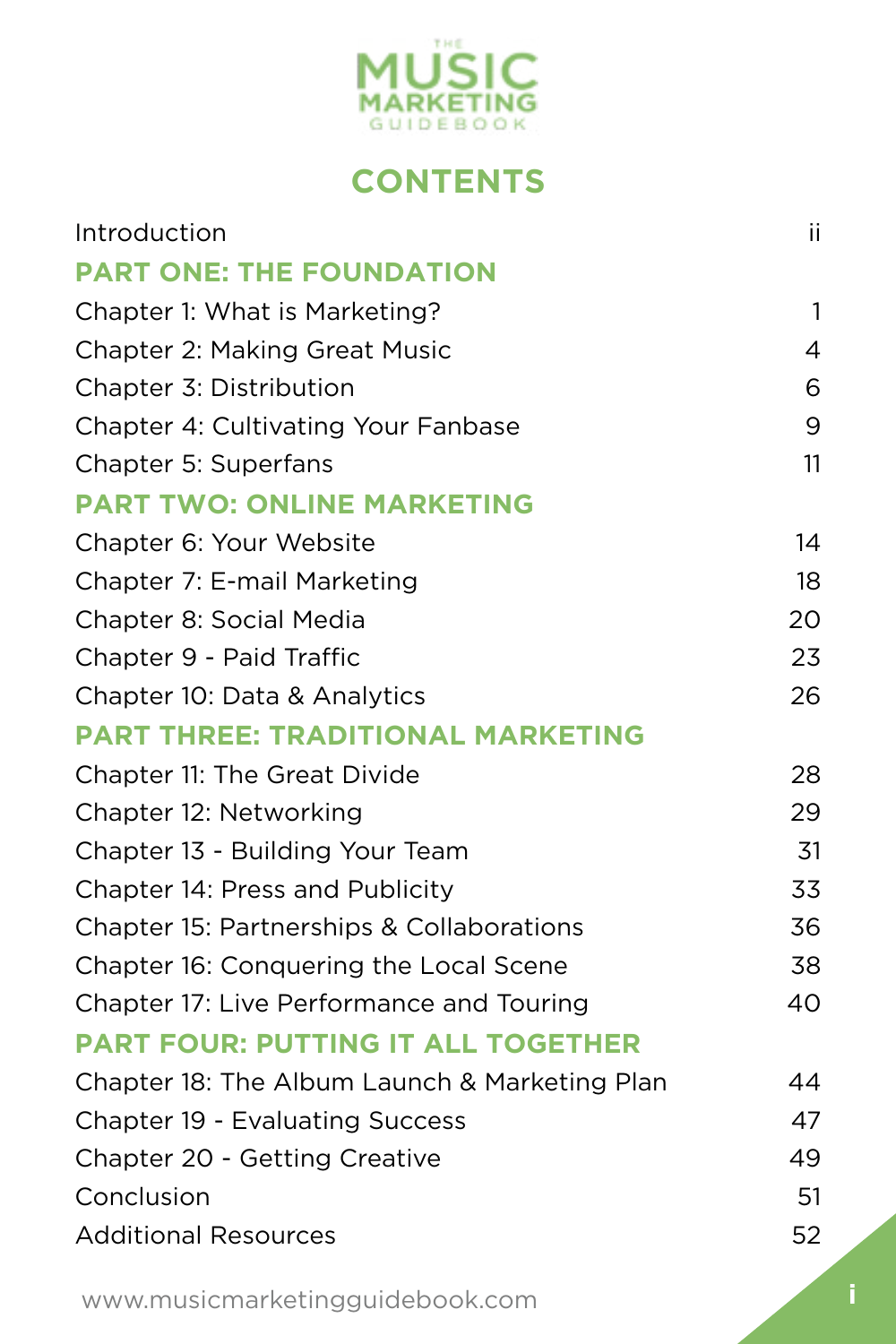## **INTRODUCTION**

<span id="page-2-0"></span>*Waiting to be discovered, hoping to be seen, wishing someone else would do the work, wanting to make it big while dreaming of being rich and famous just like your heroes is submissive, passive, foolish, weak, and ineffective. Take your desire for your dreams, your goals, and your ambition, then make them fuel for the fire to light your ass up, to get to work and on the path to make it happen.*

*- Loren Weisman*

#### **WHY I WROTE THIS BOOK**

Music Marketing is boring. Not only is it boring, but it is complicated, time consuming and ultra-tedious. On top of that, most independent artists don't know they need it -- let alone, what it is. However, the way the Music Industry has changed over the last few years makes it mandatory for every artist to develop marketing skills. If you're going to make it in today's industry, you need to know how to find your ideal fans and use them to fund your dreams. The Music Marketing Guidebook is here to teach you exactly that.

There is no shortage of Music Marketing information available out there. Most of it falls under one of two categories. The first reads like a Marketing textbook -- an encyclopedia with descriptions of every marketing concept known to man. It overwhelms you and leaves you frustrated, more confused than you were before you started. The second category is a rundown of the lastest tools and technologies. "How to get fans quick" and other gimmicky strategies. The problem is that technology changes constantly, and if you don't understand the principles that should govern your use of technology, you'll be at the mercy of the internet forever. Just ask an old MySpace band how far that will get you.

I don't want you to be overwhelmed, and to sell you some get rich quick scheme would do you no good. I've designed the guidebook to give you actionable steps, with just enough background info for you to really understand why you're doing it. Again, this book is designed for you to take ACTION. Sitting with a book in your library ultimately won't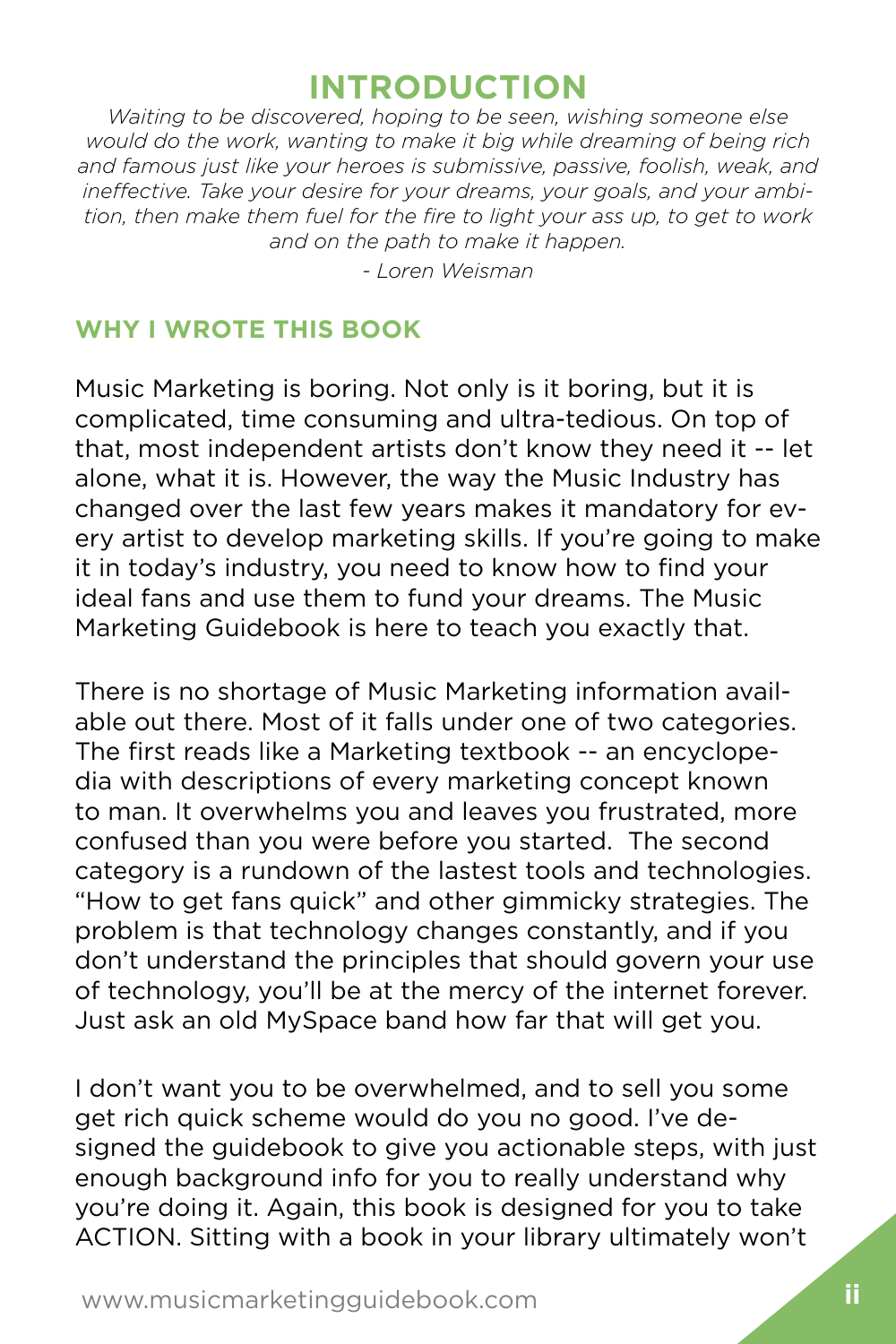## Introduction

do anything for you if you don't apply the knowledge in it. So in each chapter, there's an activity you can complete in order to see immediate progress and results.

## **HOW THE GUIDEBOOK WORKS**

The Music Marketing Guidebook runs in four parts:

In Part One, I'll teach you the basic pillars of Marketing, and more importantly, give you insight into the marketing mindset.

In Part Two, we'll dig into online marketing strategies you can use to help find your audience and become profitable.

In Part Three, we'll go over offline (aka traditional) strategies that you can use once you've built an audience. These will help you get on the biggest stages and launch your career into the stratosphere.

In Part Four, we'll bring it all together and show you how to plan out a complete album release, including your Integrated Marketing Campaign. We'll also show you how to track your results, so that you know what's working and what isn't.

You won't just read a bunch of theory in this book. I've also included case studies so that you can see how the practices in this book have helped other artists acheive great levels of success. While for legal reasons, I can't make any guarantee on the level of success you'll acheive after reading this book; here is my commitment to you at the time of this writing:

The insights and strategies I present to you in this book are the result of over 10 years of personal experience as an artist, a record company intern, then a manager. They are the result of many personal conversations with successful artists and industry professionals. They are the result of countless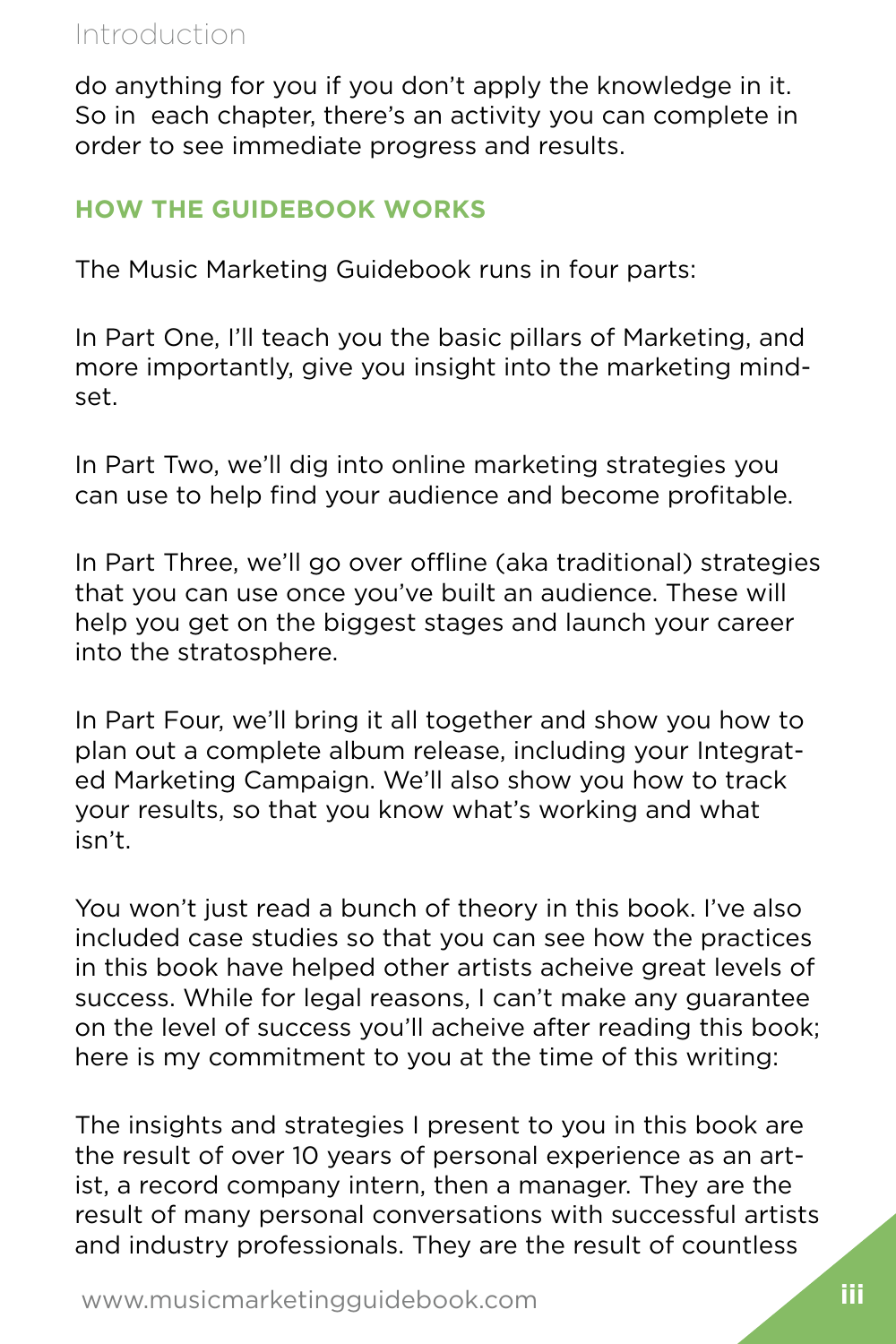## Introduction

hours studying both the discipline of Marketing, and the greater Music Business economy. If you apply the knowledge in this book, I know you can succeed.

Each chapter builds on the last, so it's best to read the book straight through. I'll try my best not to bore you. Enough with the small talk. Let's get started.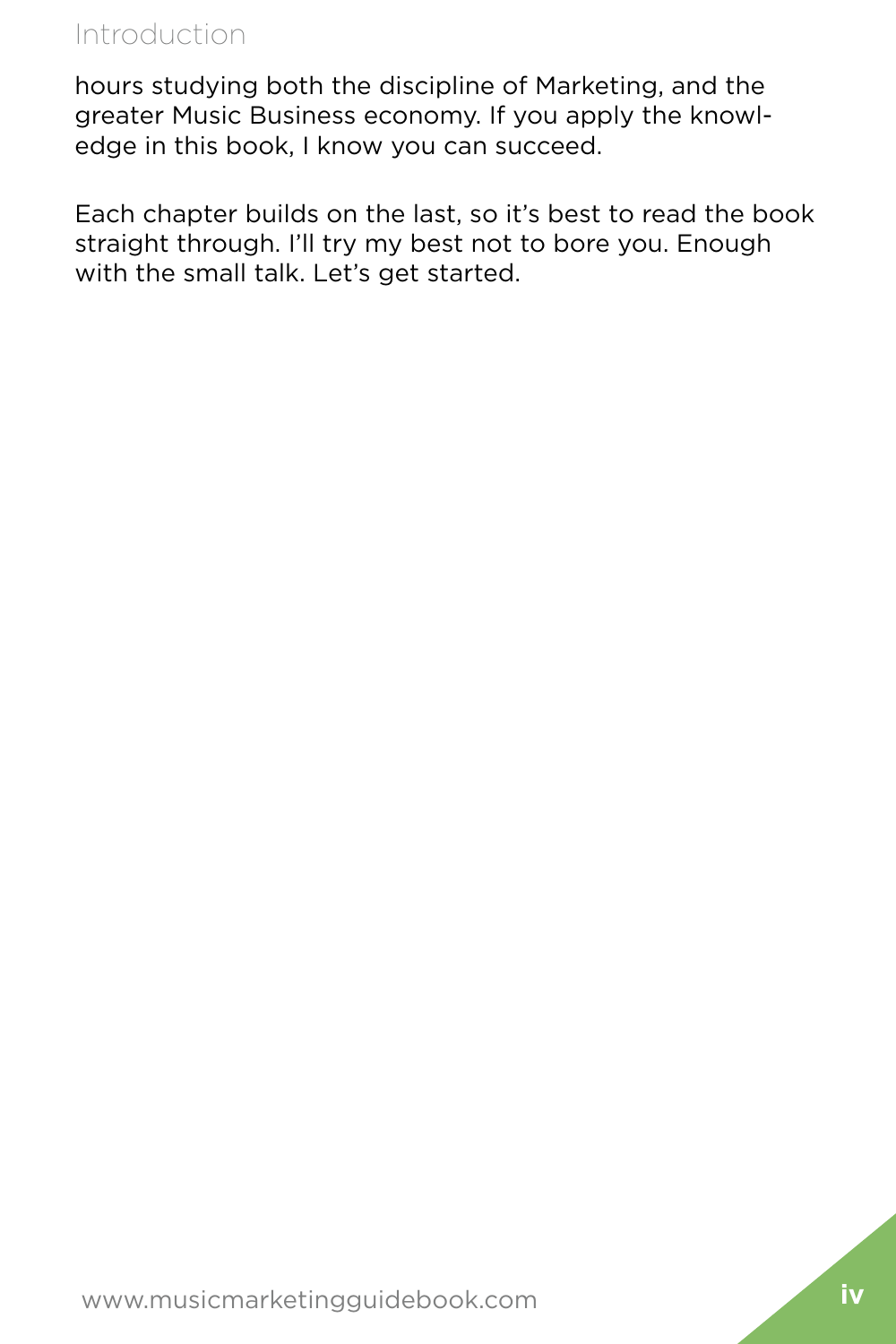## <span id="page-5-0"></span>**CHAPTER 1: WHAT IS MARKETING?**

"Marketing" is probably the most misused term in business. Ask four people what Marketing is, and you'll get five different answers. For some, Marketing is about making your products look pretty. For others, it's about fancy TV commercials and product placement. The reality? Marketing is all these things - and much more. By my estimation, 75 percent of all activity in your music career will be related to marketing. Let's start by giving the word a definition.

Marketing (mar-ket-ing): The management process by which goods and services move from concept to the consumer.

2.) The action or business of promoting and selling products or services, including market research and advertising.

By definition, marketing involves not only product promotion, but it helps dictate what products are even offered for sale. What does this mean for your music? Everything. Marketing can dictate what music you make, what platforms you release on, and even the price of your music. Effective marketing helps you plan tour dates and offer attractive merchandise. It includes your social media strategy, your media/television appearances, and just about every public facing action you will take in your music career. Are you feeling overwhelmed? Don't worry. By the time you finish this book, you'll be well on your way to becoming a music marketing expert.

#### **THE FOUR P'S**

There are four distinct pillars - or stages - of the marketing process. They are known as the Four P's: Product, Place, Pricing, and Promotion. The process itself can be explained pretty simply. First, you decide what product you're going to release. Through a series of tests (either internal or with small customer groups), you refine that product until it is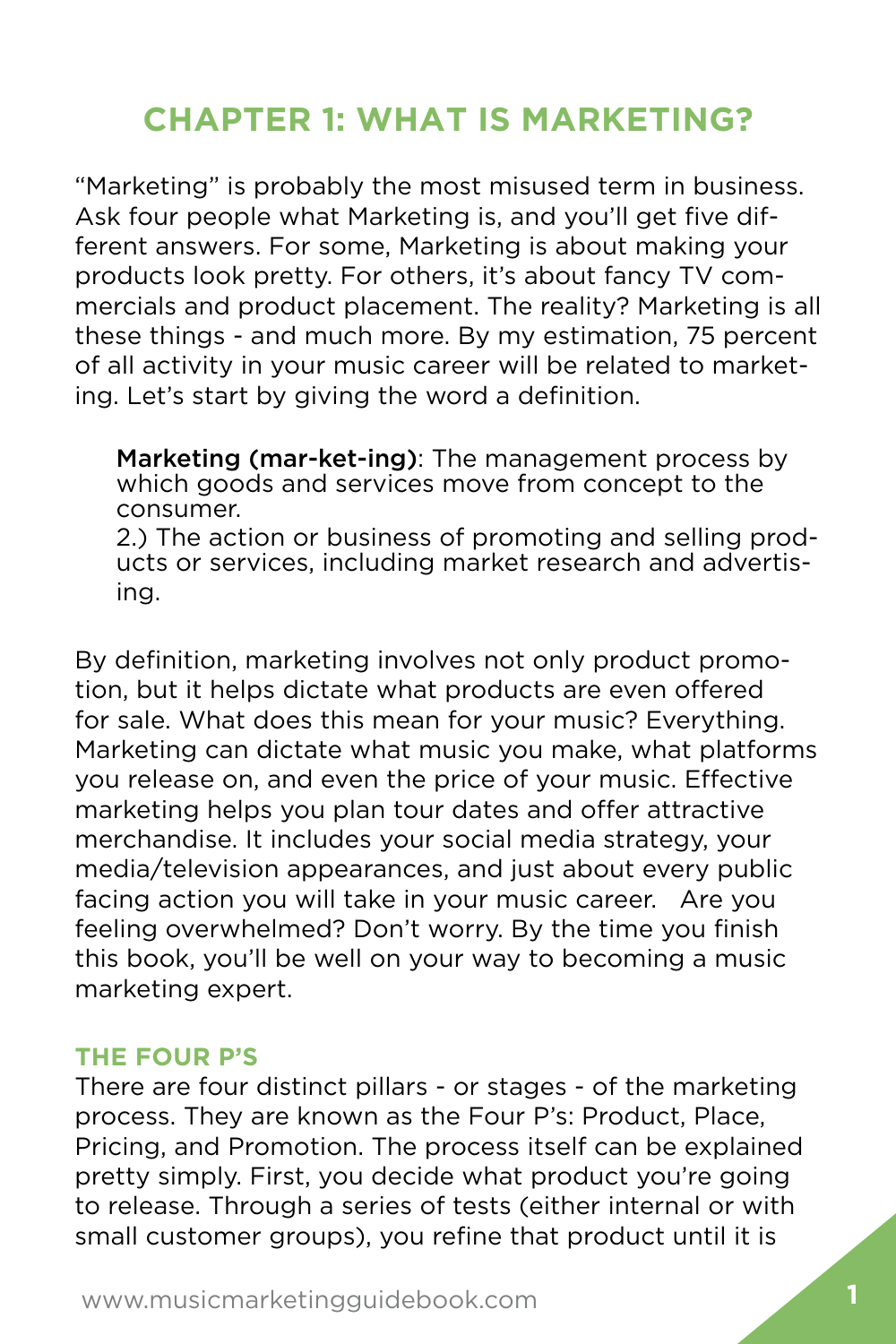## Chapter 1: What is Marketing?

ready for mass consumption. You decide on distribution, or what place your consumer will have to go to find your product. You determine the price of your product. Then finally, after all the backend business is set up, you focus on your promotional strategy. Let's go through each of these stages in more detail.

#### **PRODUCT**

Since this is a Music Marketing manual, it seems safe to assume your product is your music. This is true, but it's also so much more than that. You are a brand, and you need to see yourself that way. At any given time, you're selling music, live experiences, merchandise, and the general cool factor that comes with being a fan.

## **PLACE**

Once you've gotten your product ready, you'll need to choose your distribution channel(s). As a general rule, you'll want to distribute on all the major streaming platforms, but there a number of other ways to deliver your content including subscription memberships and corporate partnerships. We'll go over how to distribute your music in a full chapter a little later.

## **PRICING**

The Music Industry is unique in that pricing seems to be pretty standard across the board. That's because large companies like Apple & Spotify have agreements with the major labels that determine how much each service can charge you for music. The labels have paid millions to research just how much the average consumer is willing to spend, and just how much will turn someone away. The beauty of being an idependent artist is that you can determine the same boundaries for your pown business. Sure, the average consumer is used to spending \$9.99 for an album download. But maybe they'll pay you \$25 for a hardcopy instead of the traditional \$10-\$15. Maybe they'll pay \$500 for a VIP package at a concert. Perhaps your fan base is willing to pay you a monthly subscription fee in exchange for direct access to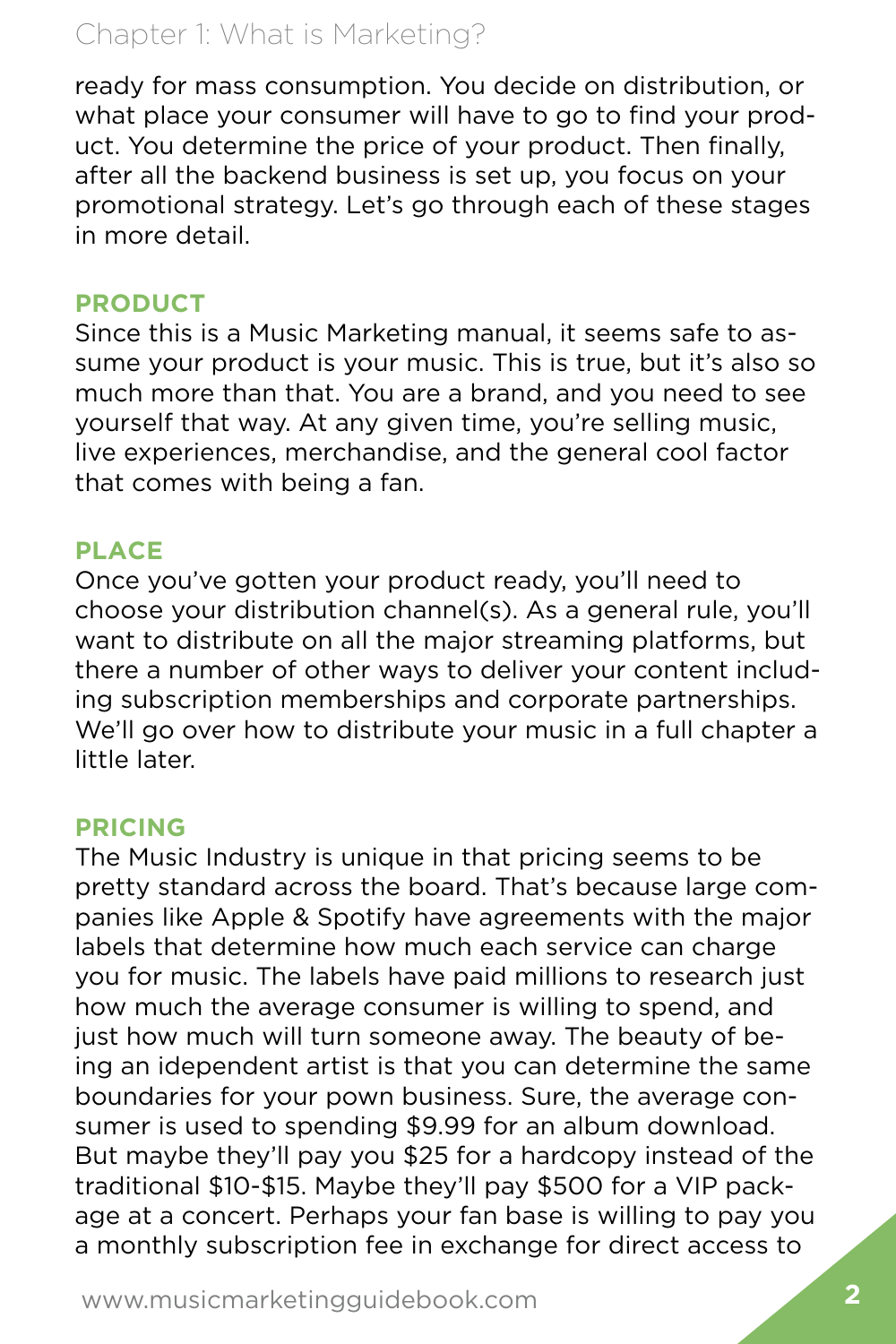## Chapter 1: What is Marketing?

new material as soon as you're done creating it. As you get to know your fan base, you'll know more and more about what they're willing to pay to support you. Keep this in mind when you're pricing your products and packages.

#### **PROMOTION**

Your promotional strategy is the key to making your music business dreams come true. Some people believe that "If you build it, they will come", but that's simply not true. They'll only come if they know you built it in the first place. Your promotional strategy is key to making sure your music isn't falling on deaf ears. It's what will make your project a huge success, or a huge failure.

#### **A WORD ON BRANDING**

One word that is often associated with What is a brand? Simply put, your brand is what your customers and fans know you for. For example, Eminem's brand is edgy, shock rap with the occasional inspirational pop collaboration. Eminem plays the underdog role and everything about his image speaks to that. He doesn't wear flashy clothes or jewelry. When you see him, he looks like he's still fighting his way out of 8 Mile in Detroit. He looks like his back is against the ropes and its him against the world. People love Eminem for his style just as much as they love him for his music. That's the power of building a great brand.

TAKE ACTION: Take a few minutes to define your brand. What is your music about? What image do you want to convey at all times? If your music persona was an actor, how would he dress and talk in your film? What are your boundaries? Remembrer -- your brand is just as much about what you choose NOT to do, as it is the things you do.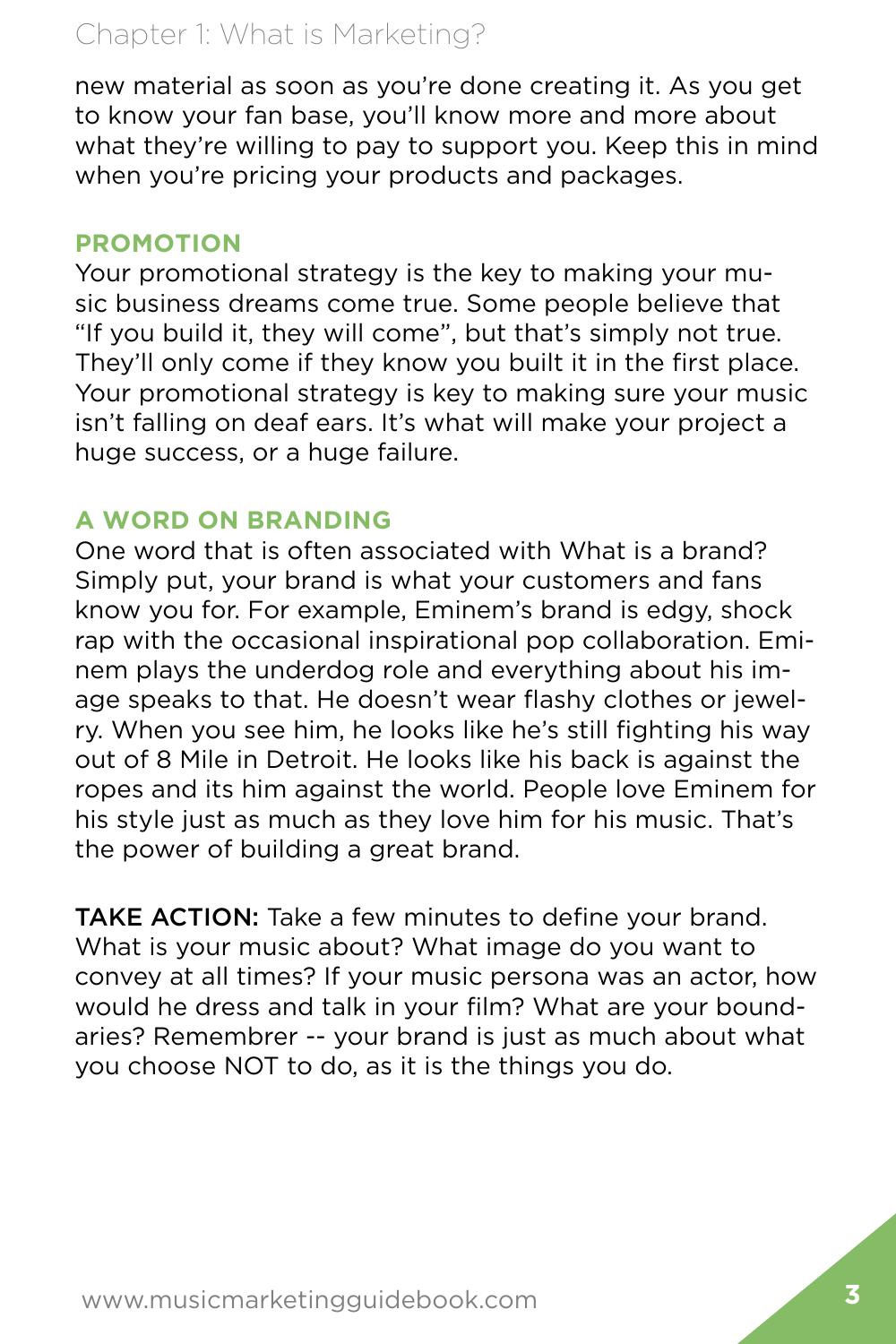## <span id="page-8-0"></span>**CHAPTER 2: MAKING GREAT MUSIC**

Let's talk about the reason we're all here – the music. If you're reading this book, you're a special type of person. Music is what you live for. It's not just something nice that plays in the background. It's the soundtrack for your most important life events. You remember the music playing during your first kiss. Your first concert is right up there with your wedding night in terms of fond memories. Music completely captivates your mind and has been there for you at every turn. If you're reading this, not only has music been all those things to you, but you also believe you can make something that can be all of those things to someone else. That's a quality that very few people in the world get to experience.

What separates the greats – Bob Dylan, Jay-Z, Drake – from the average person recording songs from their bedroom or garage? The answer is great marketing. But before you can market your music, you must know that it can stand up both critically and sonically to the music that influenced it. You have to hone your craft to the point that you could do great work in your sleep. To become great, you'll have to put in WORK. I can't sugar coat this. At times, the process will be grueling. You probably have a song in your notebook right now that you believe is the best song ever. Three years from now, I'm willing to bet you'll hate that song. I'm sure it will always hold a special place in your heart, but you will have improved your skills so much that all you will think about is how you could've done it better.

If you don't feel your music is good enough, here are three steps you can take until it is:

1. Practice - write and record new music as often as possible. Don't feel pressured to release any of it (unless you want to). View it like practicing Free Throws before the big game.

2. Collaborate - find other artists and producers to work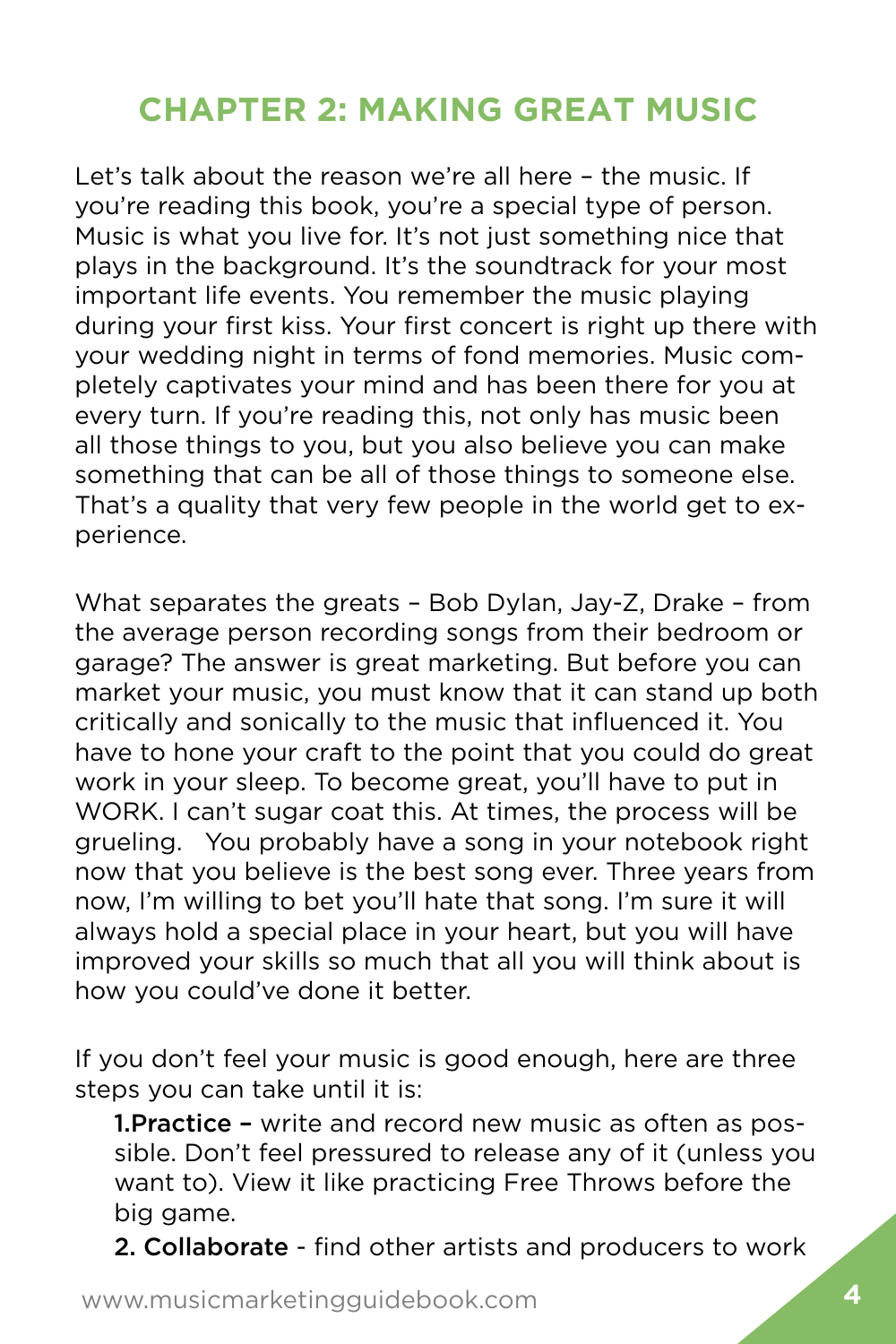## Chapter 2: Making Great Music

with. They'll help spark your creativity and open you up to new workflows, production and songwriting methods. 3. Study - study your favorite songs and analyze what makes them great. Listen to new music. Study genres outside of your own. There are lessons to be learned and inspiration to be found everywhere, if you'll allow yourself the time to just listen.

#### **TESTING YOUR MUSIC**

"Ok Brandon, I've done all of these things ad-nauseum. I think my music is ready now, but how can I be sure?" There's only one way to find out -- test it. Send the music to your friends and ask for their feedback. Post reference tracks in online forums dedicated to your genre. Perform at Open Mics and local artist showcases in your local area. Get feedback from as many people as possible. The least they know about you, the better. You don't want to base your career off your mom's opinion of your music -- Believe me.

There are many companies online that offer to give unbiased feedback on your music. Submitting to these services is a great way to do market research and see just what music fans think of your music. The greatest of these tools is a service called Crowd Review, by ReverbNation. This tool started out as a separate service called AudioKite, but ReverbNation acquired them in 2016.

With Crowd Review, you order a set number of reviews from real ReverbNation listeners in the United States. They are required to listen to a certain percentage of your song, and provide detailed feedback as well as complete a survey of demographics and listening habits so that you can understand the audience that's most likely to enjoy your track. You'll be judged on metrics like Songwriting, Production Quality and Commercial Potential. This is just the type of information you need to see if your music is ready for the big stage. Once you're sure your music is ready for the big leagues, the real work can begin.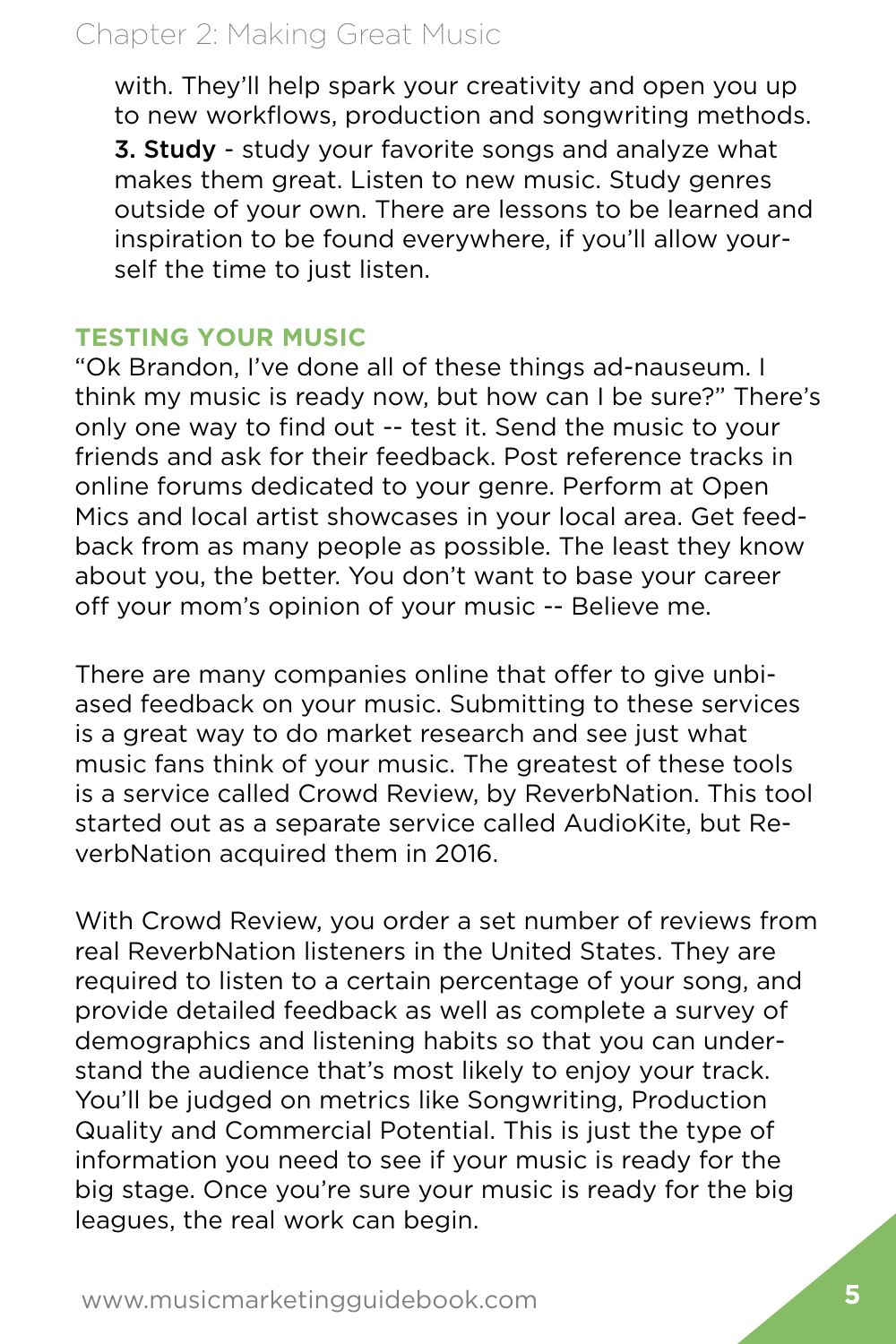## **CHAPTER 3: DISTRIBUTION**

<span id="page-10-0"></span>Once you've made sure your product is up to par, you'll need to figure out your distribution method. Think of it this way -- What places will customers have to go in order to get your product? When we talk about distribution, most people think of the big players: iTunes, Amazon, Spotify. We'll get into all of those soon. But first, I want to get you thinking creatively about the way you release your music.

Since you're not tied to the system of a major label, you have the freedom and flexibility to give your fans a unique experience they can't get anywhere else. Use the same creativity it took to craft your album, to think of interesting ways to present it to the public.

## **GETTING YOUR MUSIC IN DIGITAL STORES**

If your aim is to sell your music to the masses, there is really only one way to do that. You open up shop where there is already traffic. In the case of music, the greatest place to sell it is on iTunes, Amazon, Spotify, and the dozens of other streaming services out there. Luckily, there is an easy way to do that.

Digital Music Aggregators are companies that will deliver your music to the streaming services even if you aren't tied to a major label. There are many of them out there, each with their own pros and cons, but they basically work the same way. You upload your master tracks and artwork, and they submit to the major digital outlets on your behalf. Let's go over the top three.

CD Baby: CD Baby has been around longer than any other service provider, and has always tried to be the one stop shop for independent musicians. Aside from just getting your music into stores, CD Baby can help you print physical CD's, and even collect publishing royalties for you via CD Baby Pro. The price of entry? \$49 per album or \$9.99 per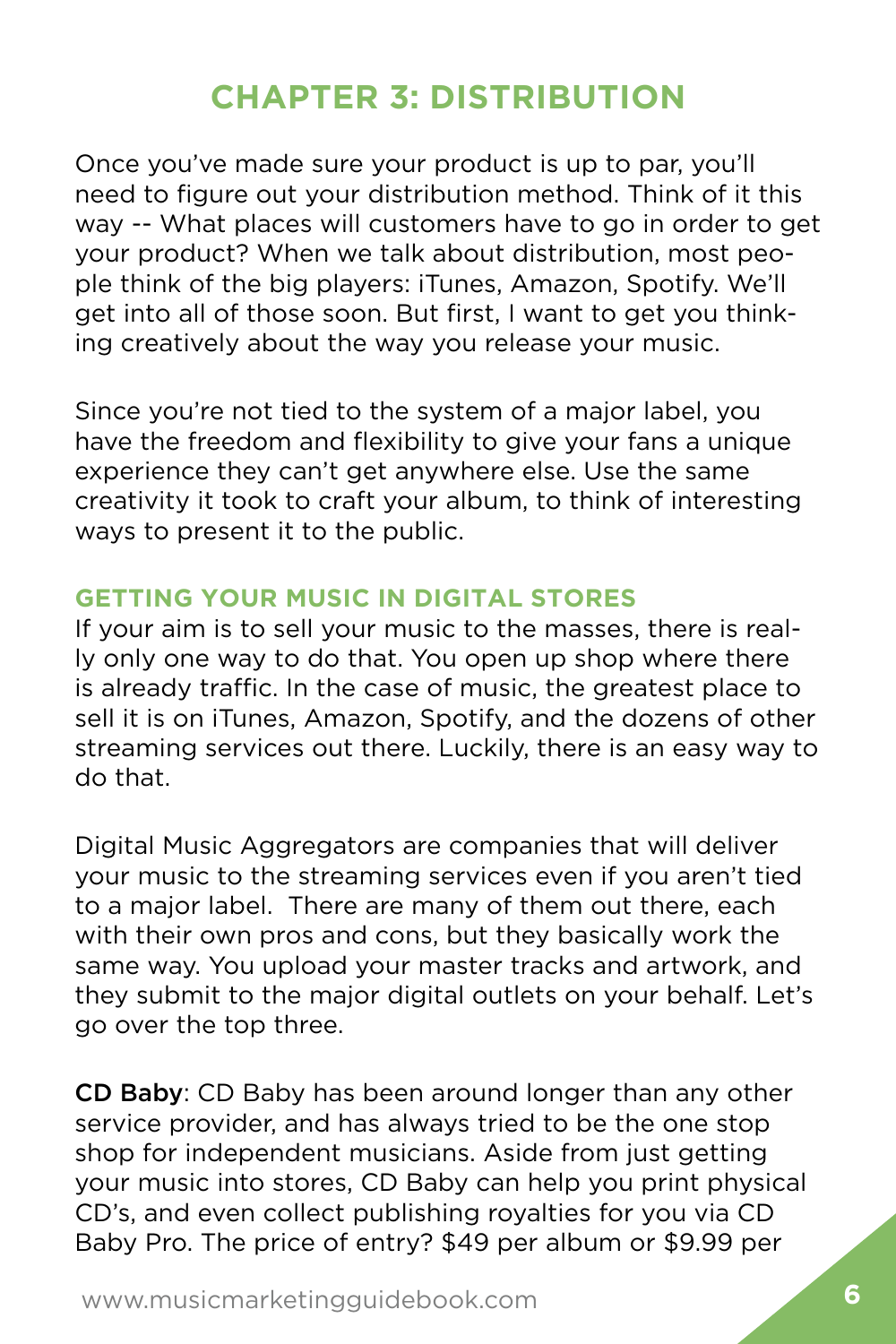## Chapter 3: Distribution

single. You pay the fee one time, but CD Baby takes a 9% commission from your sales on the back end.

**TuneCore:** Tunecore is the second largest of the aggregators. Home to artists like Chance The Rapper, Tunecore offers distribution as well as admin publishing services just like CD Baby. The biggest difference is their cost structure. While Tunecore only charges \$29.99 to distribute your album, they also charge an annual fee of \$49 per album to keep it up on the streaming services. The more projects you release, the more you pay them each year to keep your projects available to the public.

DistroKid: The simplest of the bunch. You pay DistroKid \$19.99 per year and get unlimited uploads. If you're someone who releases music more than once a year, this is absolutely the best bang for your buck. What makes the deal even sweeter is the fact that DistroKid doesn't take any of your royalties. The only downside is that DistroKid doesn't currently offer any publishing administration (although they announced this is coming soon).

## **SELLING PHYSICAL PRODUCTS**

As you grow, you will want to look into offering physical CD versions of your music. While it's true that physical albums sales have all but disappeared in the mainstream, people who are your fans will certainly want to buy physical products from you. I recommend starting with a small run of 100 discs or less. You can do this with a local CD Duplication Company, or you can go online to DiscMakers (www.diskmakers.com) and order them. You can sell these CD's as part of VIP Packages on your website, or just take them with you when you perform live. There's a lot of money to be made with CD's, even in 2018.

## **TAKE ACTION:**

Sign up for an account with one of the major Digital Music Aggregators (I recommend DistroKid, but the choice is yours). If you have a back catalog, go ahead and upload it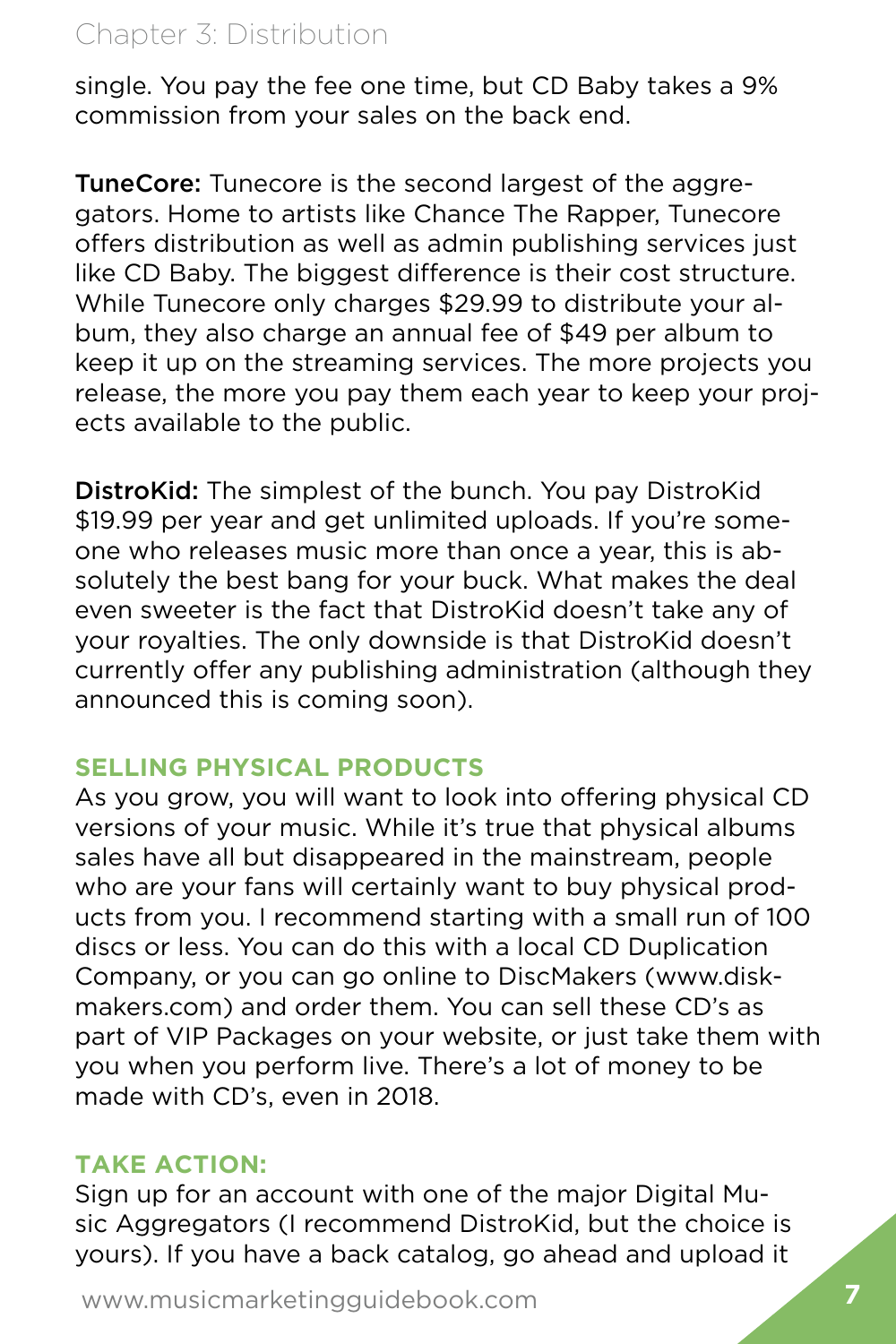## Chapter 3: Distribution

to their servers to make sure your music can be found on all the major distributors while streaming revenue may not be enough to pay your bills just yet, every penny helps in this business.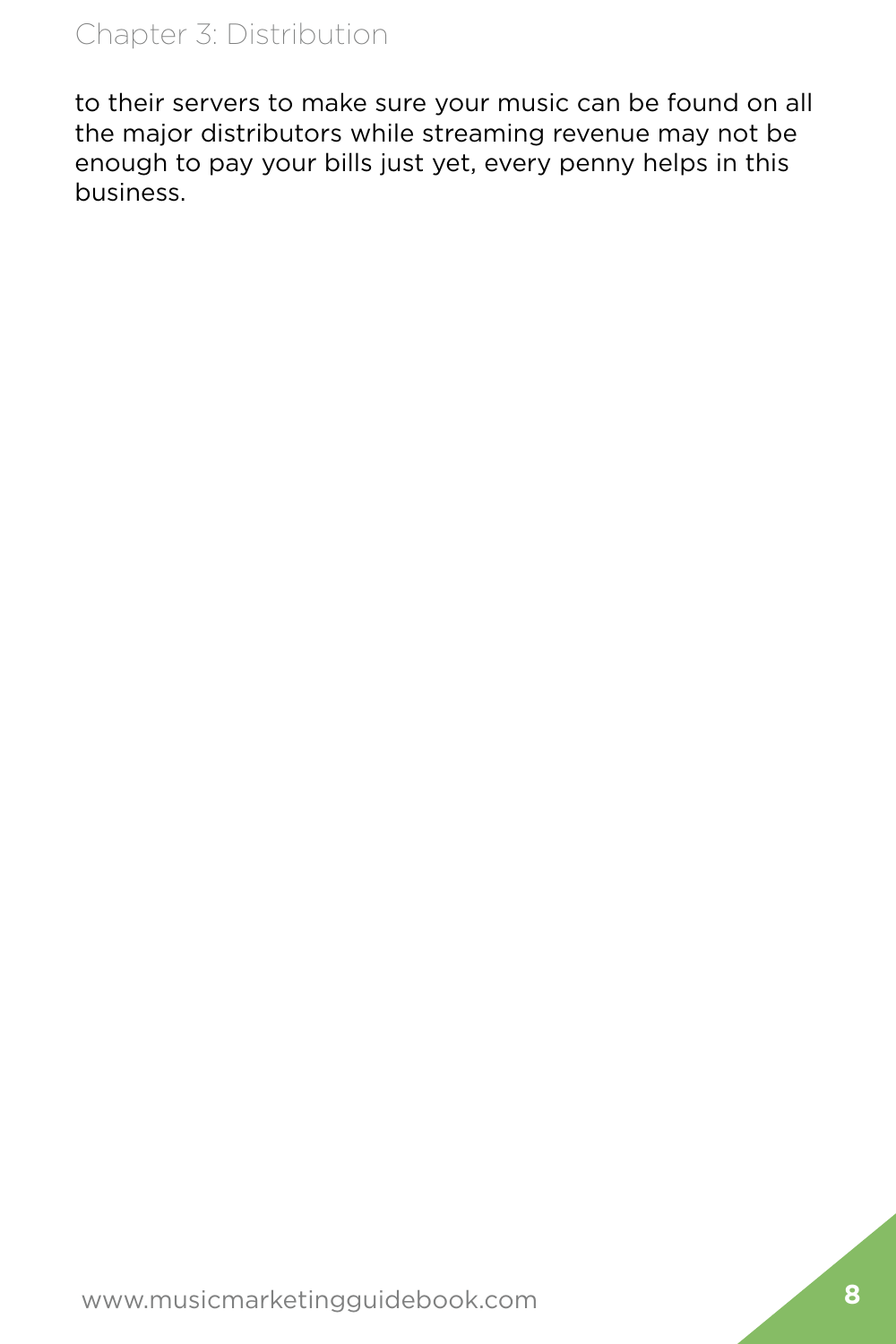## <span id="page-13-0"></span>**CHAPTER 4: CULTIVATING YOUR FAN-BASE**

Let's talk about the most important people in your music career -- your fans. There's an old saying about self employment that I want to make you familiar with. "When you're your own boss, everyone is your boss!" This is especially true for independent musicians. Your fans are the force that sustains you and can potentially allow you do do what you love for a living. Treat them well, and they'll reward you handsomely. Neglect them, and they'll desert you. You should treat the process of finding and cultivating fans just like you would making a new friend.

## **THE INTRODUCTION**

Whenever you meet someone new, it's exciting. Perhaps you meet at your favorite diner, or bump into each other at a magazine stand and realize you share similar interests. At first, you're delighted to meet someone who shares things in common with you. You ask each other questions, hoping you'll find even more common ground. Then, you exchange information so you can stay in touch. Connecting with fans should be the same way.

Your music is the bonding point. As people consume your content, they will connect with the themes of your music, as will as your personality as displayed on the web and in media. Eventually, you'll ask for a way to keep in touch on a more personal basis (or even better, they'll ask you.) That will lead them to your email list, and on to the next step on the conversion journey...

#### **NURTURING THE RELATIONSHIP**

After you've made a new friend, you take certain steps to develop the friendship. Perhaps you call to catch up every once in a while, or maybe you meet up in person. You should be doing the same with your fans. In the past, fan relationships were extremely one sided. The fans got to know the artist through their music and sporadic interviews.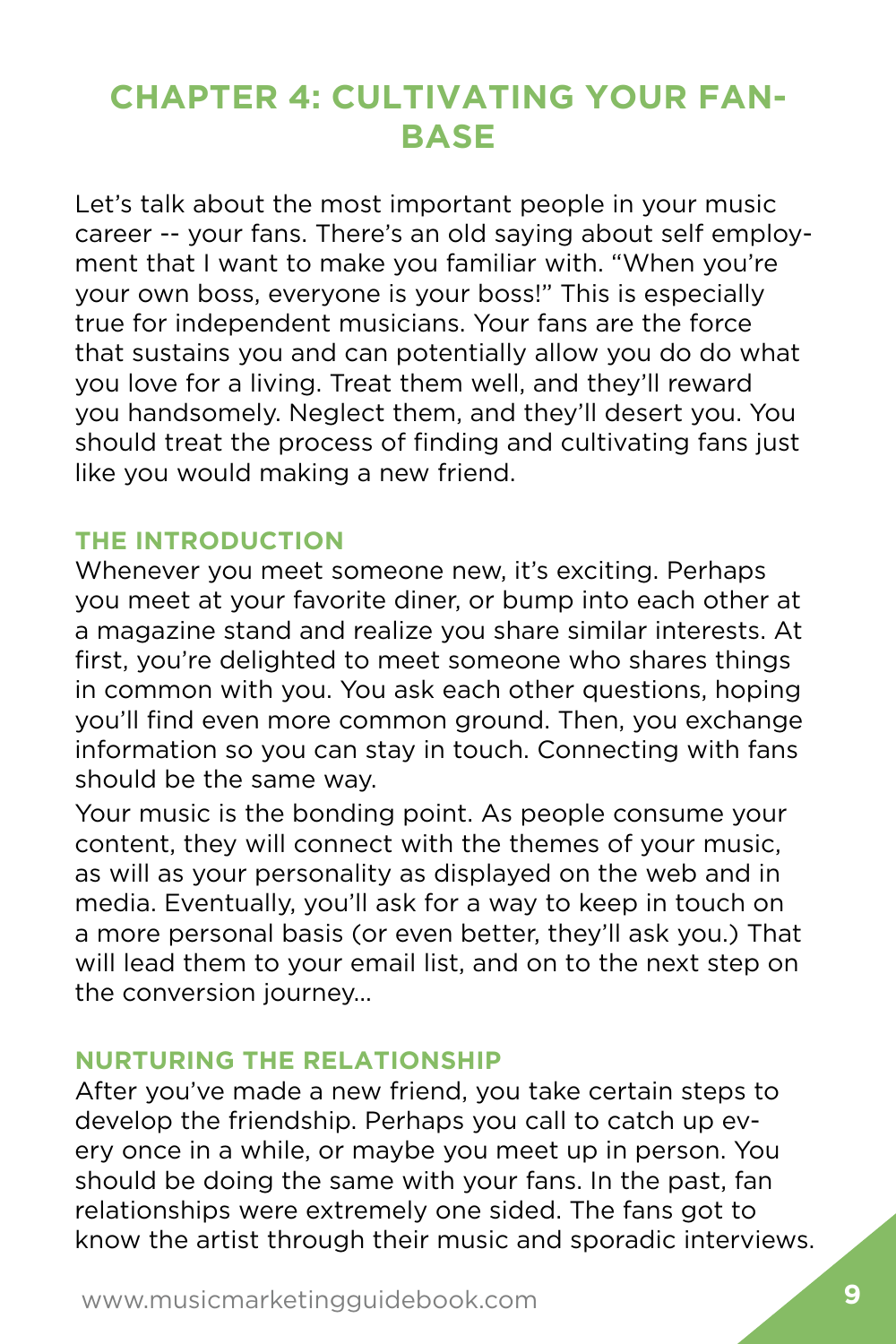## Chapter 4: Cultivating Your Fanbase

Artists didn't really interact with fans until it was time for a live show. Now that we're in the internet age, you can (and should) speak directly to your fans via e-mail and social media. The more they get to know you, the more they'll feel invested in your career, and the more they'll be willing to support you with their dollars.

TIP: Don't be a freeloader. You know that friend or family member you only hear from when they need something? That's you if you only speak to your fans when it's time to sell something. STOP freeloading and practice building a connection the right way. It will definitely pay off.

## **THE SALE**

For some, selling is the hardest part of acheiving success. As artists, we have a hard time putting value on the things we do, and an even harder time asking someone else to see that value and support it with their hard-earned cash. Here's the truth. If you've built enough of a rapport with your fans, making the sale should be the easiest part.

Making a sale doesn't start when you announce your product. It startes at the very first interaction, and continues with every interaction after. Asking for the sale - or closing, as it's known in business - should be the no brainer at the end of the line.

Your fans love you. They follow the things you do because you mean something to them. They love your music because it helps them escape the drudgery of their everyday lives. It entertains them and reminds them of fond memories. Your fans want to reward you for the way you make them feel. They want to give you money so that you can continue doing what you love, and what they love from you. As you grow, they'll continue to support you because they want their friends to know that connection is real. All you have to do is ask.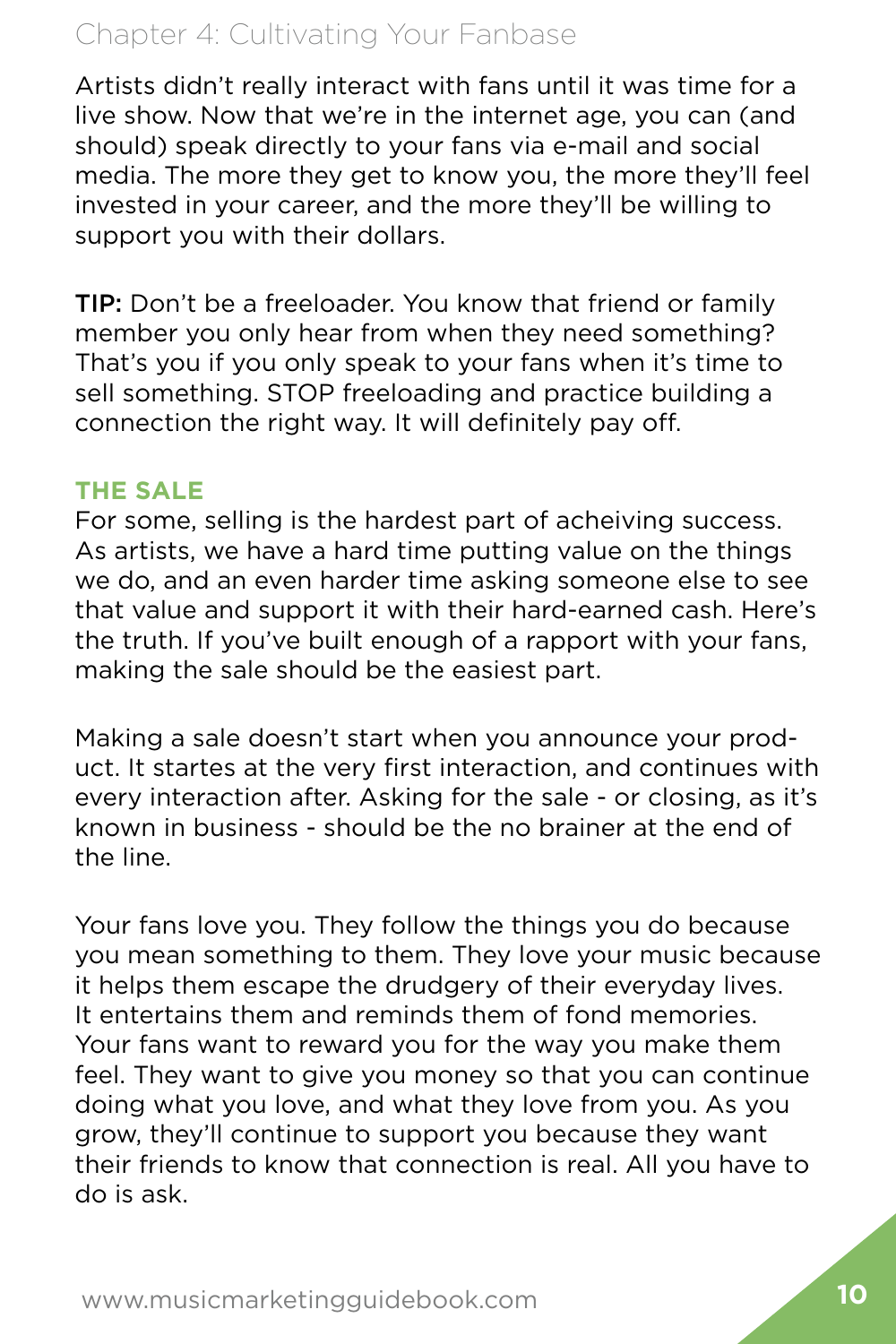## **CHAPTER 5: SUPERFANS**

<span id="page-15-0"></span>You've introduced yourself, gotten a fan on your e-mail list, and done what once seemed impossible - making the sale. What more is there to be done? There's another level you can acheive through further nurturing -- the superfan.

#### **THE 1,000 TRUE FANS THEORY**

In 2008, Wired Magazine co-founder Kevin Kelley introduced a concept that sent shockwaves through the creative community. The 1,000 True Fans Theory. Put simply, he argues that in order to make a living as a creative of any kind, all you need is a direct relationship with 1,000 "superfans". These are you die hard fans. People who will travel far and wide to see you. They'll buy anything with your name on it - no questions asked. If you can make \$100 profit from each othese fans every year, you have earned a very respectable living. That all sounds fun in theory, but let's talk about how to actually do it.

## **NURTURING YOUR SUPERFANS**

Who is an artist that you will support with your dollars no matter what? For a long time, that artist was Kanye West for me. My first concert was Usher's Confessions Tour in 2004. The opening act? Kanye West. I was 13. I grew up in a very religious household, so Hip-Hop was largely banned - until Kanye came on the scene. Instead of baggy jeans and guns, he wrote songs about self-consciousness and the perils of materialism. He even had a song called Jesus Walks. All those details were are part of the thesis I presented to my mom to convince her to buy the tickets. He was the first Hip Hop star I could identify with, and I've been supporting ever since.

You can have the same impact with your fans. As you can see, Kanye didn't have to do much outside of releasing music to earn my support. I rlated so much to his overall persona, that supporting him felt like supporting myself. If your music connects with people, you won't have to work as hard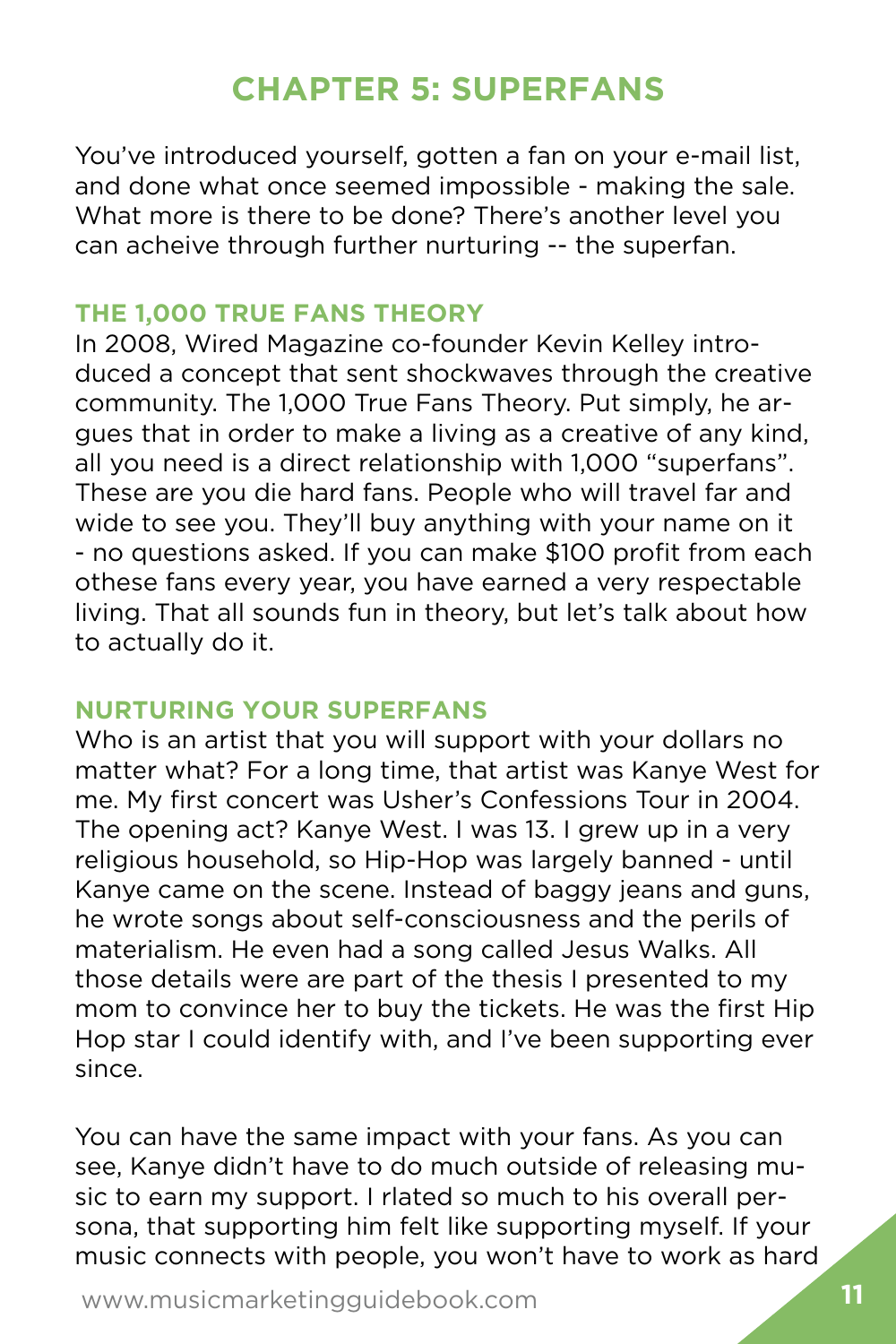## Chapter 5: Superfans

to win them over. But what about the rest?

Your superfans have to be nurtured. These are the people who love you the most, and they want to feel like you love them back. There are many things you can do to express your appreciation. Follow your fans on social media. Thank them when they tag you in a complimentary post. Take pictures with them and share from your official Instagram account. These are all deeply personal interactions that make a listing impact on an individual level. The more you grow, the more meaningful each interaction will be to your fans, so never stop.

## **PRESENTING THE OPPORTUNITY**

It's possible that you have quite a few superfans waiting to spend their money to prove their undying loyalty and gratitude to you. There's just one problem. You haven't given them the chance to do it. Let's fix that.

Your superfans value exclusive experiences, and they're willing to pay cash for them. Don't believe me? Beyonce's 2016 Formation World Tour sold front row VIP packages for \$3600 each. Some packages included early venue entry, custom designed merch, a commemorative lanyard, and a backstage tour by Beyonce's mother!

In 2013, rapper Nipsey Hussle released his mixtape Crenshaw for free on DatPiff.com. Soon after, he announced a pop up shop where he would be selling 1,000 physical copies of the tape. The CD's would also grant admission to an upcoming private concert. The price? \$100 per CD. They sold out in 1 day, with Jay-Z himself purchasing 100 copies. Yes, that's \$100,000 of revenue in one day, from a group a superfans who were willing to go above and beyond to support their favorite artist.

To figure out who your superfans are, start offering one of a kind packages of your own. Instead of just selling digital copies of your album, offer an autographed CD or Vinyl with an exclusive T-Shirt, priced higher than normal. Don't under-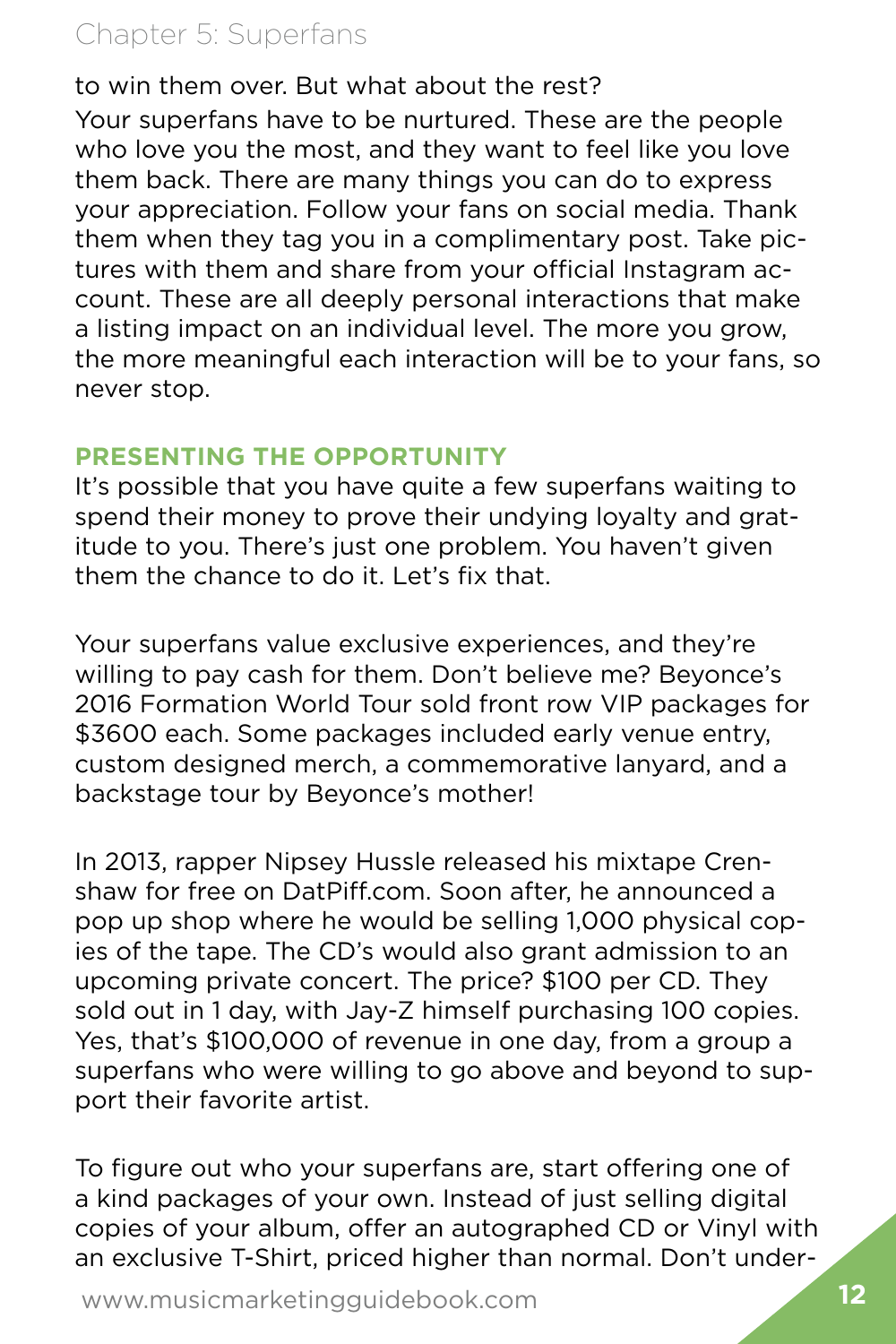## Chapter 5: Superfans

estimate how much your fans are willing to support you.

## **TAKE ACTION:**

Create a superfan offer to test the loyalty of your fans. Price it higher than normal, but not too outrageous. You might be surprised to see how well it works.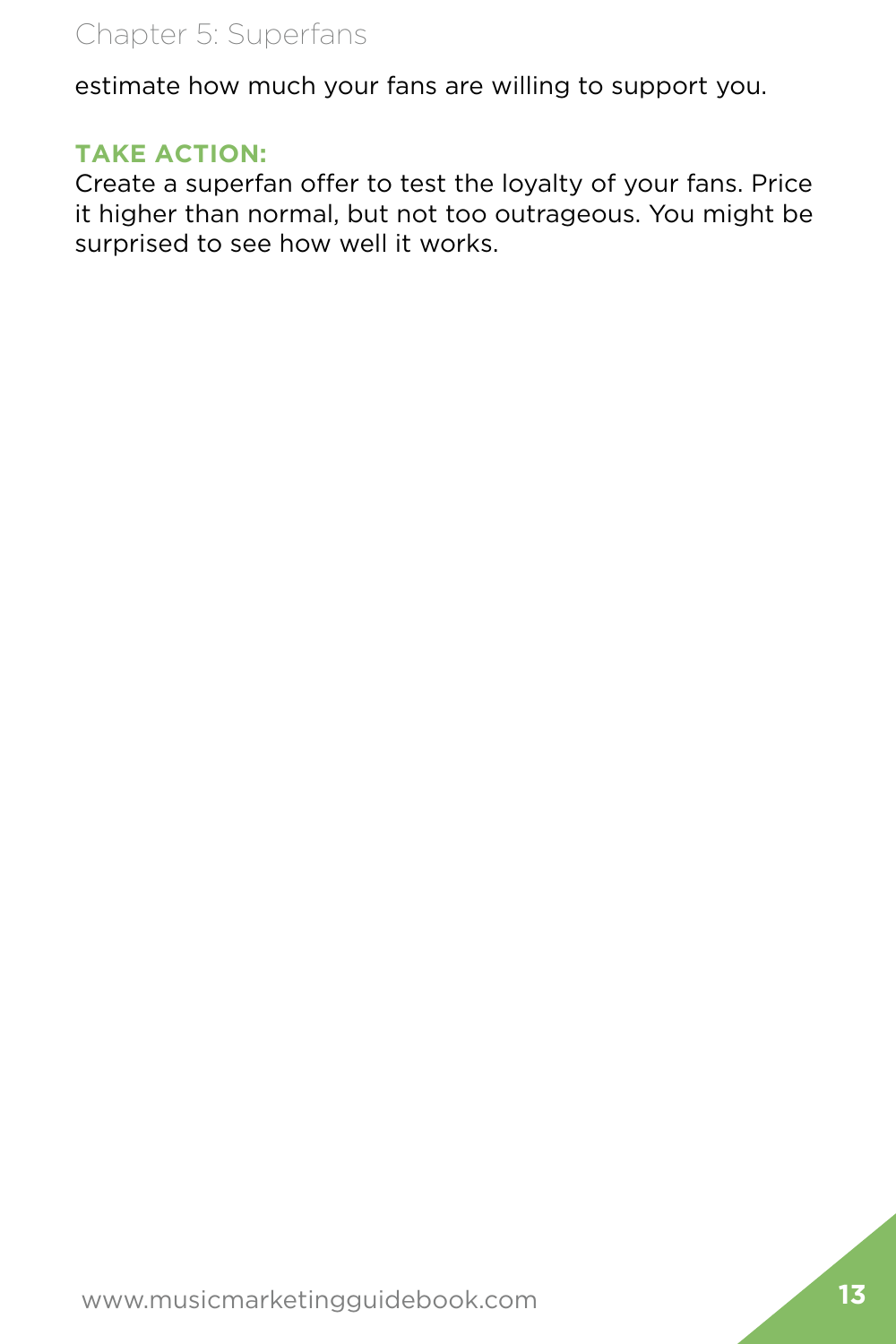## **CHAPTER 6: YOUR WEBSITE**

<span id="page-18-0"></span>If you're building a music career in today's industry, you have to have an online presense. There's no way around it. The most important piece of your online strategy - bar none- is your website. Your website is where people will go to learn about who you are, listen to your music, buy concert tickets and merchandise, and ultimately, establish themselves as your biggest fans. In this section, we'll break down the benefits of having your own website.

## **1. A SPACE YOU OWN AND CONTROL**

Depending on your age, you may or may not remember MySpace. MySpace was a social media platform that let you show off your personality. You could share photos, videos and music. With a little HTML coding knowledge, you could turn your profile into a space unlike any other on the web. Artists like Cassie, Drake, Adele and Sean Kingston launched their careers on MySpace, partially due to the huge popularity of music sharing on the platform. Then Facebook arrived. In 2007, MySpace was the most popular site on all the web. By 2011, it was all but forgotten. Many of the artists who had amassed huge audiences on the platform struggled to recapture even a fraction of them after the site fizzled out. Even more bands disappeared entirely. The likelihood of something like that happening again is seen as slim because of how much money is backing Social Media companies. Even so, these shutdowns still happen. (Remember Vine?) Having your own website (and training fans to go there for updates) will help ensure that your base stays strong, no matter what social media treneds come and go.

#### **2. A CUSTOM USER EXPERIENCE**

As your fanbase grows, you'll start to learn things about them. Where the live. What their interests are. Things that make them smile. What numbers to dial. (That was a Biggie reference). In all seriousness, you'll gain incredible insights as your social media and web presence grows, and you'll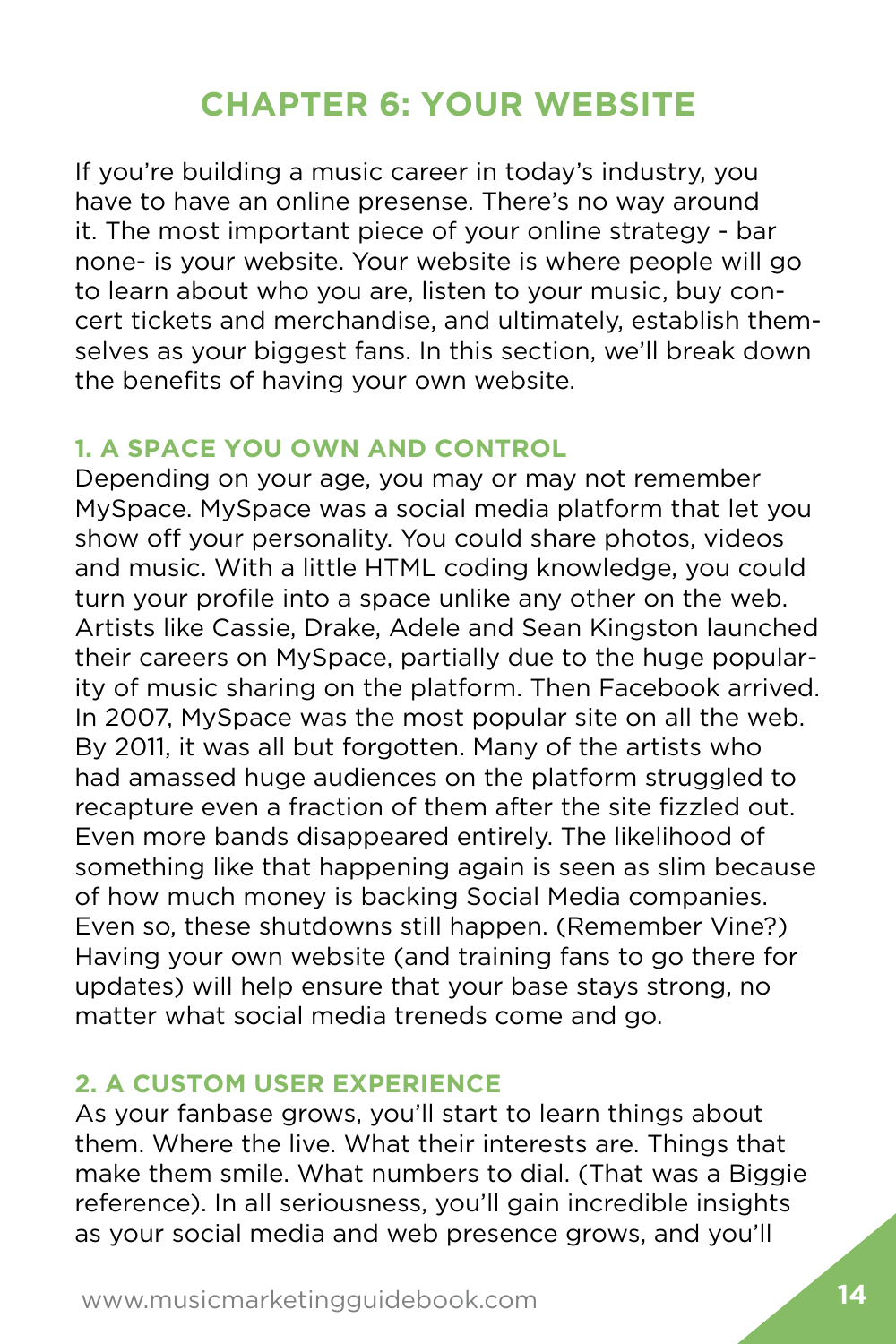## Chapter 6: Your Website

begin to cater your content to those you know are listening. Your website provides the perfect opportunity for you to give your fans a one-of-a-kind experience. Want to take your fans on a vurtual tour of your studio? Build it on your website.

## **3. FAN DATA**

The major disadvantage that comes with Social Media is that you don't necessarily get to understand who your fans are there. Sure, each platform gives you a limited view of analytics, but you can't dig down to see everything about each visitor. On the other hand, you can use your website to mine all types of data about the people who come to visit. You can see which pages they like best. Outside tools like Google Analytics can track your visitors all around the web and tell you about their browsing habits. You can even target people who have been on the site before and serve ads to them. More on that later.

## **HOW TO BUILD A MUSIC WEBSITE**

There are many options for those wishing to build a website. Gone are the days of having to be a computer programming whiz in order to build a satisfying website that gets you customers. There are a number of options to help you get your site up and running. here are the three tools I recommend most often:

1. Bandzoogle: for easy, drag and drop functionality. No web experience required. Cons: Not many customization options. No power features like Facebook Pixels or entering retargeting codes.

**2. Squarespace:** provides a quickly growing suite of beautiful, easy to use templates. It doesn't allow a ton of customization, but most of their sites don't need it.

3. Wordpress: my favorite out of the trio. Wordpress is my platform of choice because of its many integrations and customization opportunities. It also has the highest learning curve, by far. I recommend hiring someone to set it up for you, unless you are very tech savvy or have a lot of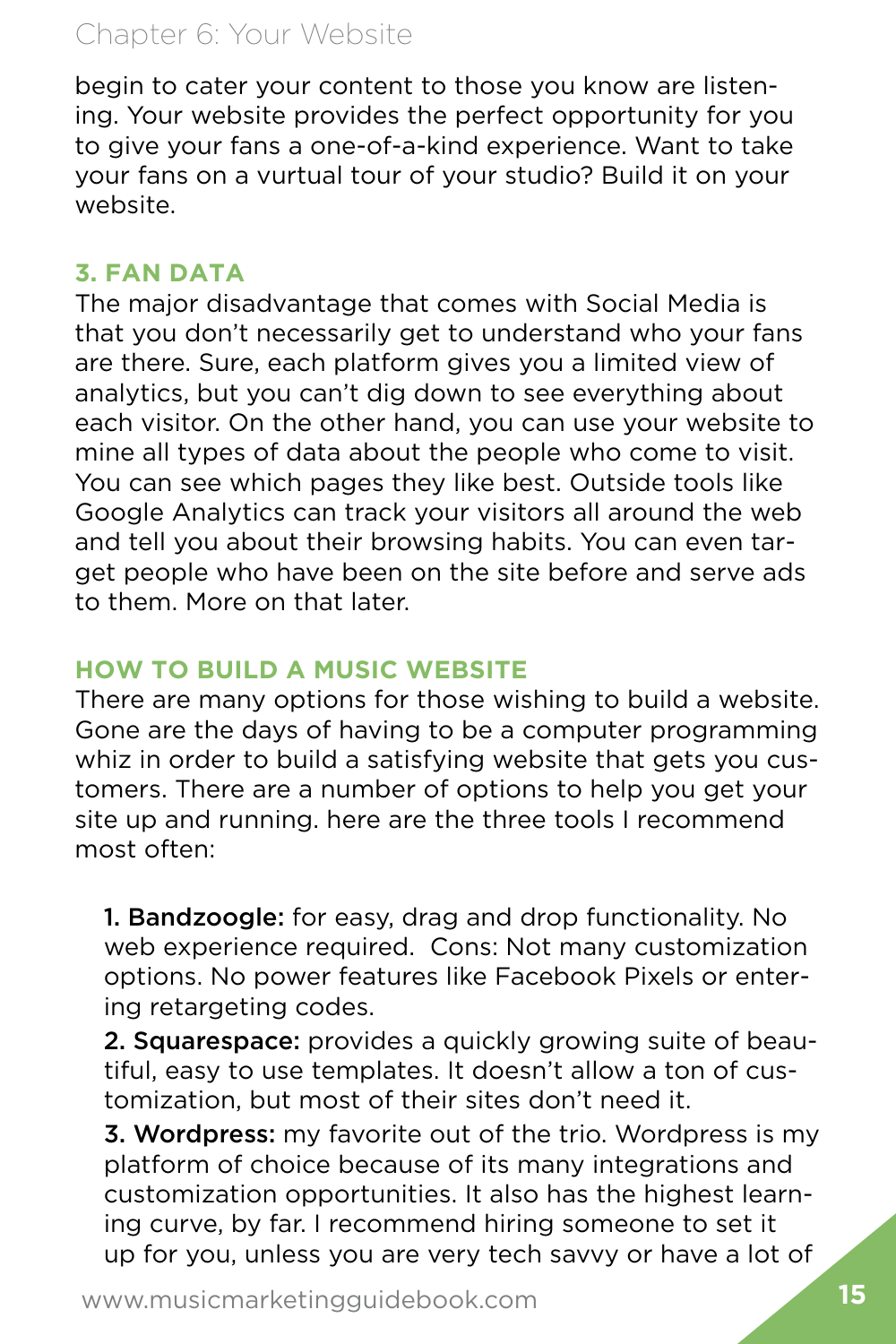time for trial and error.

## **CHOOSING A DOMAIN NAME**

This should be the easiest part of your website building experience. Your first choice should be yourbandname.com. If your band name isn't available, that's when you'll have to get creative. Here are some rules for choosing a domain name.

Make It Catchy - the easier it is to remember your website url, the more likely it is that people will visit.

Make it easy to spell - the last thing you want is a website that no one can spell. Not only will you get tired of repeating the spelling every time someone asks about it, but you'll kill your chances of getting word-of-mouth traffic.

Be Consistent - you want your url to be the same as your social media handles if possible. For example, my artist Kain uses the handle @callmekain on all social media sites. His website url is http://www.callmekain.com. That makes it easier for his fans to remember where they can find him. You should do the same thing.

## **ESSENTIAL ELEMENTS OF A BAND SITE**

1. Bio - 3-5 sentences that describe who you are as an artist, and why people should listen to you.

2. Photos - you need high resolution photos on your website so that press outlets can download them when they write stories about you. They also make you look more professional in case someone stumbles upon your website.

3. Music Streams - you always want samples of your music available to stream on your website. Embed a Soundcloud, spotify or other web player so that casual browsers can press play and discover something they love.

4. Live Show Dates with Ticket Links - if you have upcoming shows, they should all be listed on your website, along with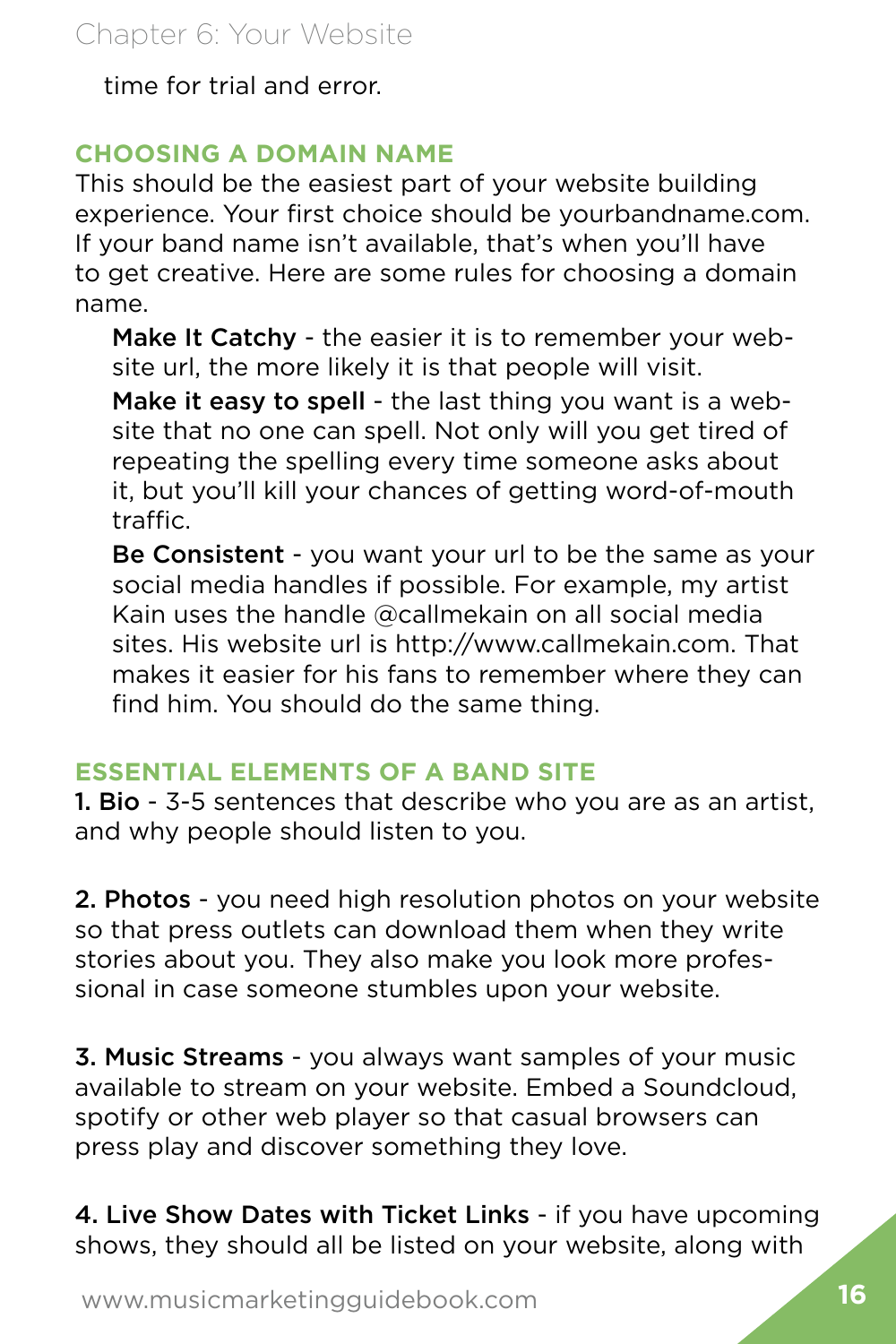## Chapter 6: Your Website

links to purchase tickets. You'd be surprised at the amount of artists who don't keep this information up-to-date on the web.

5. Merchandise Shop - this is important. Give your fans the opportunity to show their love and support by offering physical merchandise like t-shirts and CD's. Worried about holding too much inventory? Try using a print-on-demand company like Printful (www.printful.com).

6. E-mail List Opt-In and Incentives - the goal of your website is to help you grow a direct audience that you can convert into customers. This is achieved by directing visitors to your e-mail list. We'll get into e-mail best practices in the next chapter.

## **TAKE ACTION:**

If you haven't already, purchase your domain name and start working on your website. If you're not too tech savvy, I'd recommend starting with Squarespace. They'll let you purchase the domain and hosting all at one time. Choose a template you like, and fill it with each of the pages listed above. Then add the site to your bio on all your social media platforms.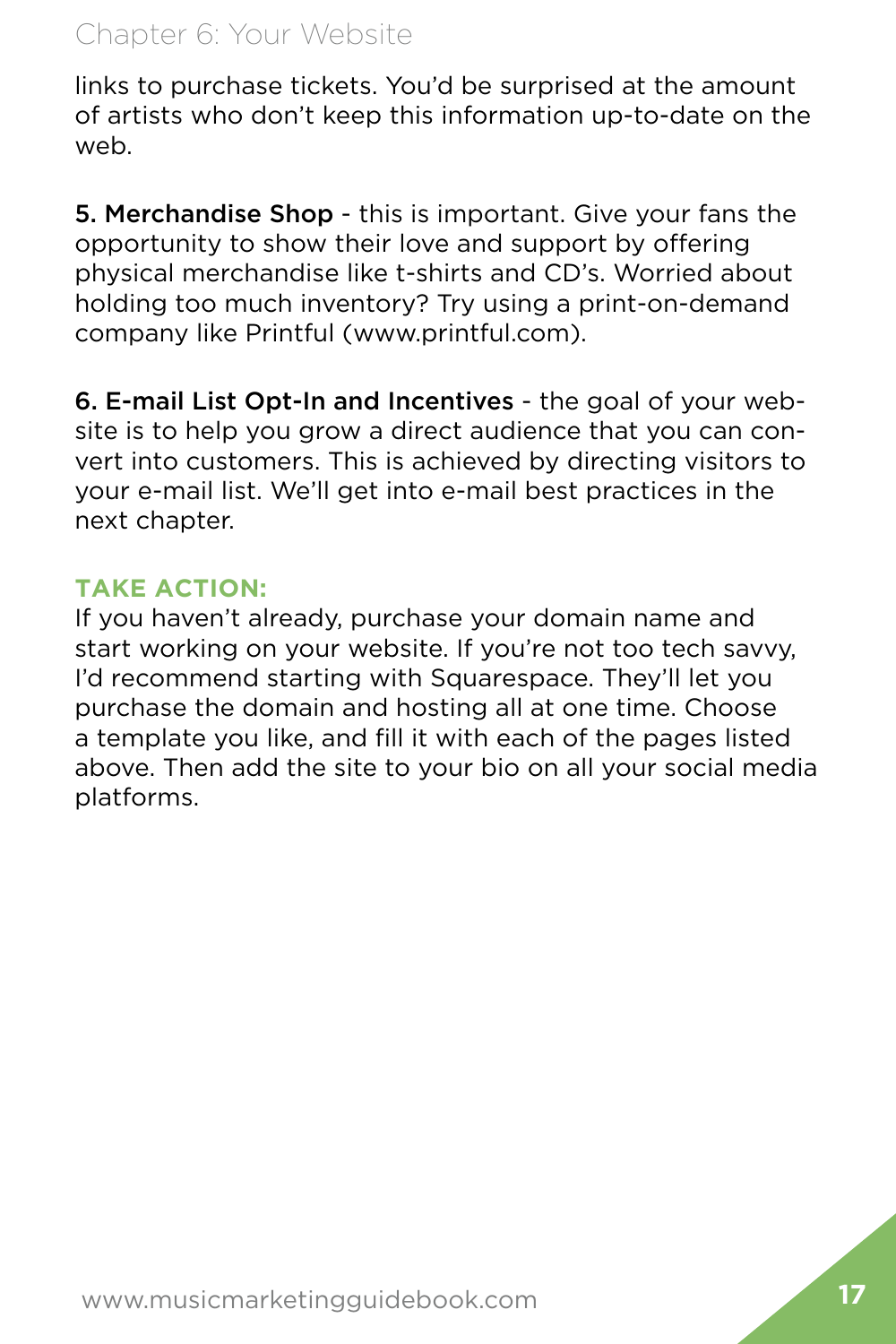## **CHAPTER 7: E-MAIL MARKETING**

<span id="page-22-0"></span>Email marketing is the foundation of an effective music career. Using the power of the internet, e-mail marketing allows you to speak directly to a group of loyal, engaged fans who are waiting to hear from you. E-mail is a form of permission marketing; where instead of interrupting a potential customer's day through commercials or web ads, you ask for their permission to reach out to them directly. By asking for permission, you have the opportunity to separate the people who really want to hear from you from the people who are just casually scrolling by. This difference is key when it comes to monetizing your art.

Did you Know that E-mail marketing boasts a return of \$44 for every \$1 spent? If you don't have an e-mail list already, it's time to get on it.

#### **GETTING STARTED**

To get started with e-mail marketing, the first thing you'll need to do is select a service provider. Many people start out with Mailchimp because it is free for the first 2,000 subscribers. As your list grows, you'll need a service provider with more functionality, including segmentation, automation and sequences. Companies update their offerings all the time, so visit http://kdmr.us/emailroundup for the latest comparison of e-mail service providers. Once you're set up, you'll want to embed an opt-in form on your website and you're on your way!

## **LIST BUILDING**

List building is the fuel that drives your email marketing engine. Simply put, there's no point in having an email list if you don't have anyone on it. When you're starting from scratch, building a healthy and profitable e-mail list can feel like an impossible task. It's not as hard as it seems though, I promise.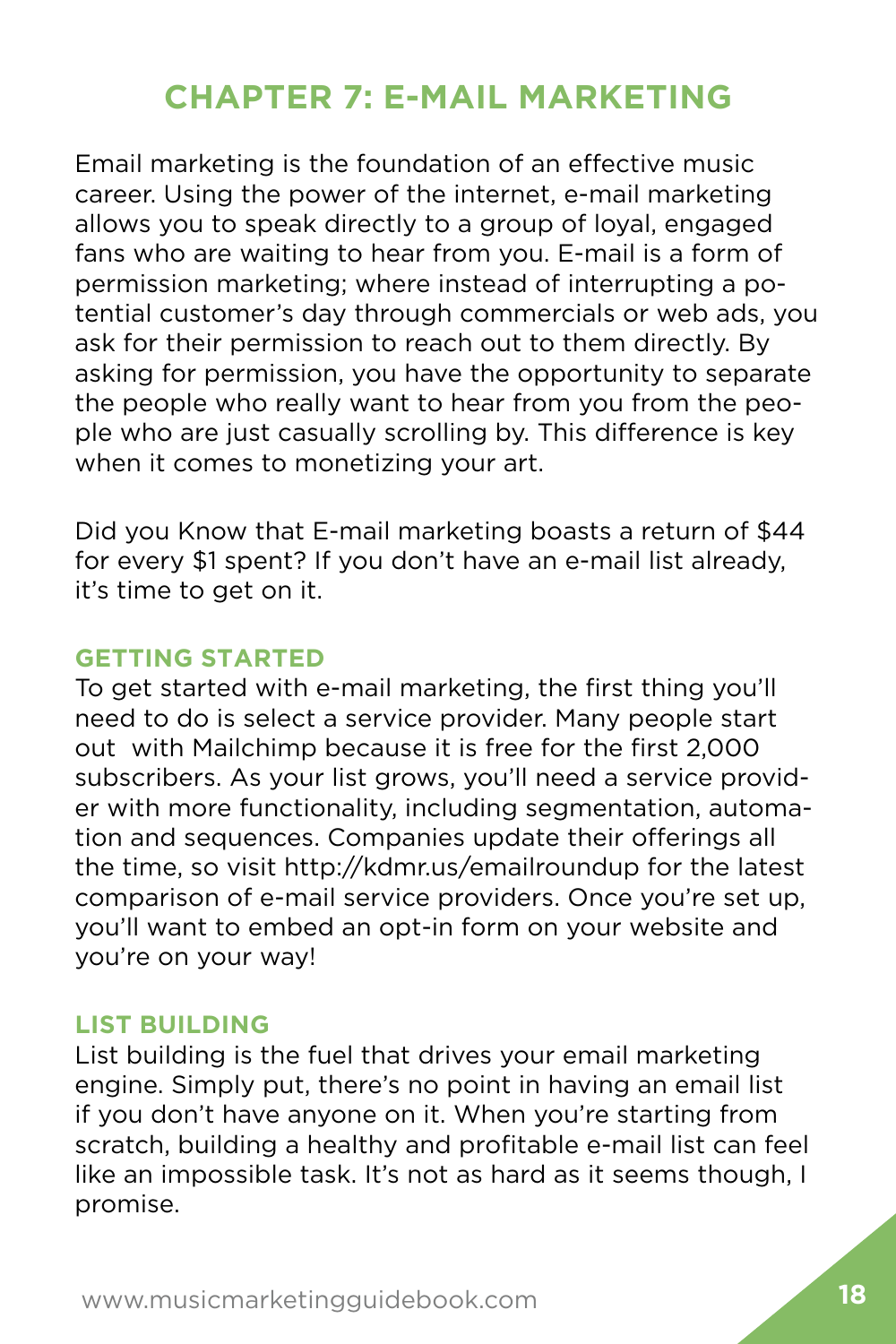## Chapter 7: E-mail Marketing

The best way to attract new e-mail subscribers is with a lead magnet -- an exclusive piece of content or information given in exchange for their e-mail address. Your lead magnet needs to be something your fans would love. In the past, a free download of an exclusive song was enough to stoke excitement. Now that we're in the streaming era, music downloads are clunky and inconvenient. Even so, there are a number of things you can do to sweeten the pot.

#### **LEAD MAGNET IDEAS:**

A Free Album/EP A Private Fan Club Discounts/Coupons Fans-only Experiences

## **YOUR NEWSLETTER**

The e-mails you send to your e-mail list subscribers are critical to nurturing them into customers and superfans. The biggest mistake you can make is letting your list lie dormant until it's time for you to promote a new project or show. Your e-mail newsletter should be where your biggest fans learn the most about you. Tell them stories from the road or inspiration behind some of their favorite songs. Share snippets of new songs you're working on. Give them insight into the album process. Treat your e-mail list like you're writing to members of your own family, and they'll reward you like you're one of their own.

## **TAKE ACTION:**

Sign up for an account on Mailchimp (www.mailchimp.com), then create your first lead magnet. It can be a download of an old EP, a private video of an old rehearsal session, or even an exclusive story. Once you've decided on the lead magnet, post your first opt-in form onto your website.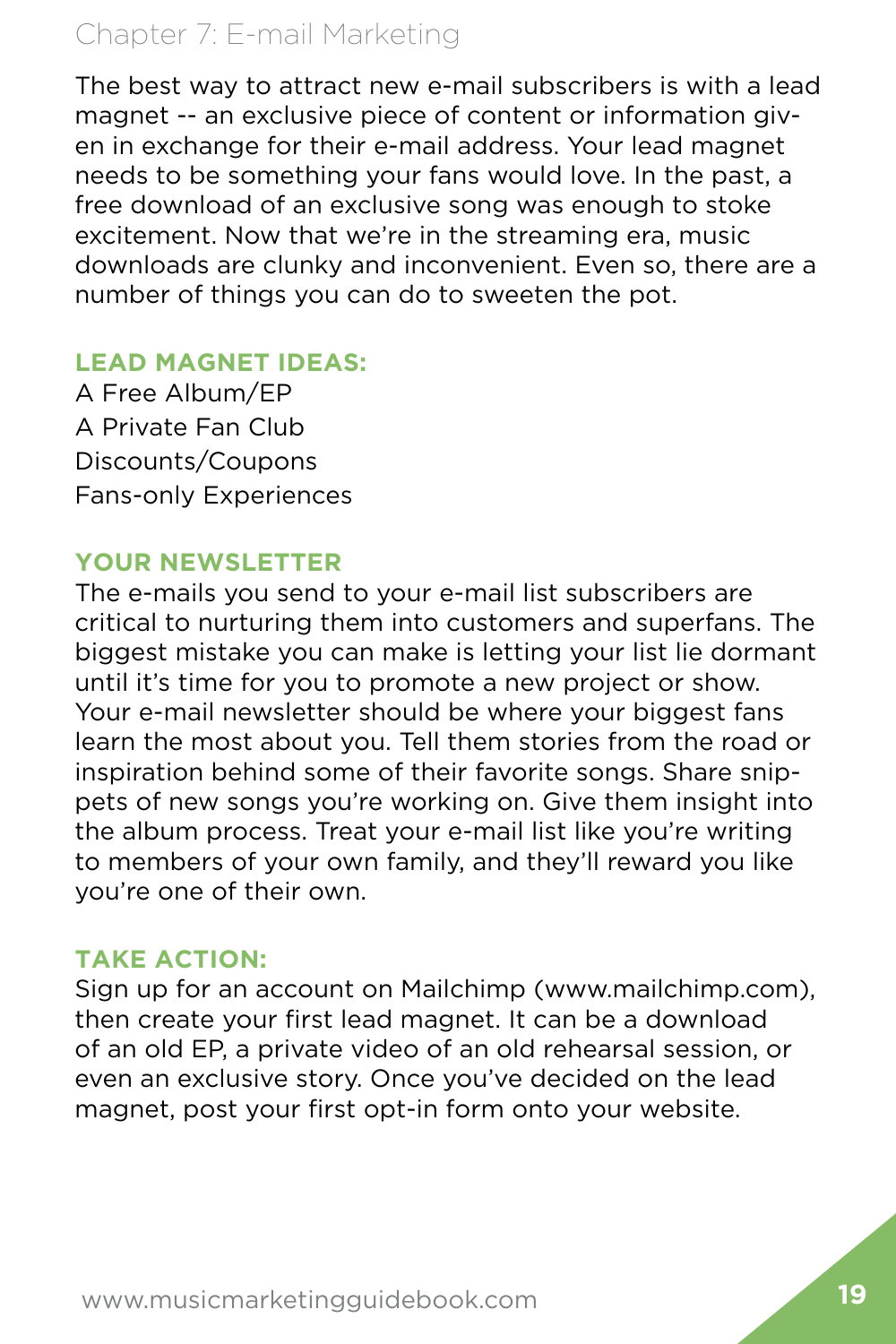## **CHAPTER 8: SOCIAL MEDIA**

<span id="page-24-0"></span>One way to look at your online strategy is like an Octopus. If your website is the bran of the operation, then each social media channel is like a tentacle. Each moving in a slightly different direction, but with the same goal -- acquiring fans and turning them into cusomters. A well thought out and consistent socal media strategy is a great, inexpensive way to expand the reach of your music. Let's briefly discuss each social media channel, plus their strengths and weaknesses. Because social media changes every day, I won't get too specific here. If I did, the information would be outdated by the time you got this book in your hands. Instead, you can visit <http://kdmr.us/resources>to see our latest rundown.

## **THE MAIN PLATFORMS**

Facebook: the granddaddy of them all. With over 3 billion active users each month, nearly 1/3rd of the human population is on Facebook. If there's any social media platform that EVERY musician needs to be on, it's Facebook. While the most active audience tends to be a bit older (25 & up), the consumer insights and ad platform make it a must have.

Instagram: the wildly popular photo-sharing app isn't going anywhere any time soon. Facebook is pumping it up with actionable insights and easy to use ads as well. Use it to share beautiful images, video and behid the scenes content with your fans. Instagram has recently added its own version of Snapchat's Story feature, as well as a new feature called IG TV that allows you to create short form, vertical video content that you release as episodes.

Twitter: great for sharing quick thoughts -- 240 characters or less per post. Content comes and goes very quickly on Twitter. It's all about living in the moment, so if Twitter is your platform of choice, you'll need to post often.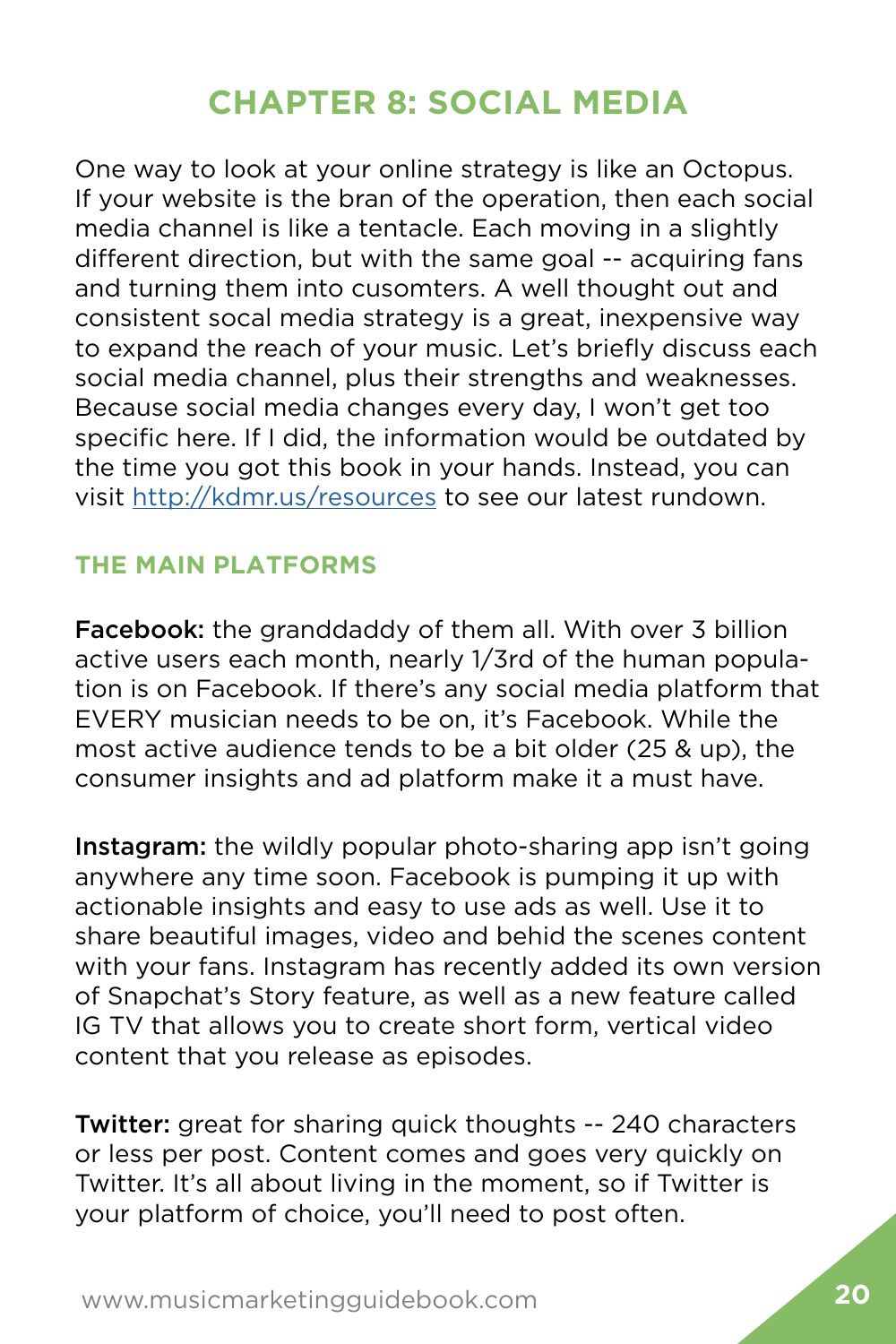## Chapter 8: Social Media

Snapchat: where the teenagers live. Narrate your day, or use the selfie cam to add funny filters to your face. It's a great way to show fans what your life is like on a daily basis. Each post disappears after 24 hours.

YouTube: the king of video, and the second largest search engine in the world. A consistent strategy on YouTube can put tons of eyes on your content in a relatively short period of time. Share music videos, behind the scenes vlogs, or just short updates. It's up to you.

## **NATIVE CONTENT**

The key to being successful on social media platforms is to make sure you understand exactly what each one is used for. You could make one video and just share it to each platform, but that wouldn't be the best use of your time. What works well on Facebook won't always work well on Instagram, and vice versa. Each platform has its own quirks, its own best practices, and its own place in the lives of its users. Use each platform in the way it was intended, and don't cut corners. The result will be a much more engaged following.

It's almost impossible to put effort into all social media channels at one time. I recommend picking one or two as your main platforms for audience growth. If you're overwhelmed, try using a tool like Buffer (http://www.buffer. com) or Hootsuite (http://www.hootsuite.com). These tools allow you to schedule your social media posts in advance, and even show some analytics so you can tell which posts are performing well, and what time is best to post.

## **THE 80/20 RULE OF SOCIAL MEDIA PROMOTION**

When most independent artists post on social media accounts, they make one HUGE mistake. Every post is a shameless self promotion effort. They tag random people in posts, begging them for attention. They even go as far as to tag celebrities in their posts, hoping for a like or retweet.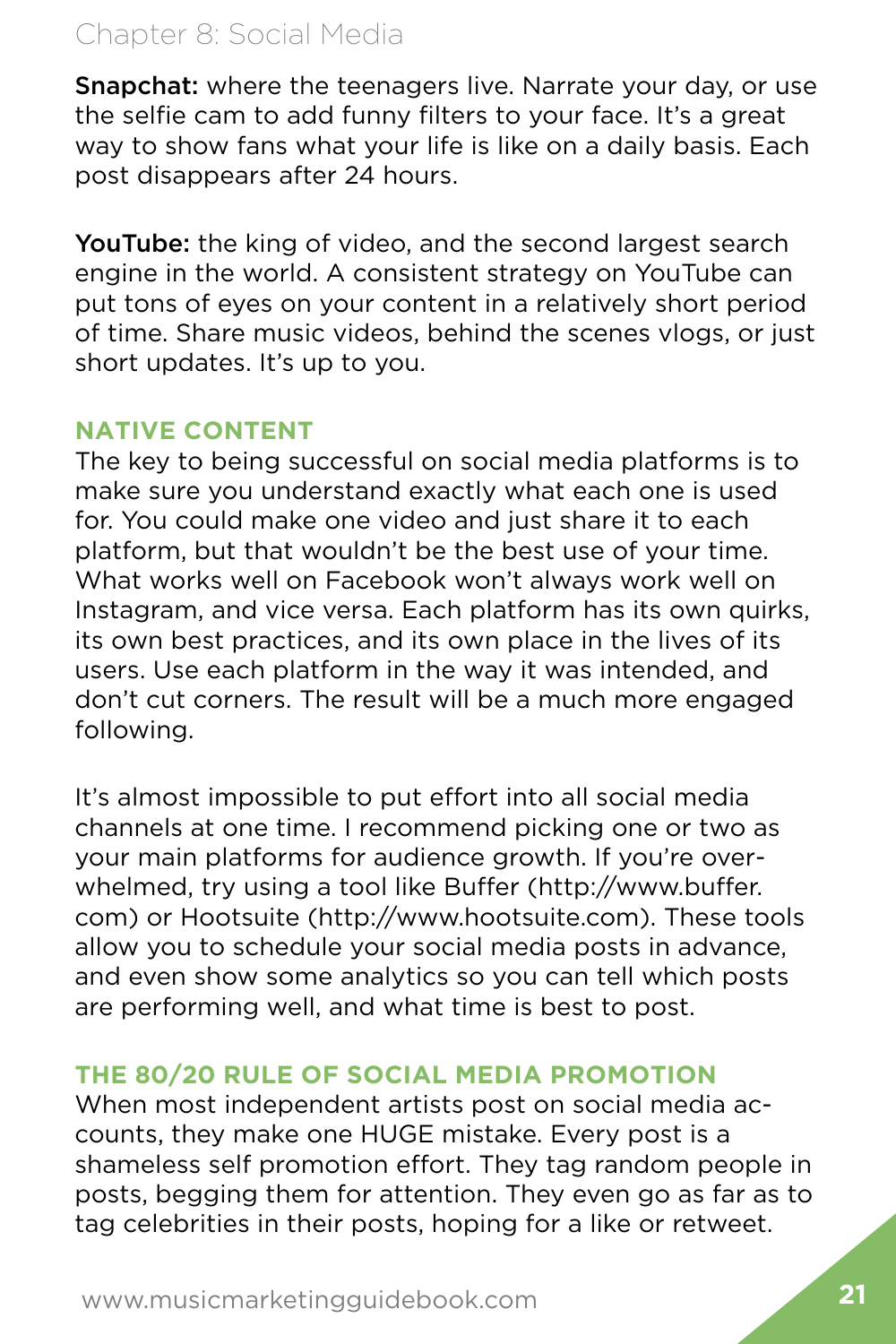"Get my new single on iTunes NOW!!"

"@kanyewest Check me out bro. I'm just trying to be like you."

Instead of this rude spamming technique, adopt what I call the 80/20 rule. 80% of your posts should be normal, everyday posts.I'm not saying they can't be about your music. They just shouldn't include a purchase link or be overly salesy. Share behind the scenes photos in rehearsal. Share a picture of the latte you're enjoying while catching up on business e-mails at Starbucks. Post about how your day is going. If you're working a day job, don't be afraid to post about that too. Let your fans see you for who you really are. Then with the other 20%, you can promote your call to action with a link for fans to follow. This 20% of your tweets will end up being responsible for most of the sales you earn from social media.

#### **TAKE ACTION:**

Decide which two social media platforms will be your main growth channels. Log into each and upload your profile art. Follow anyone you already know to be a big fan of your music, then thank them for being your supporters. This will start them on the superfan conversion path, and get you in the habit of giving to your fans instead of just taking.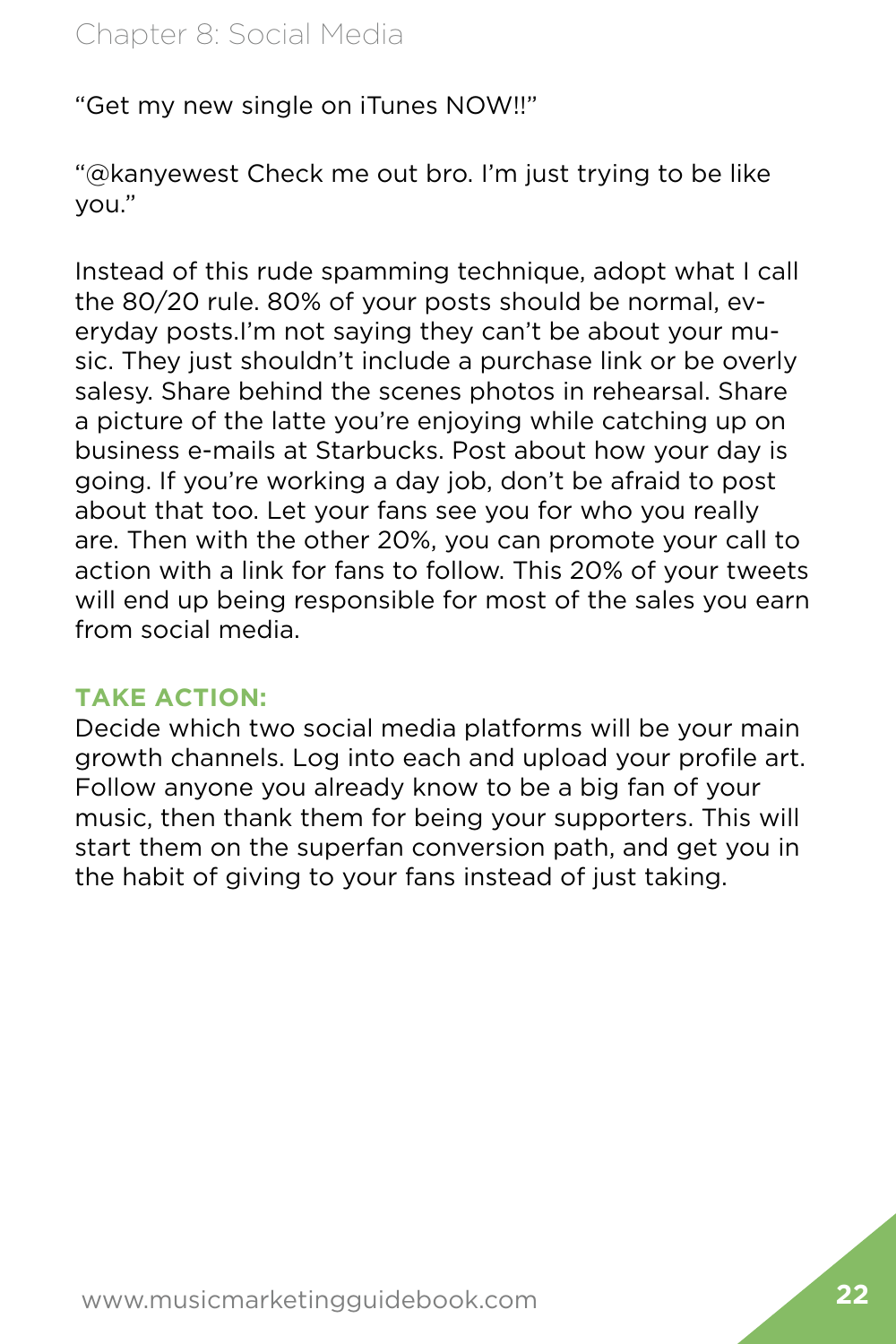## **CHAPTER 9 - PAID TRAFFIC**

<span id="page-27-0"></span>Social Media is great tool for reaching new audiences, but organic (read: free) traffic will only take you so far. The real power of social media comes into play when you learn how to use paid traffic to drive engagement and sales of your content. While there are a number of ways to pay for web traffic, the best platform for beginners is to start with Facebook Ads.

#### **FACEBOOK ADS**

Facebook's advertising platform is one of the most powerful, yet underutilized resources available to independent musicians. Using Facebook Ads, you can reach people across the world. You can target based on age, gender and even specific interests such as TV Shows, movies and other musicians. To get started with Facebook Ads, you'll first need to create your Facebook Ads Manager account at http://www. facebook.com/adsmanager. The process is simple. Just enter your credit card information and you're good to go. Inside the Ads Dashboard, you have access to a number of tools. Let's talk about some of the important ones.

#### **AUDIENCES**

Audiences are the key to your effective Facebook Ad strategy. An audience is a group of people on Facebook that you select for showing advertisements. You can select demographic data (age, location, etc), interests (page likes), and even life events such as recently engaged or graduating from college. The more you know about your ideal customer, the easier it will be to target people like them using Facebook audiences.

#### **PIXELS**

The Facebook Pixel is a small piece of code that you can embed in the header of your website. When the Pixel is installed, your website sends data to Facebook about who browses your website, what pages they visit, how much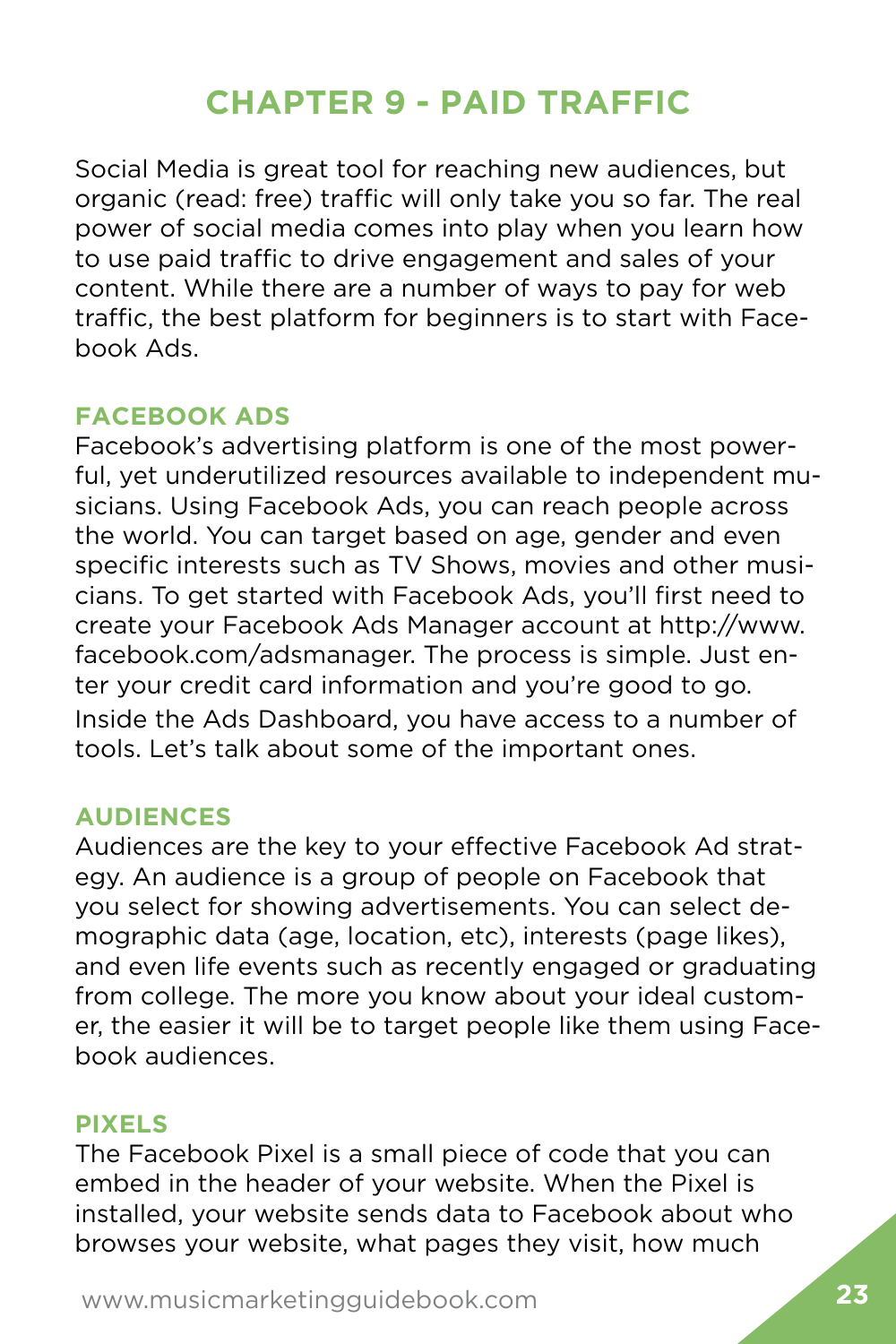## Chapter 9 - Paid Traffic

time they spend, and even whether or not they purchase from you. By installing the Facebook Pixel and defining 'events' such as purchases or e-mail list sign ups, you can help Facebook understand exactly who your ideal customer is.

## **CUSTOM AUDIENCES**

Custom Audiences allow you to create audiences of your own based on actions people have taken on your Facebook Page, Website or E-mail List. This is where your Facebook Pixel comes in handy. Facebook stores information about the people who have interacted with your page or website, and allows you to retarget those specific people with ads.

## **LOOKALIKE AUDIENCES**

Lookalike Audiences are a powerful type of Custom Audience. Based on the data collected with your Facebook Pixel, Facebook can compare browsing habits from everyone else on their platform, and help you create an audience of people who behave similarly to people who have interacted with your page or website before.

Bonus: Check out this video by SEM Rush about how to find the perfect audience for Facebook Ad Targeting: [http://](http://kdmr.us/fbtargetvideo ) [kdmr.us/fbtargetvideo](http://kdmr.us/fbtargetvideo )

## **CREATING AN AD**

There are three steps to organizing your advertising efforts on Facebook: Campaigns, Ad Sets and Ads. At the Campaign Level, you set the objective for your ads. That objective can be brand awareness, engagement, or even purchases.

The Ad set level contains one or more advertisements. On this level, you'll set parameters for your targeting, budget, schedule and placement.

On the Ad level, you choose your ad copy and the image or video to go with it. It's a good idea to test out different headlines, photos and videos to see what works the best.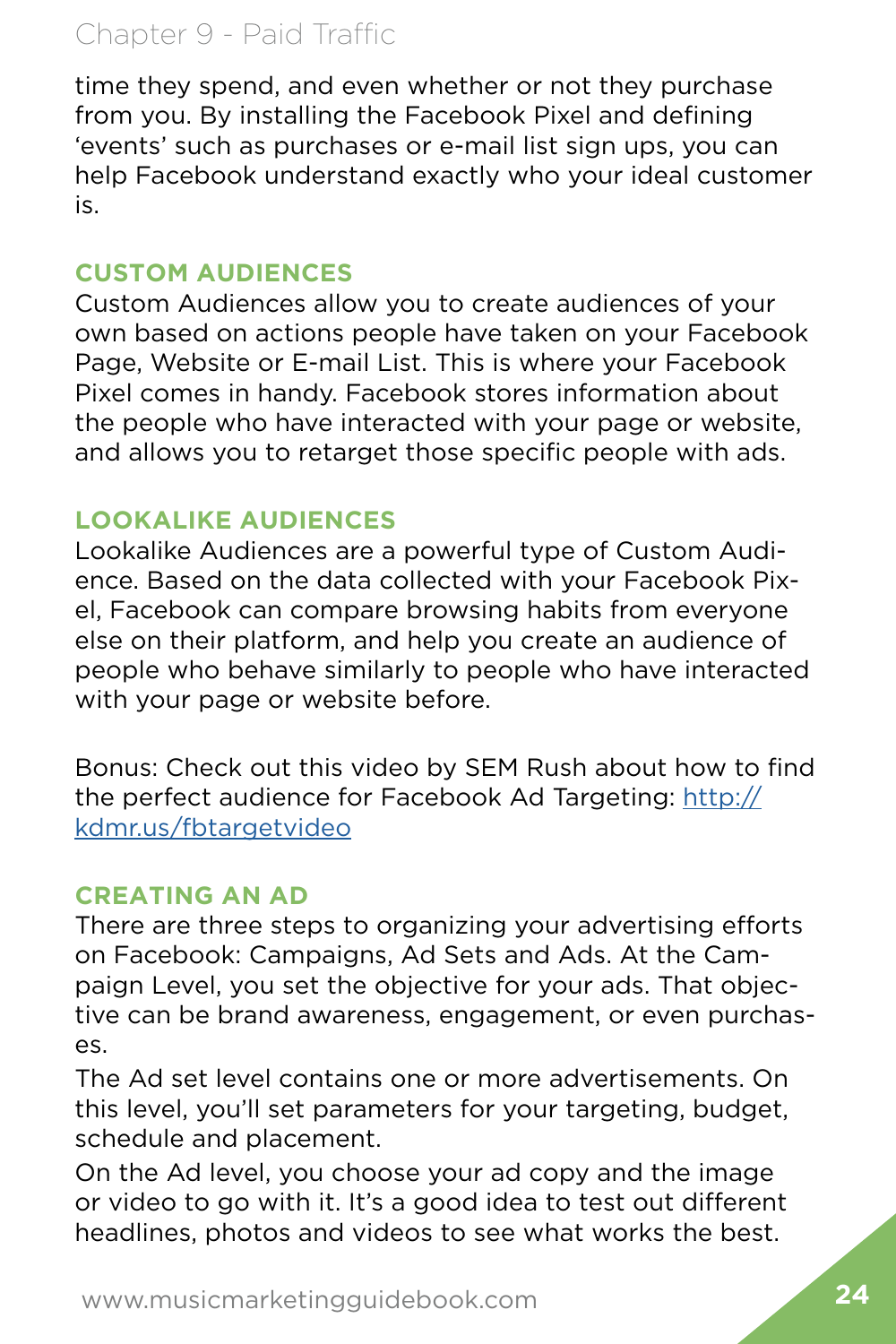## **SETTING UP A FACEBOOK ADS FUNNEL**

There's one major mistake that most muscians make on Facebook. They run sales ads to cold traffic -- people who have never heard of them before. This is the equivalent of seeing an attractive young lady, and instead of engaging in small talk or an introduction, you immediately ask her to marry you.

Instead of this approach, lead prospective fans down a funnel. For people who have never heard of you, try running a video view/engagement campaign, just to get in front of new eyes and ears. Then using a custom audience from page engagement, you can retarget people who watched a certain percentage of that video.

Now that you've warmed up the audience, you can send them another ad inviting them to join your e-mail list, or even a low-priced sales offer. The possiblilities and combinations are endless.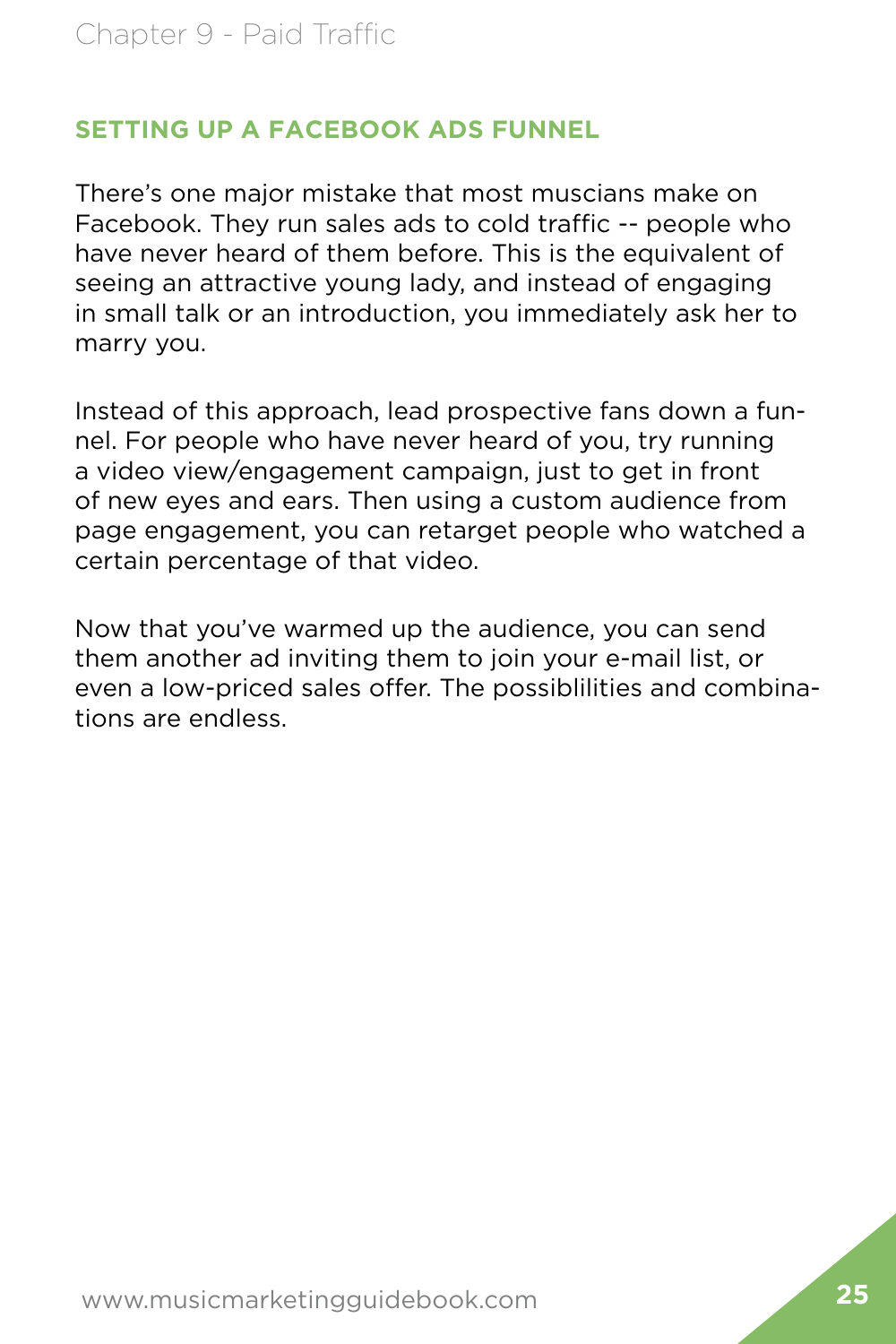## **CHAPTER 10: DATA & ANALYTICS**

<span id="page-30-0"></span>The cornerstone of any effective marketing campaign, especially in the internet age, is good data. Without good data, you're basically throwing darts at a wall blindfolded, just hoping to hit something. The more information you have about a customer (or potential customer), the easier it is to plan your campaigns. Instead of throwing money in all directions, you can concentrate your efforts on a well-vetted few and get much better results.

There are two types of data we look at in the marketing world. Demographics and Psycographics.

#### **DEMOGRAPHICS**

Demographics are the external characteristics of your customers. Things you can see without having a conversation with them. A few demographic characteristics include Age, Race, Location, Family Structure, etc.

#### **PSYCHOGRAPHICS**

Psychographics look beyond the surface and examine the behaviors of a potential customer. Psychographics tell you where a potential customer shops, what they like to read, where they get their news, etc.

In the past, the only way to get this information was to conduct surveys, hold focus groups or pay third parties a hefty fee to conduct this research for you. The internet has changed this completely. Using Data and Analytics tools available for free on the internet, you can track important information about your website visitors, e-mail subscribers and even your social media followers. Here are my favorite three platforms for customer data:

Facebook Insights: Facebook Page insights give you a great deal of information about your audience on the platform, including age, location, active times and related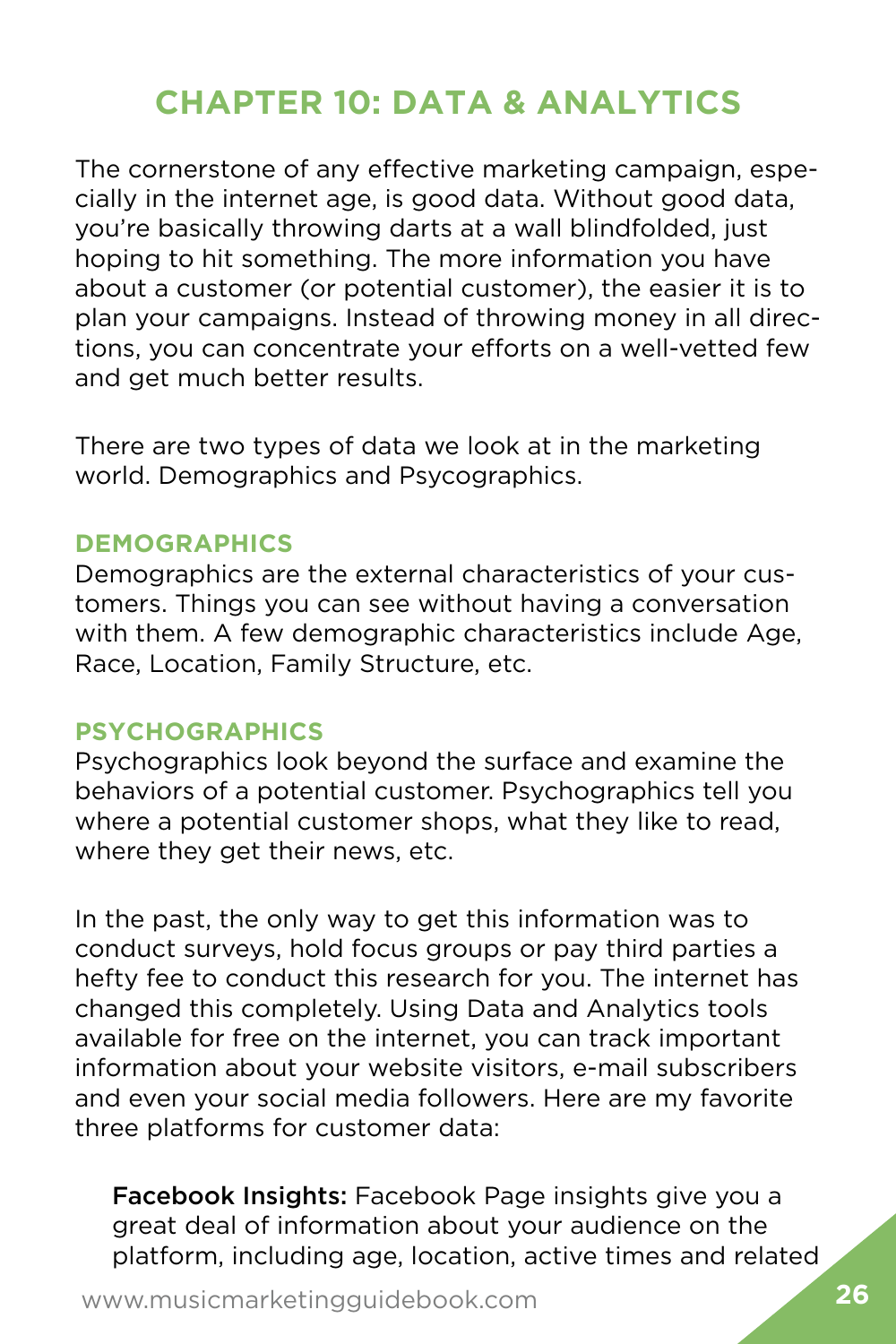## Chapter 10: Data & Analytics

pages. The age and location information will be especially helpful when you're ready to plan your first tour.

Social Media Analytics: Each social media platform has its own set of analytics. Behind Facebook, Instagram is the second best. It is great at telling you who is on your page, what your most popular posts are, and even what times your followers are most likely to be online.

Google Analytics: Google Analytics is the most robust of all the data platforms out there. By sticking a tracking code in the header of your website, you give Google the ability to track every single action a person makes on your website. Because so many websites have Google Tracking installed, Google can even tell you what affinities (outside interests) your customers have. This data comes in handy when you're trying to figure out your targeting for Facebook ads.

## **TAKE ACTION:**

Play around with all three of these data tools. They can be daunting to look at, especially Google Analytics. However, if you can learn to read the data and start making educated guesses about it, you'll be able to take your online marketing efforts to astronomical levels.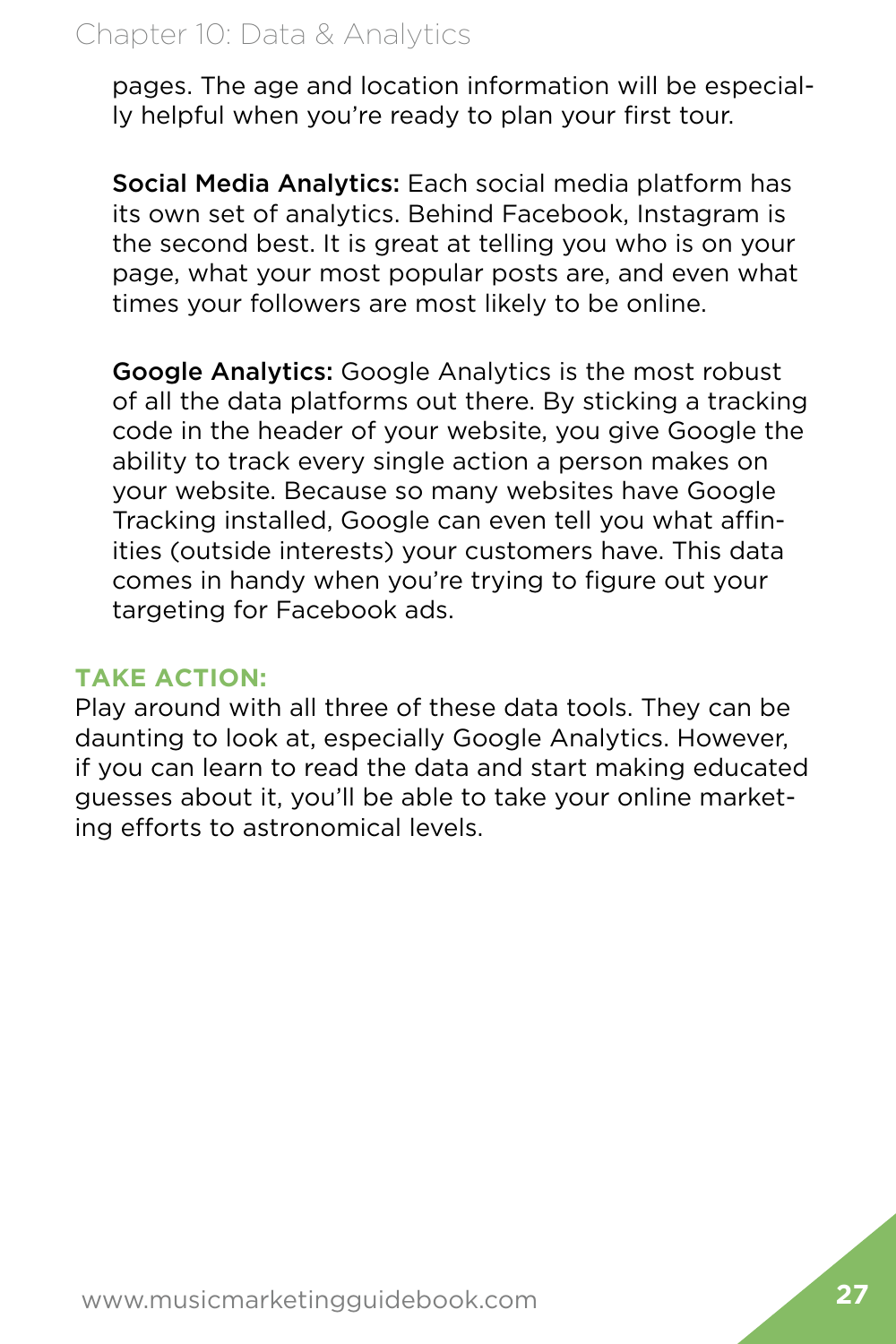## **CHAPTER 11: THE GREAT DIVIDE**

<span id="page-32-0"></span>In 2001, a peer-to-peer file sharing service called Napster debuted. Allowing people to download other's entire music libraries with just a few clicks, it turned the Music Industry upside down. Since then, the industry has been in a downward spiral. Music Industry revenues declined every year from 2001 until 2016, when finally, streaming revenues brought some hope.

In that same time period, the industry has changed a ton. What was once the Big Four major labels is now the Big Three (RIP EMI Records). Label staffs have shrunken to 1/4 of the size, and everything is being outsourced. In the meantime, tons of artist services companies have popped up to fill in the gaps. Sites like NoiseTrade, Pledgemusic and Patreon have allowed musicians to connect directly with their fans. And while the industry has contracted, many independent artists have been able to carve out successful careers, largely by using the methods discussed earlier in this book. But, there's a disconnect. With the rise of the artist service companies, many Music Marketers teach that the methods emploted to make it in the old industry are all obsolete. Here's the kicker -- they're not.

It's true that major labels ignored digital strategies for far too long. It's also true that major labels don't have a solid grasp on maintaining direct to fan relationships. But even as the recorded music revenues have dropped as a result of these missteps; the core principles needed to build a solid foundation haven't. The music business, like all other business, relies on relationships. There are many people outside of just the labels that you'll need help from in order to be successful, and their criteria haven't changed over the years. If you have followed the plans laid out earlier in this book, you definitely have an advantage. But now it's time to use tried-and-true strategies to launch your career into the stratosphere.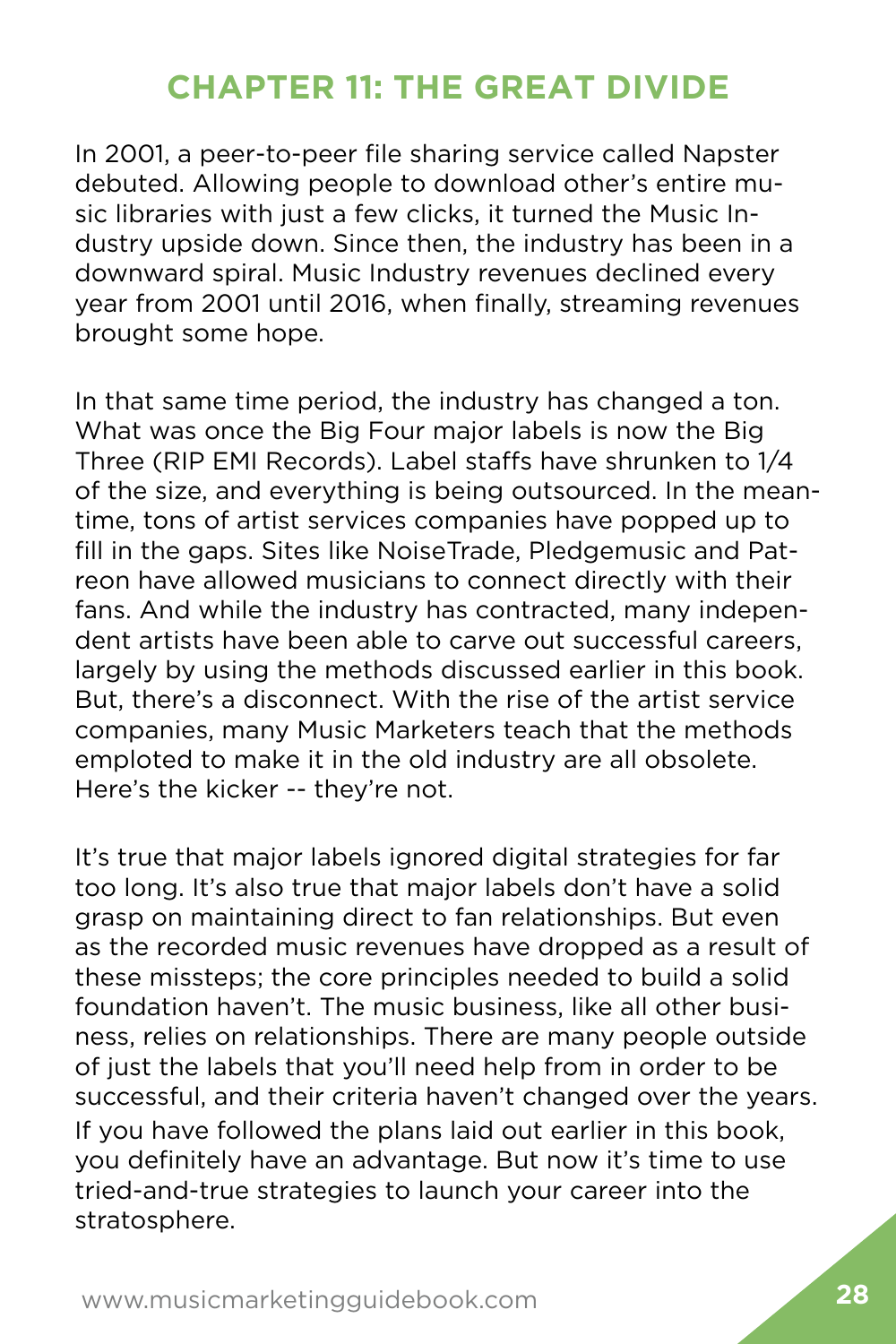## **CHAPTER 12: NETWORKING**

<span id="page-33-0"></span>Relationship building, also known as Networking, is a critical skill to your development as an artist. As you start to build a fan base, you'll have to lean on other people to help take your career to the next level. But if you don't know how to network effectively, you're going to end up stuck in your bedroom forever.

Many artists are afraid to go out and meet new people. Let's face it. No one wants to face rejection. You work hard on your craft, and you don't want to feel like you're being brushed off or disrespected. Luckily, there are ways to prevent that from happening in this business. Here are the keys to effectively networking with other artists and industry professionals.

1. Do Your Research: you should know who you're talking to, what they do, and how they can help you in your career. I've been at events in the past where artists have come up to me asking about all sorts of services that I don't offer. You wouldn't call an HVAC specialist to work on your toilet. In the same way, you shouldn't be approaching radio DJ's about getting your music on MTV Jams.

2. Use Preferred Contact Methods: everyone in the industry has a preferred method of contact. Some like to talk via e-mail. Others are okay with you calling their office. One thing's for sure. If you use the wrong communication, you'll stick out like a sore thumb and leave a bad taste in the mouth of the person you're pitching.

3. Communicate Your Value: The Music Business is not a charitable organization. No one is going to hand you anything. If you want someone to do something for you, you'll have to make it worth their while. Sometimes your music is so good that gatekeepers are clawing at the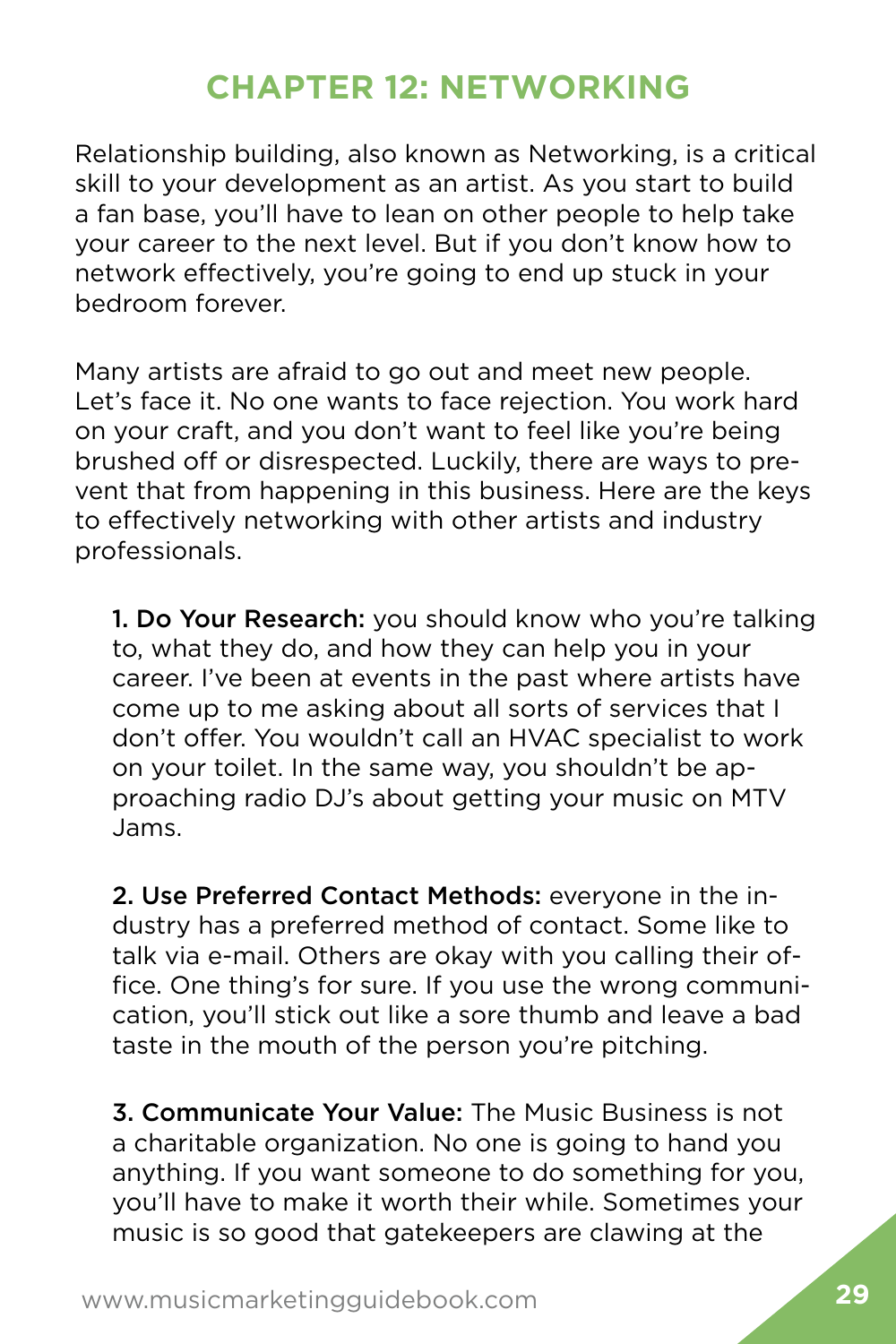## Chapter 12: Networking

chance to work with you. They know you're an investment that will pay off. Other times, you'll have to communicate that to them. Be prepared to list how many people are on your e-mail list, cite your social media numbers, or even how many people came to your last even in the city. Those types of facts will make anyone listen.

4. Follow Up: If someone doesn't get back to you the first time, it's not always because they didn't like your pitch. Quite often, e-mails get lost. Life happens, so don't be discouraged. Follow up at least twice. If you haven't gotten anything after your third correspondence, then it's probably time to move on.

Networking doesn't have to be nerve-wrecking. You just have to be prepared before you go at it alone. Do your research, show up prepared and you'll be just fine.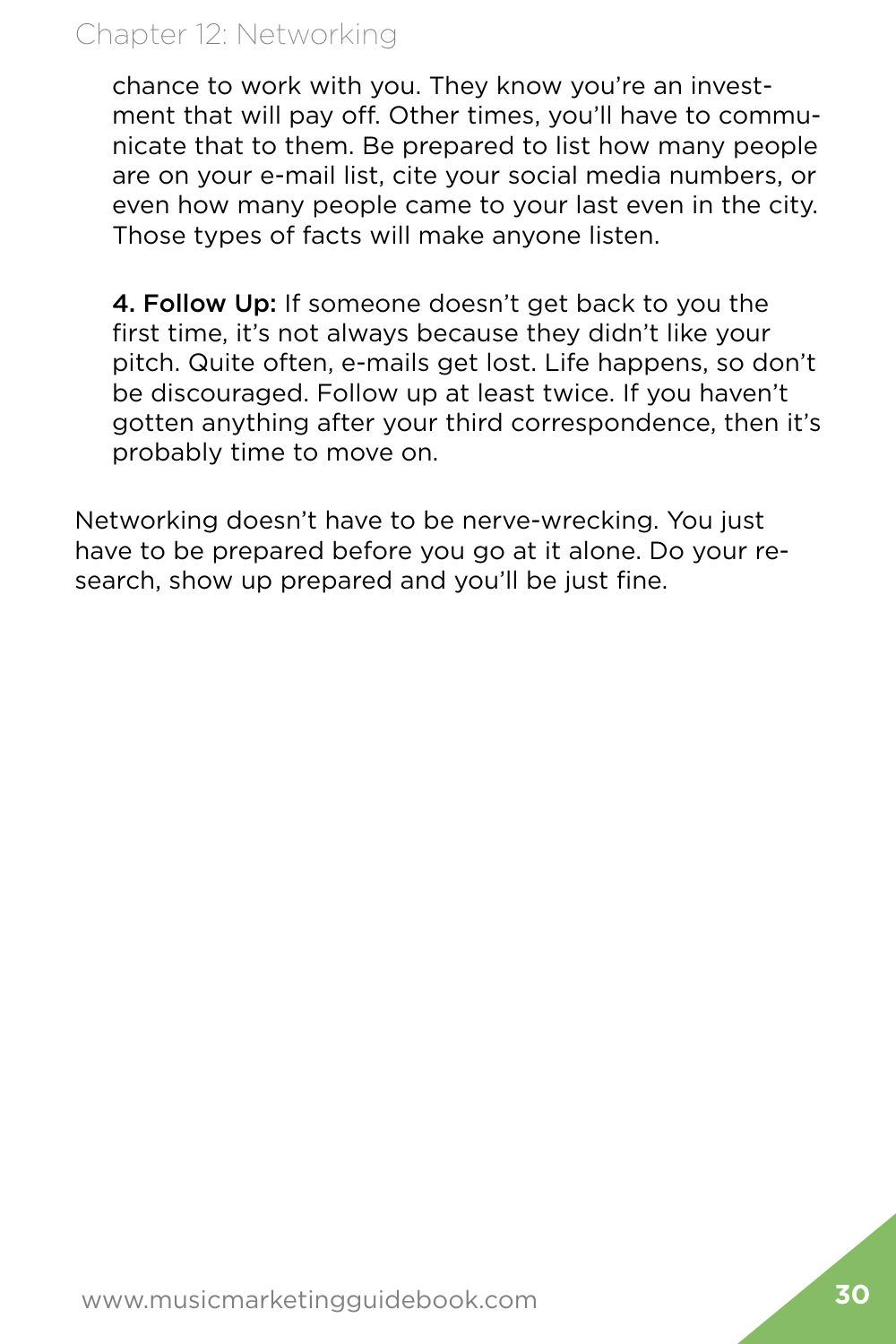## <span id="page-35-0"></span>**CHAPTER 13 - BUILDING YOUR TEAM**

If you've been following along to this point, you've realized there's a lot of work to be done to make your career successful. So far, the strategies we've duscussed have mostly taken place online, where it is easy to automate certain tasks and stretch yourself. But that's only part of the equation. As you grow, your workload will increase, and you will eventually need more people to help you get things done. Here's an overview of some of the first people you will need to recruit onto your team.

#### **CONTENT/DESIGN TEAM**

In today's industry, content is king. With the rise of streaming services, you are now competing with thousands of artists every week for attention from your fans. Not only that, but the rise of social media calls for much more content than was required in years past. It is increasingly important to have your vusual brand together outside of just the music. For that, you'll need a content team complete with a photographer, a videographer and a graphic designer. Having each of those members on your team will help you to craft a signature look and feel for your brand.

#### **MANAGER**

The first person you will need to hire is your manager. If your professional music career is a company, then your manager is the CEO. The artist-manager relationship will be the most critical one in your pursuit of a successful career.

Your Manager's role is to help oversee every aspect of your career, and to make sure that every step you take is going to help you toward your career goals. They can help you with creative decisions, negotiate contracts, and recruit other members to your team. In exchange for their efforts, your manager will typically earn a commission between 10 and 20% of your gross earnings.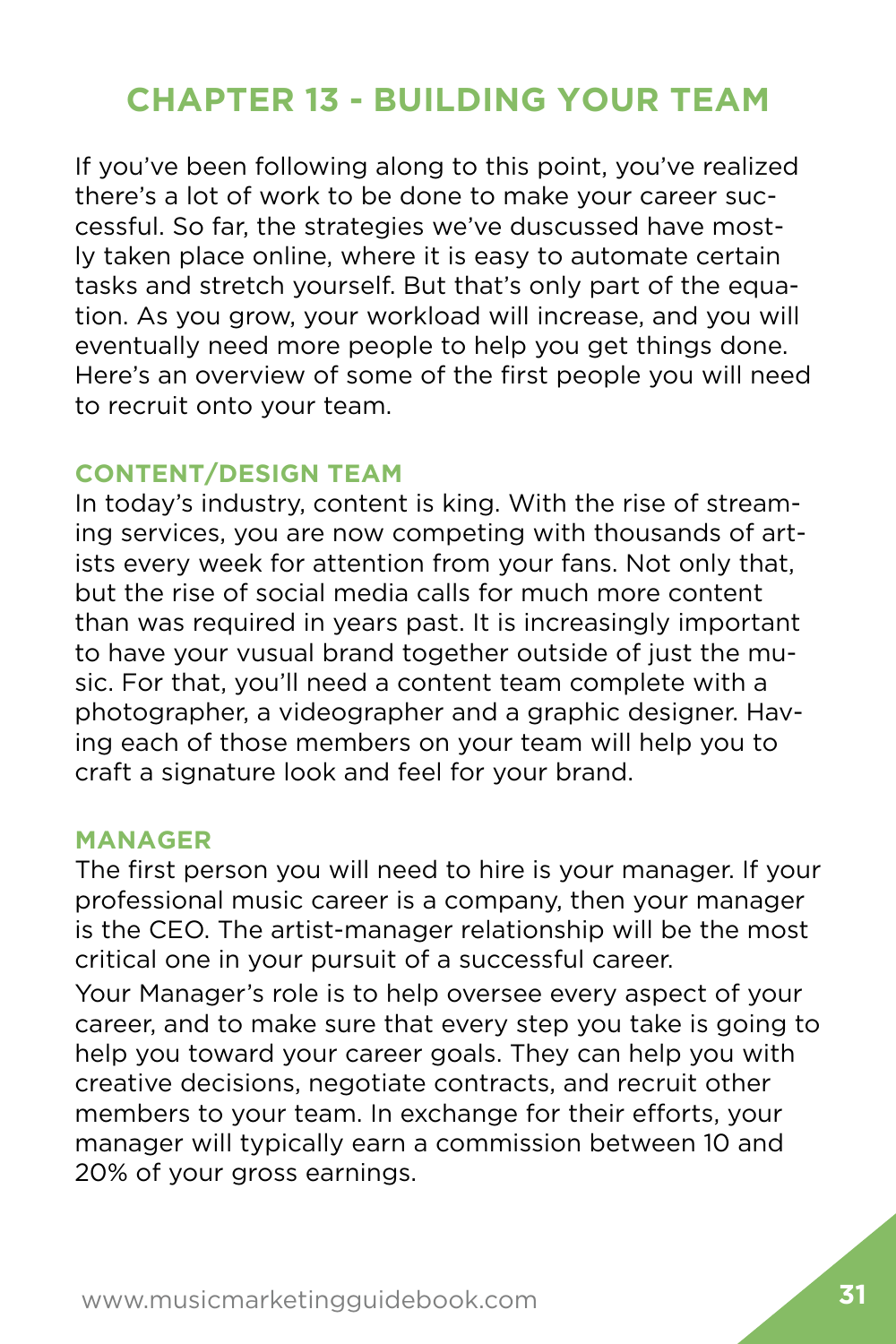## Chapter 13 - Building Your Team

#### **BOOKING AGENT**

We're going to talk about live performances a little later. but once you've become a touring act, you're going to need a representative who can negotiate deals with venues and help route the tours for you. In exchange, the booking agent typically gets a commission between 5 and 10% of gross earnings from any shows they book directly.

#### **PUBLICIST**

Your publicist pitches newsworthy stories and announcements to press outlets for you, in hopes of gaining free attention for your cause. Most publicists work on a monthly retainer.

These are just a few people who will be integral to your success in the early days. As you grow, you'll need to hire a business manager, lawyers and even personal assistants. But if you start with these people in your circle, you'll be headed far.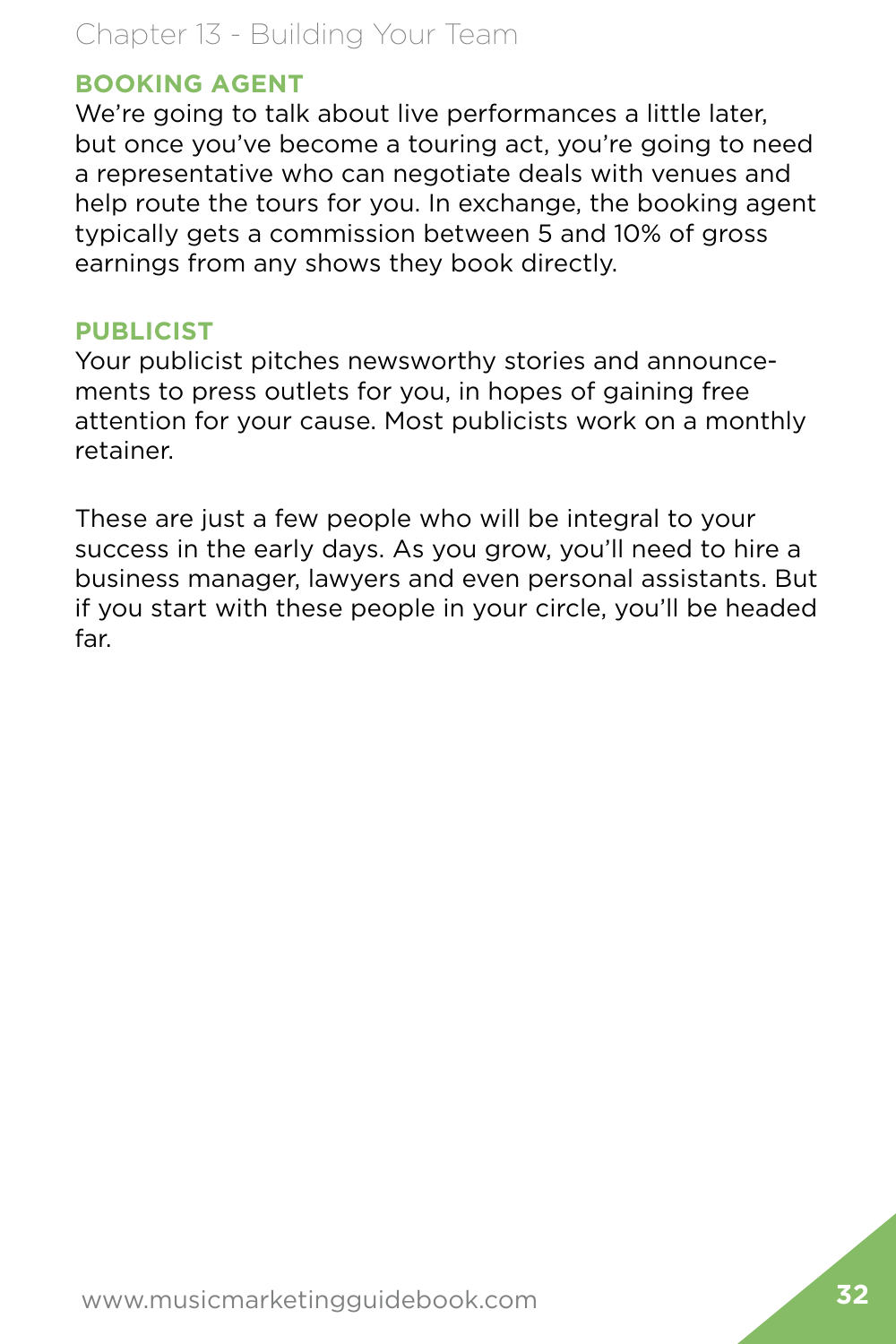## <span id="page-37-0"></span>**CHAPTER 14: PRESS AND PUBLICITY**

As impressive as it is to build fan relationships and income using direct strategies, there is one major thing that separates the world's biggest artists from the mildly successful ones -- press coverage.

Many people only listen to a new artist if they're recommended to do so by a really good friend, or they hear about them from one of their favorite media outlets. For this reason, coverage from the right press outlets can provide a tremendous boost in credibility and open doors that you would never be able to open on your own. Let's talk about how you can secure press coverage for your music and events.

## **THE PRESS KIT**

As you are preparing to pitch your music to press outlets, you will need a way to communicate everything that is important about you. Rather than trying to include your bio and other information as text in an e-mail, you'll need to create a press kit to send to outlets. A press kit is a short document that contains all the relevant information that a writer would need in order to do a story about you.

## Essential Items of a Press Kit:

Bio (both the long and short version) Press Photos Notable Press Quotes A List of Your Top Career Acheivements Links to Your Music and Videos

Your Press Kit should be attention grabbing, but if it has too many bells and whistles, it could distract from your music and make it more difficult for the recipient to make a decision about you. To avoid this, make your Press Kit simple and functional, with flashes of your personality injected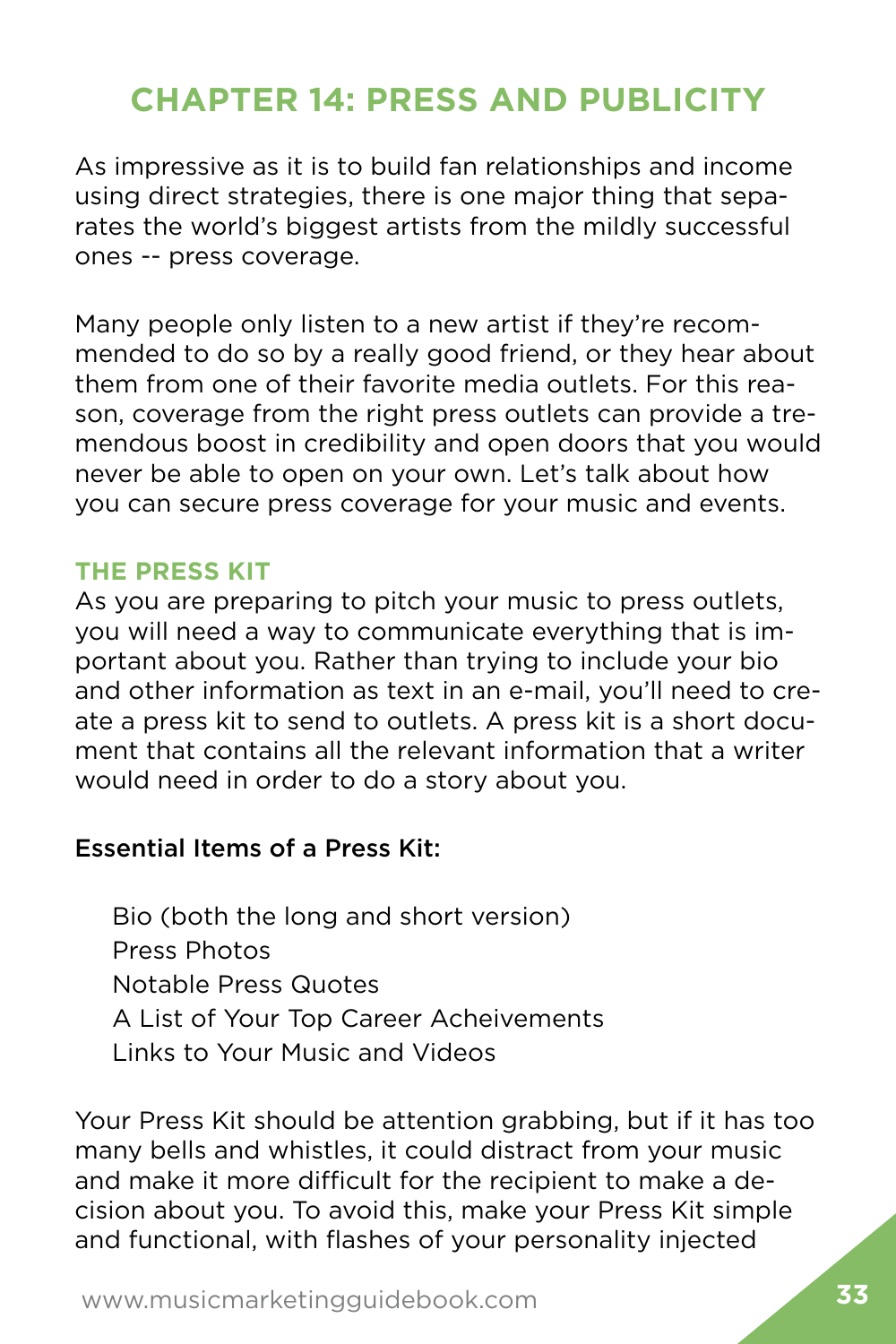throughout.

Now that you've created your Press Kit, you're ready to reach out to the outlet of your choice. Like we noted earlier in the networking chapter, it is important to know exactly who you're pitching and understand what will catch their attention before you reach out to them.

Here's a template you can use when pitching press outlets.

[Recipients Name Here],

My name is [Insert Name Here]. I'm a [singer, rapper, etc] in a group called [stage name here]. We're a [genre] group influenced by acts like [insert 2 to 3 influences/ similar artists]. I found out about you through [person, interview or other introduction point]. [Insert compliment about specific article, career highlight or other acheivement].

I am writing to ask if you would consider [insert your ask here. Remember to be SPECIFIC]. I have included links to the song and our press material below for your review.

[Link 1: Song for Consideration] [Link 2: Official Website] [Link 3: Press Kit or Social Media]

If our song isn't a great fit, we would appreciate any criticism you may have to offer. Thank you so much for your time and consideration.

Best wishes,

[Your Name Here]

Remember, the key to great press is having a good story. No one will write about your music just because it sounds good. Be sure that your pitch highlights something that makes your music unique from the hundreds of other pitches they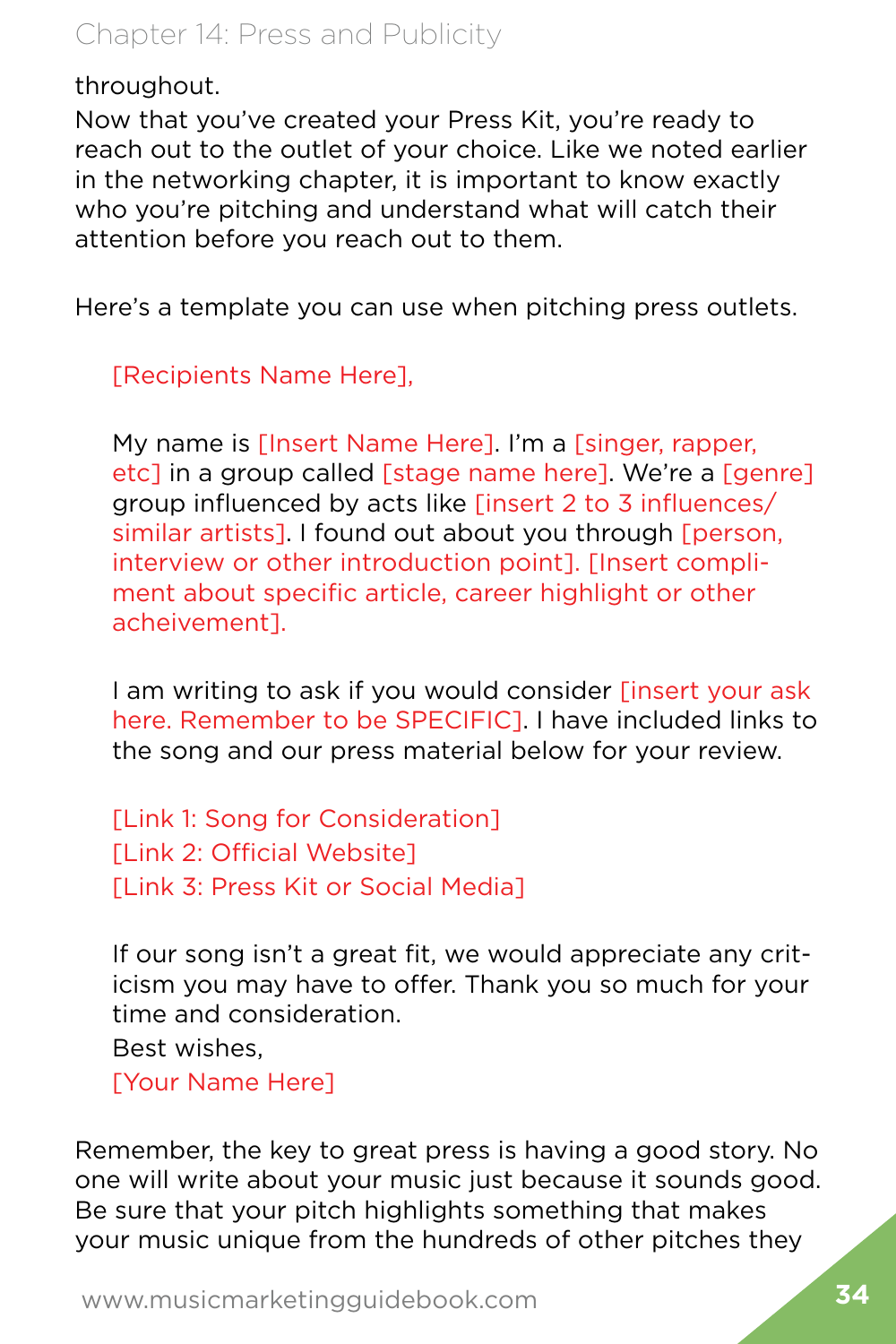may be getting. If you can capture a writer with a good story, they'll know their audience would be captured by it as well.

#### **WORKING WITH A PUBLICIST**

As stated in Chapter 13, it will eventually make sense to hire a publicist. A Publicist can help you secure press coverage, especially from more selective or high-profile outlets. While no reputable publicist will ever guarantee you a placement on a specific outlet, a publicist is only as good as their network and can usually get you exposure you wouldn't get on your own.

Publicists are typically hired for specific album release campaigns (4-6 months at a time), and will cost you anywhere from \$1,000 to \$5,000 per month starting out. That cost may sound steep, but the exposure a good publicist can get you will open the door to you making much more than that in return.

#### **TAKE ACTION**

Find three press outlets you'd like to secure coverage from. They can be local, regional, or national. Practice using the template above to get your first blog/news placements. I'd love to hear how it goes for you, so feel free to e-mail me your results at info@kdmrmusic.com.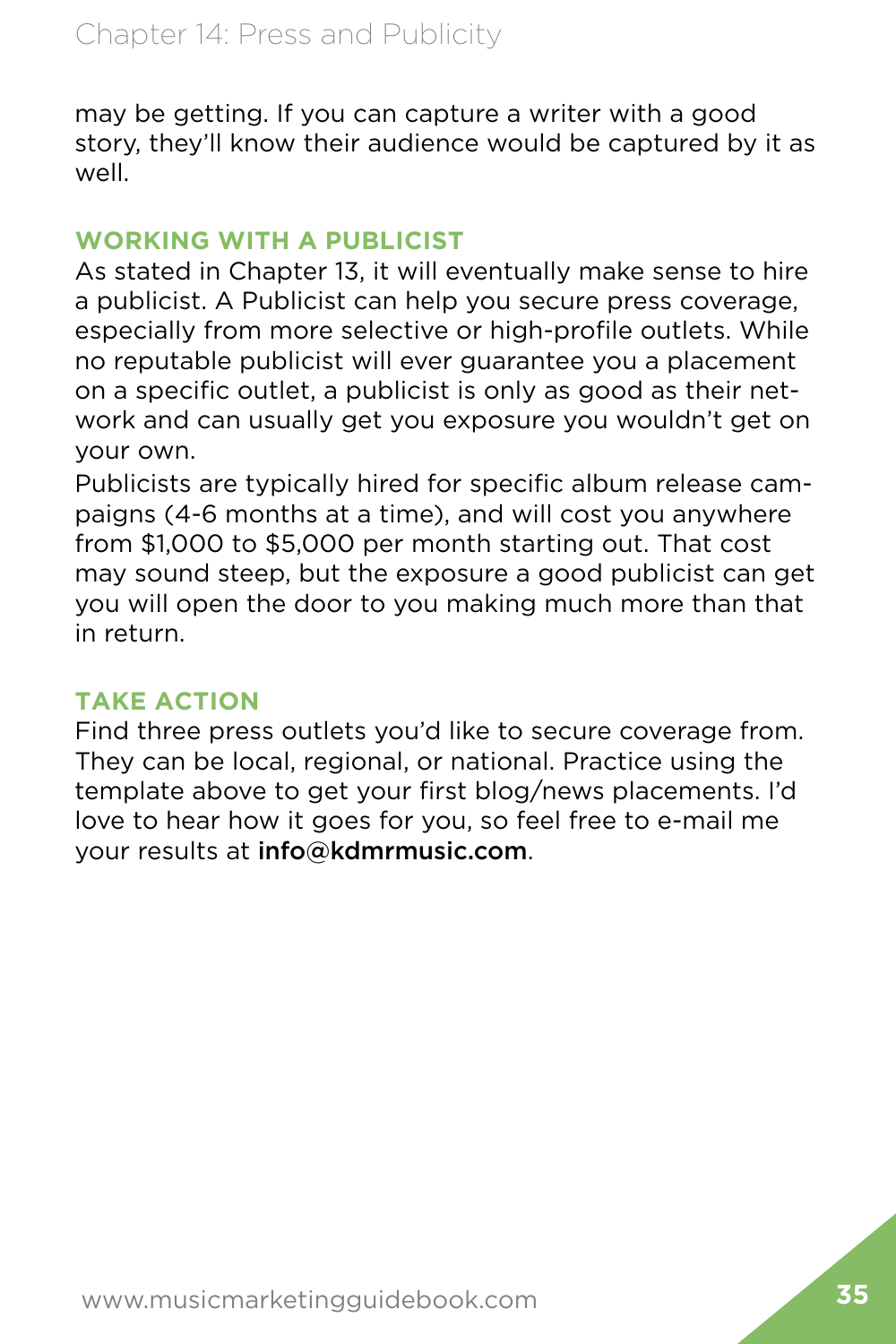## <span id="page-40-0"></span>**CHAPTER 15: PARTNERSHIPS & COLLABO-RATIONS**

Another way to garner interest in your music is to partner and collaborate with other musicians, companies and brands. Collaborations are great because when done right, they expose you to an audience who may have never heard of you without them. If you can partner with the right person, you can make amazing things happen. Kenan and Kel. Simon and Garfunkel. Nelly and Tim McGraw. You and....?

#### **ON MUTUAL INTERESTS**

When reaching out to people for collaborations, it is important to make sure there is a mutual interest. If there's no way the other person can benefit, then it would really be a waste of time, and it comes off as selfish on your part. Always make sure the other party gets something out of the deal. That will give you a great reputation among collaborators and open more possiblilityies down the road.

#### **COLLABORATING WITH OTHER MUSICIANS**

The easiest and most common collaborations occur between musician and musician. Perhaps there's a local act whose music vibes well with yours, but has a slightly different audience. If there's chemistry, you should definitely collaborate to make music with each other. You each get put in front of a new audience, plus you get the creative experience of working together.

Another form of collaboration is throwing joint concerts. This is perfect especially for those with smaller audiences. If you can only bring 50 people to a venue and the other artist can bring another 50-60, that's a packed house that any bar would be happy to have. That increases your chance of booking that date and sharing some of the profits as well.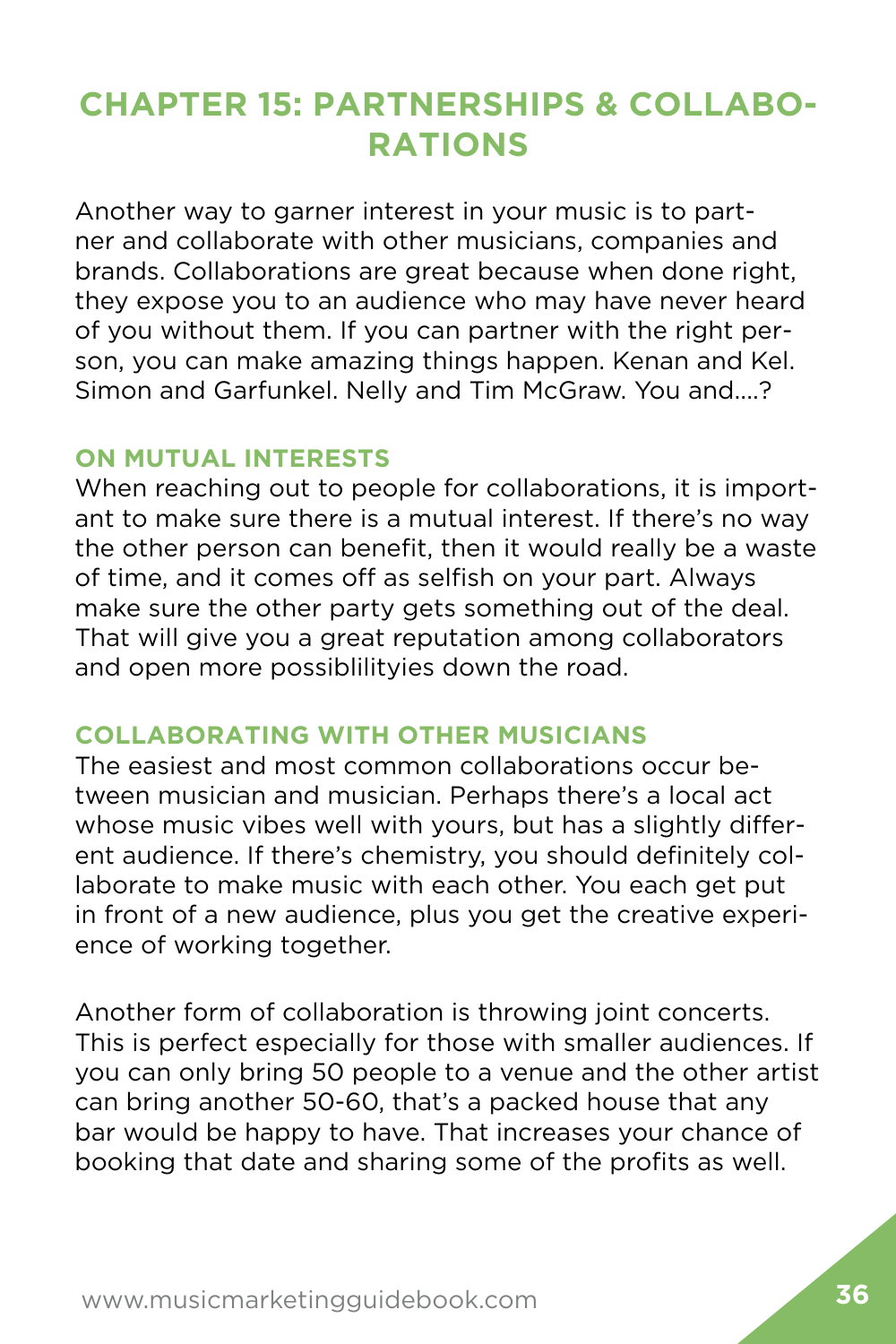## Chapter 15: Partnerships & Collaborations

#### **COLLABORATING WITH BRANDS**

Brand Partnerships and Sponsorships are another form of collaboration, this time between you and a brand. When you're starting out, you're most likely to get sponsorships from local brands like music stores and coffee shops, who may allow you to perform in their establishments. But as you build rapport (and your following), you can propose very interesting collaborations.

You could release your album exclusively at their store. You could partner with a music equipment manufacturer and make a project exclusively with their gear.

Sarah The Illstrumentalist (@Sarah2Ill) is a beatmaker, You-Tuber and entrepreneur from Raleigh, NC. She currently has just over 8,000 subscribers on YouTube. Every week, she releases 2 or 3 videos that show her making beats, reviewing gear, and even going out and about on adventures to the record store. Because of her faithfulness to her audience, brands have been reaching out to her to place their product in her videos. Sometimes she is paid for the placement. Other times, she is gifted the equipment. I could tell from our interview that no matter what, she's excited because she would be doing all of these things even if there was no YouTube platform.

Being authentic and true to yourself makes it easy for brands to see your value, and makes certain collaborations a no brainer.

## **TAKE ACTION:**

Reach out to a local brand in your area about collaborating on an event. Start small. You'll get a few no's, but I'd love to hear when you finally get that Yes, so e-mail me at info@ kdmrmusic.com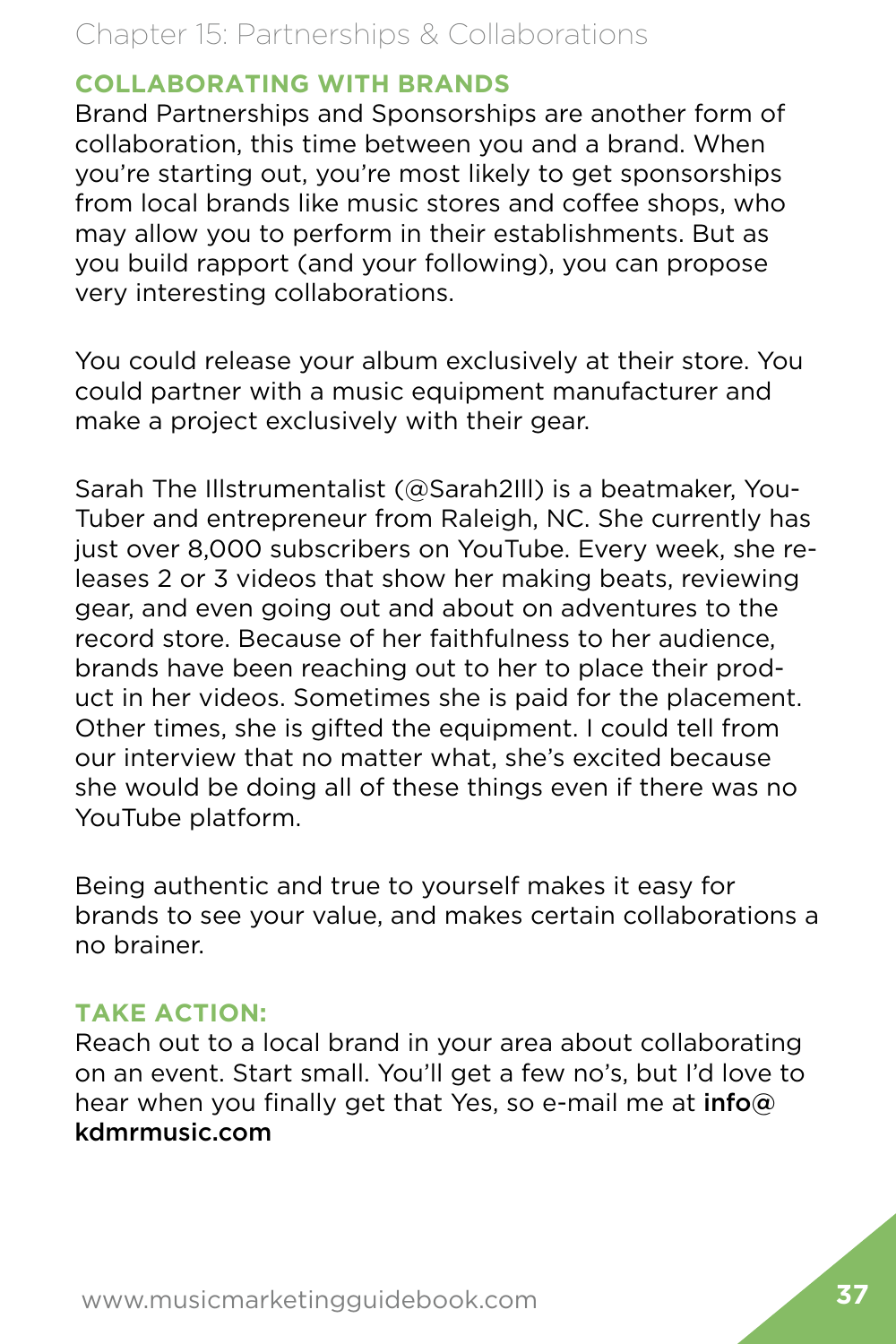## <span id="page-42-0"></span>**CHAPTER 16: CONQUERING THE LOCAL SCENE**

While the internet allows you to connect with hundreds of thousands of people all around the world without ever leaving your bedroom, you're going to have to get out of the house at some point. One thing most seasoned industry professionals will tell you is that before you can conquer the world, you have to conquer your hometown.

When getting started in music, most artists have a great desire to rise up the ranks of their local music scene. They want to be like the local acts who get top billing at all the clubs, who get the fancy write-ups in the local papers and maybe even some radio play. How do you become one of those acts? Here are 4 steps you can take that will help you become a hometown hero.

Build Your Audience - There are many relationships you will make in pursuit of success in music. None are more important than your relationship with your fans. A strong fan base is the key that will unlock any door in this industry. Focus on fans first, and they will reward you. Be Active – You can't be known in your town if you aren't present. The local scene won't support you if you don't support it. Go out to the local venues. Check out open mics, mixers and showcases. Introduce yourself, and become an active participant in the local community. The relationships you build will be crucial in helping you get to the next level.

Always Be Networking – as you become more active in the local scene, you'll become familiar with the gatekeepers and power players of the area. Writers, Club Promoters, Radio DJs, and other, more established artists. Network with them. Not in a self-serving way, but in a way that brings value to all parties involved.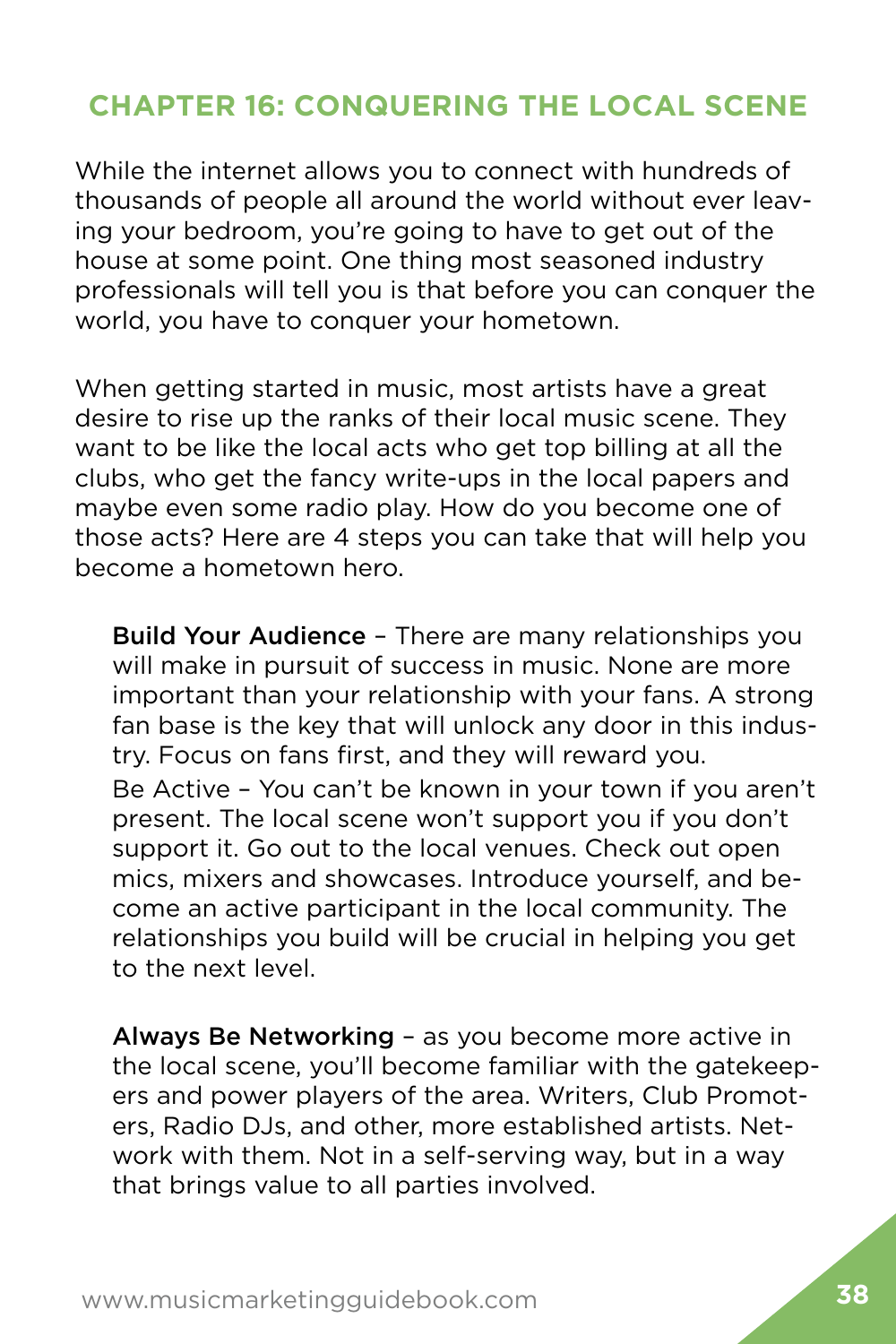## Chapter 16: Conquering the Local Scene

Be Humble - Understand that no one in your local scene owes you ANYTHING. As Grant Cardone says, "Success is your duty, obligation, and responsibility." Each person in the scene has a different job to do, and the more you speak to people on the scene, the more you'll understand that. Radio DJs have to play music to appease advertisers. Club Promoters need to get people into their venues. Writers need to tackle subjects that are interesting to the magazine's readers. If supporting your music doesn't help them accomplish those objectives, it's likely they won't be able to help you.

Becoming the Hometown Hero can be a daunting process, but the results are worth it. Just don't expect anyone else to put in the work for you. The worst thing you can do is to not take responsibility for yourself, and badmouth others on the scene. You will burn bridges and make it even harder to gain traction for yourself. Approach everyone you meet with respect. Thank them for their support. As the saying goes, people may not remember what you say or do for them, but they will always remember how you made them feel. Good luck!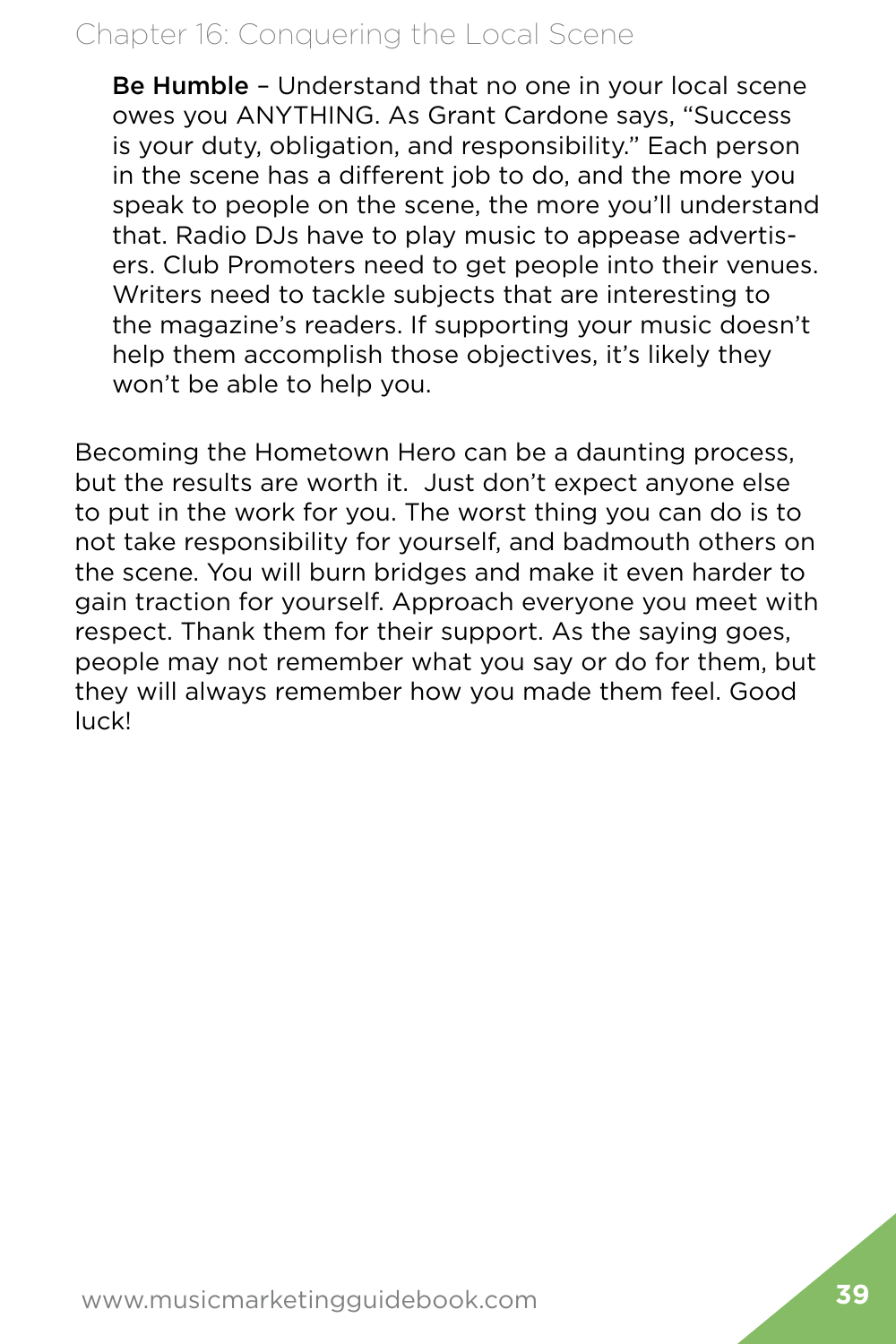## <span id="page-44-0"></span>**CHAPTER 17: LIVE PERFORMANCE AND TOURING**

Live Performance is by far the most effective way to win fans over, as well as to turn your casual fans into die hard fans. Performing live is so powerful because it allows you to show your fans your full personality, as well as the passion and drive you put into your show. Have you ever heard a song on the radio and thought is was just ok, then seen it performed live and have a change of heart? Most people have. If you take your performances seriously, you can win over the hearts of skeptics too.

Performing live isn't just to win over the skeptics. It's the perfect way to reward your fans and convert casual fans into die hard supporters. By the time you go on a major tour, your fans have been waiting months to see you in person.

#### **CHOOSING WHERE TO PERFORM**

One of the primary challenges of planning a tour is deciding which cities to perform in. In a perfect world, every show would be packed, no matter where you throw the show. Unfortunately, that's not realistic, especially if you're just starting out. You can minimize your risk of tour failure by choosing your performance locations carefully.

This is one instance where all the data you've been collecting is key. If you've been selling music and merchandise on your website, you should have a file that includes the names and addresses of past customers. Scan your customer list to see where you have the highest concentrations of fans.

You can also see where your fans are concentrated by viewing your Facebook Insights. Facebook lists the top cities where your fans are located. The only catch is to make sure these are real, engaged fans and not just people who happened to click the "like" button on your page.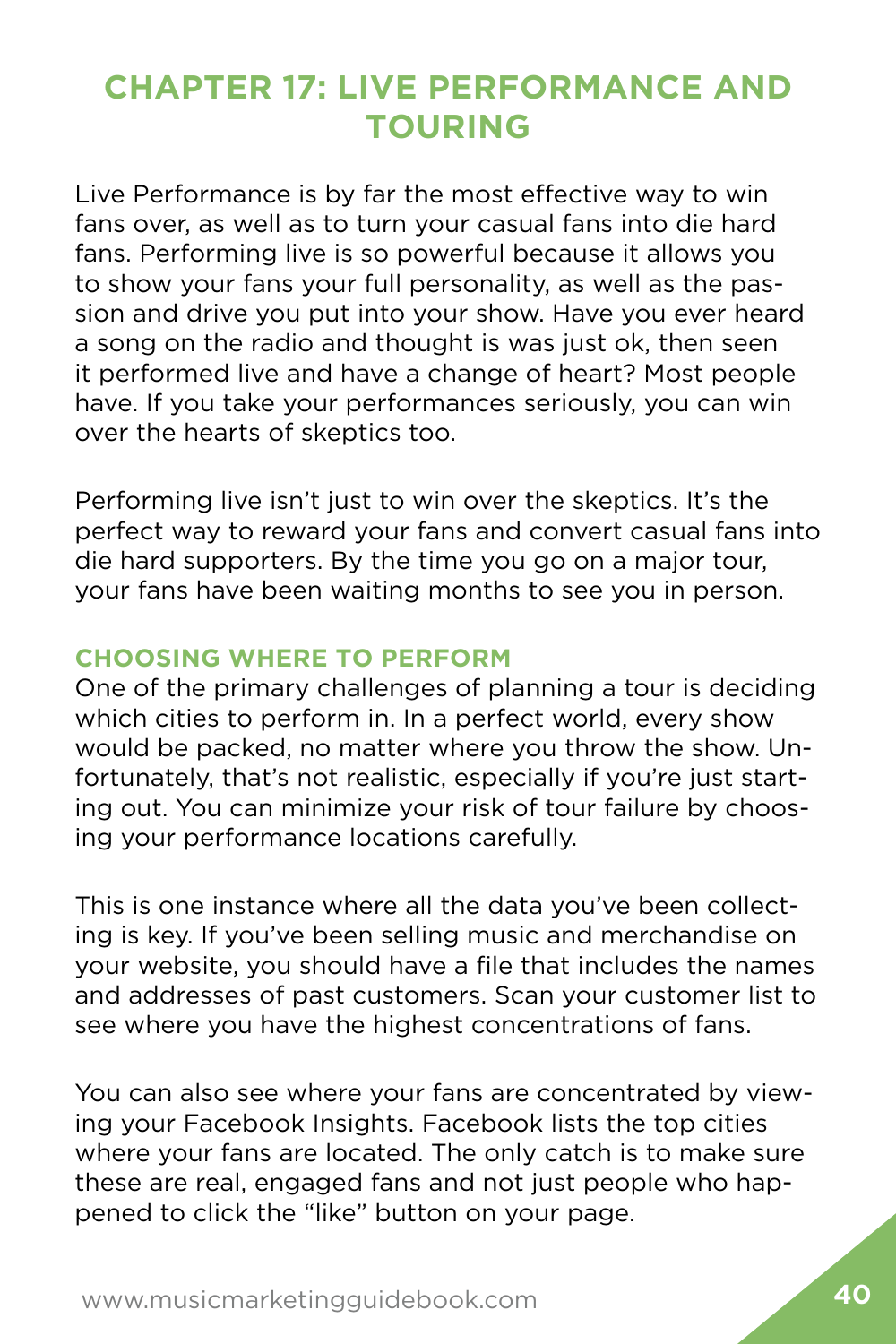The most foolproof way to choose where to perform is to survey your fans. You can do this via social media, or even by sending an e-mail to your list.

*"Hey guys. I want to go on the road and play some shows this summer. Where's your hometown so I can come visit?"*

Track the responses you get. If you see a high concentration of fans in any particular city, that's where you'll want to be sure to put on a show.

## **PLANNING THE LOGISTICS**

When planning a tour, the devil is in the details. Choosing the cities to perform in is only the beginning. To maximize your profitability, you'll need to consider a great deal of logistical information when making decisions. For example, how long will the drive be from each city to the next? Will there be enough time for you to sleep between arriving in the city and soundcheck? Who will be driving? Where will you park the tour van? Are you planning to go sightseeing prior to reporting to the venue? If you're touring internationally, have you secured visas for each country you'll be touring in?

If you don't think about each of these things, you could end up spending a lot more money, and that will eat into your profits significantly.

## **BUDGETING**

The most important aspect of touring is budget management. It's the most important because it's the easiest thing to get wrong. Touring will be the single most expensive task you take on, and if you make a mistake, you can lose tons of money. Aside from general travel expenses, you'll need to pay your band members a per diem, pay for parking, do your laundry, and buy food on the road. If you aren't good at planning out these expenses, you should consider hiring a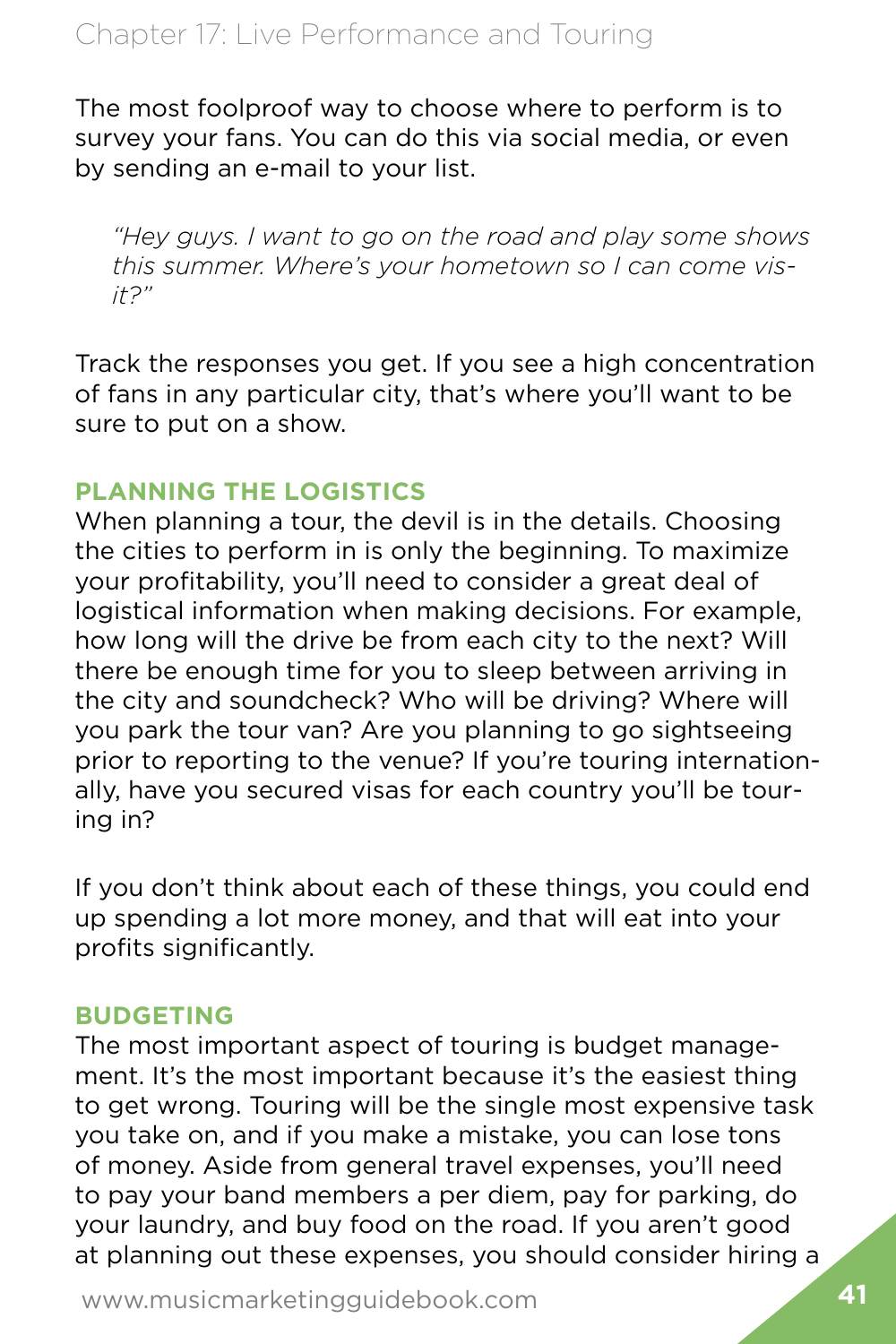tour manager to handle this for you.

TIP: Proper planning is the key to success on the road. Sit down with your bandmates, manager and road manager and try to list every single expense you will encounter on the road. If you don't have enough money in the bank to cover those expenses WITHOUT relying on your income from the road, you probably shouldn't be touring just yet.

#### **SELLING MERCH**

Every kid's dream is to visit Disney World in Orlando, Florida. I remember my first time going. I was 7 years old. My mom had gotten us tickets by attending one of those timeshare presentations. I was ecstatic. I finally got to see Mickey, Goofy and Tigger live and in the flesh! Before that, I had only seen them on TV. Later that day, we passed a merchandise stand that was selling the famous Mickey Ears hat. They were even putting names on the back of them! I begged my parents to get me one, and \$20 later, I had my hat. Were you paying attention? We didn't pay anything to get into the theme park, but we paid \$20 for a custom hat, and even more for food throughout the day.

Much like the Disney example, the biggest money maker on tour usually isn't ticket sales. It's merchandise. When your fans come to see you live, they are coming to take part in a one-of-a-kind experience. Why not give them the opportunity to taking home a one-of-a-kind souvenir to commemorate it?

You should always have merchandise for sale. T-shirts with cool designs or pictures of your band during rehearsals. Hoodies with your band's logo. You can even sell phone cases and stickers. Way back in Chapter 1, we talked about branding. Your brand image is what will help determing what products you sell. If you're a contemporary Christian act, you probably don't want to sell cigarette lighters or ash trays.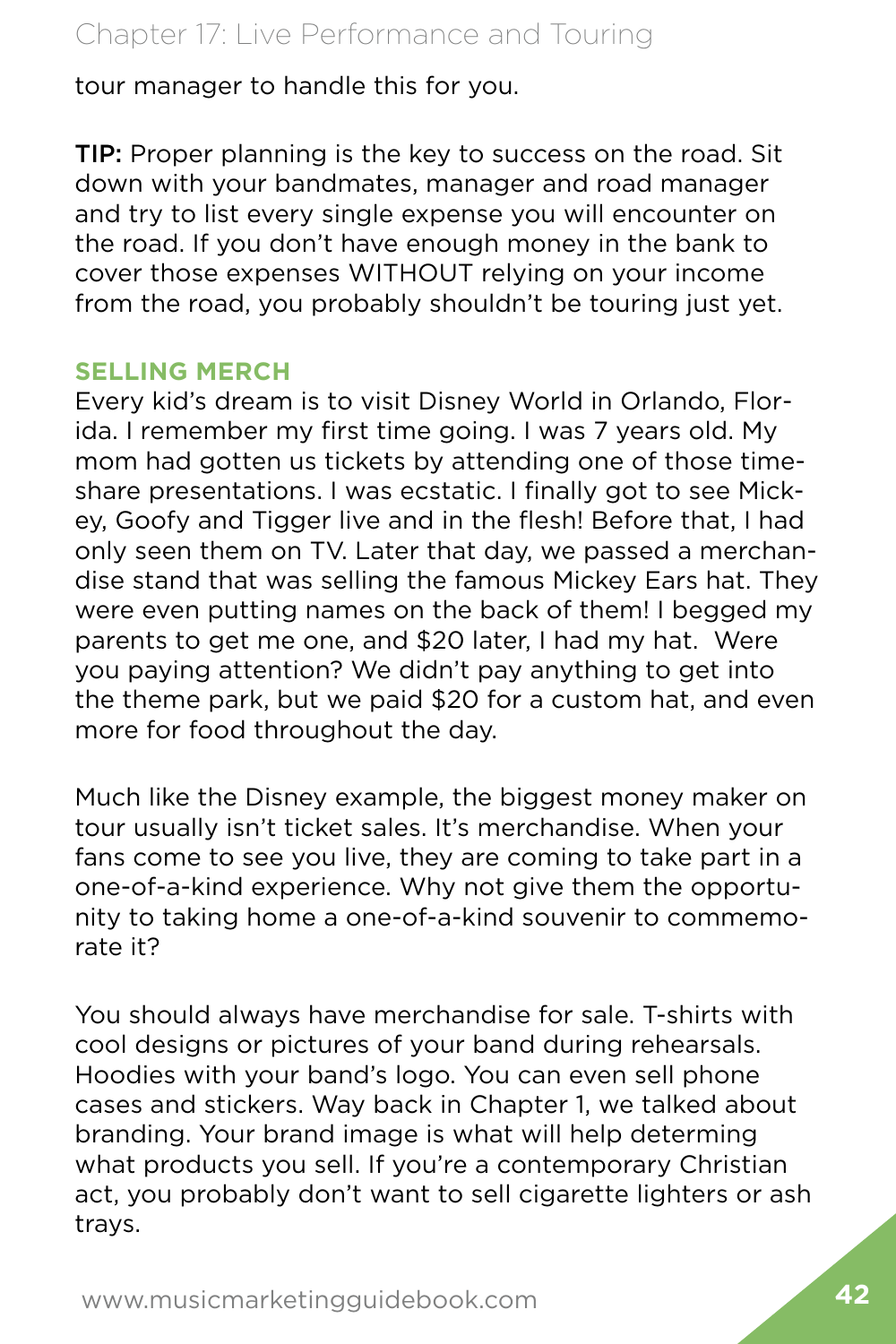## Chapter 17: Live Performance and Touring

Did You Know? Print-on-demand services like Printful and Merchly allow you to design your products online and have customers order them without you having to purchase any inventory up front. This is a great avenue to test out new designs, as it doesn't cost you anything. Try designing a few products and posting them to your website today. If time passes and there's a product doing better than the others, you know you have a winner!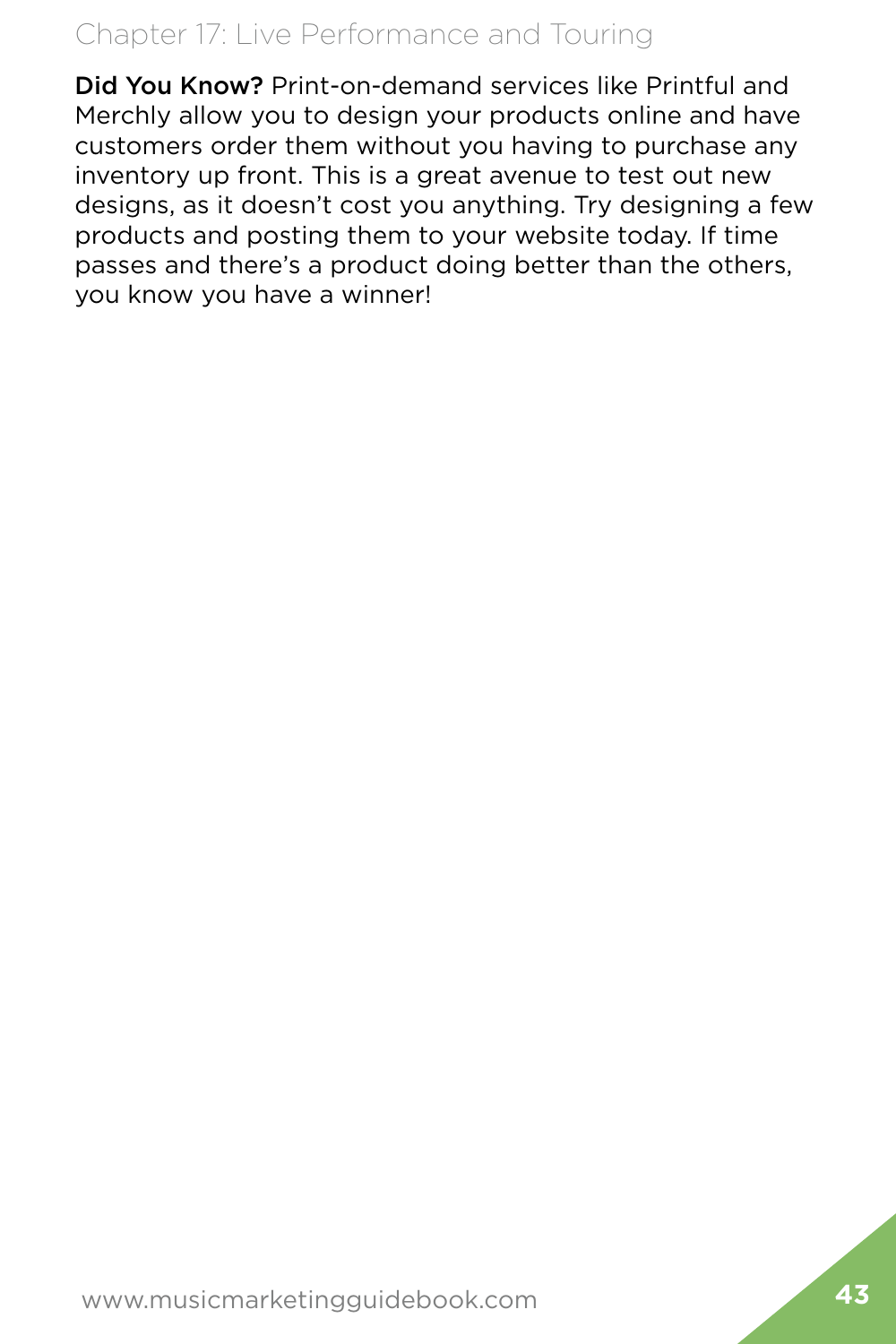## <span id="page-48-0"></span>**CHAPTER 18: THE ALBUM LAUNCH & MAR-KETING PLAN**

The Marketing Plan is the most important part of your album release. It's important for quite a few reasons. First, your album will almost never have a momentum as great as it did on the day it came out. If you screw up a detail or mess up your release cycle, you won't get another chance until your next album -- that is, if you haven't given up and decided to just deliver pizzas instead.

Your marketing plan is what gives you the direction needed to ensure success. As Benjamin Franklin once said, "If you fail to plan, you are planning to fail." As tempting as it can be to just put out your music as soon as it's done, you need to strategize first if you want to find real success.

## **BEFORE YOU ANNOUNCE YOUR PROJECT**

Define Your Product(s): Are you releasing an album or a single? Both? If you're just starting out, a single is likely the best way to go. It's a great way to engage with new listeners without having to invest the time and money into recording 10-15 songs and releasing them to deaf ears.

Define Your Target Market: who are you hoping to reach with this release? Again, the more you know about your potential customer, the easier it will be to reach them.

Set Your Goals/Objectives and Budget: Every action you take in this business should steer you toward one of two results -- more fans or more money. The best decisions will get you both at the same time. Perhaps your goal for this release is to get more fans in a specific location. Maybe you need \$50,000 to invest in a new tour van. Whatever your goal, it needs to be specific and measurable so that you can track your results once the campaign is underway and tweak things if need be.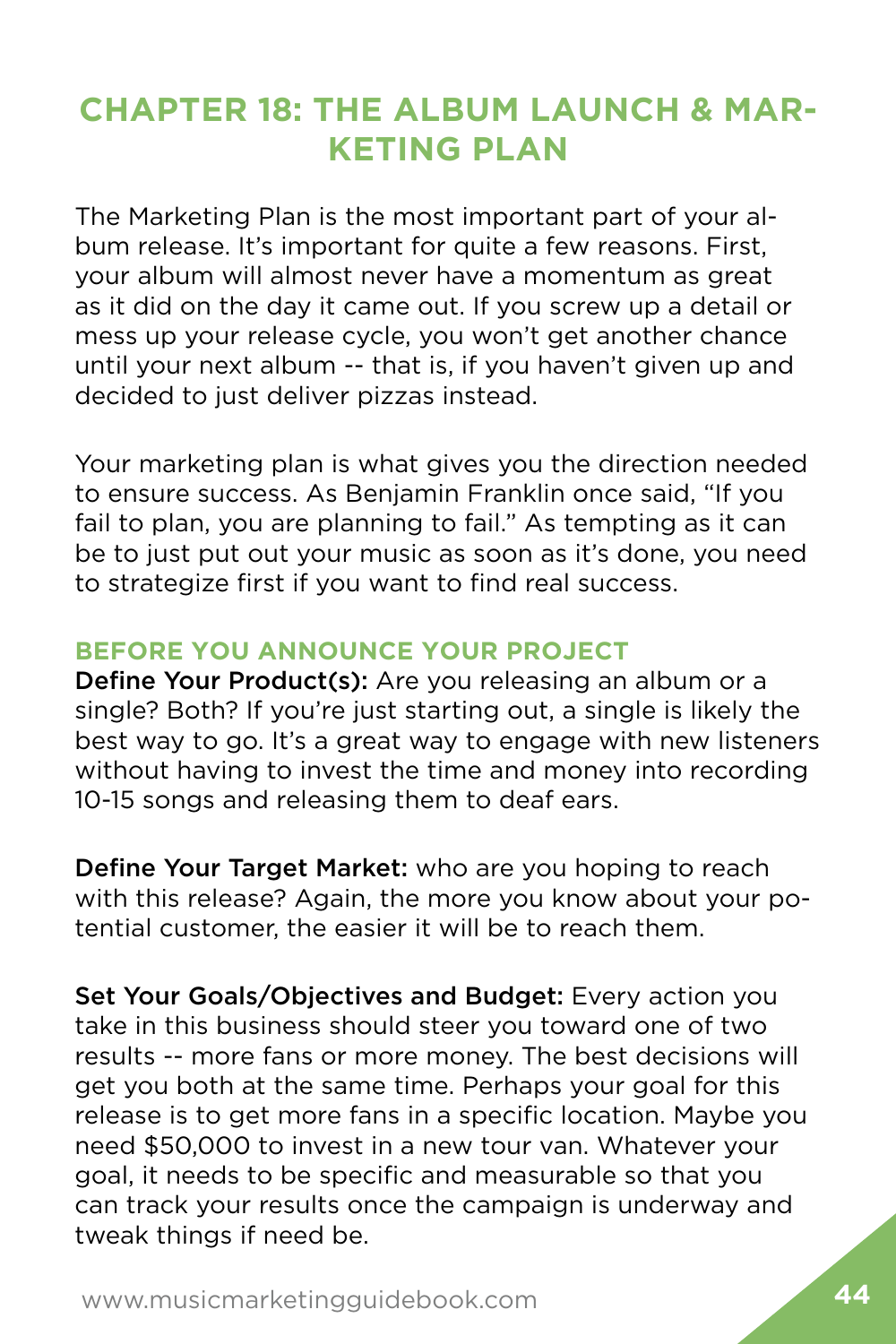You will also need to set your budget. How much can you realistically spend on this promotional plan, and where will it be allocated? Contractors fees? Facebook ads? Merch fulfillment? Remember, you should only spend as much money as you're willing to lose, just in case something is wrong and your plan isn't working. If you bet your whole house on yourself, you just might lose it if you aren't careful.

Choose Your Distribution Channel: Will this be sent to the major distributors? Is it a Soundcloud release only? Are you releasing it as a partnership with another brand? The answer to those questions will help determine what avenues you choose to promote your content.

Set Your Promotion, Press and Publicity Goals: What outlets will you reach out to for this release? How soon will you get them involved? If the outlet you desire coverage from isn't available, do you have backups?

Gather Your Marketing Assets: Get with your content team and create your artwork, photos and any video content you plan to deliver. If you wait until the album is already out,

#### **THE ALBUM RELEASE TIMELINE**

As we get further into the streaming era, the album release cycle is getting shorter and shorter. Because most albums aren't being distributed to physical retailers anymore, there isn't a need for a 5-6 month rollout. With that said, The one area that still requires a bit of lead time is press, so you'll want to reach out in enough time to get proper responses. Let's look a little deeper into the album release timeline.

#### Two Months Before Your Release:

Start reaching out to national/major press.

Release your first single.

Update your website and social media profiles to show fans there is a project coming soon.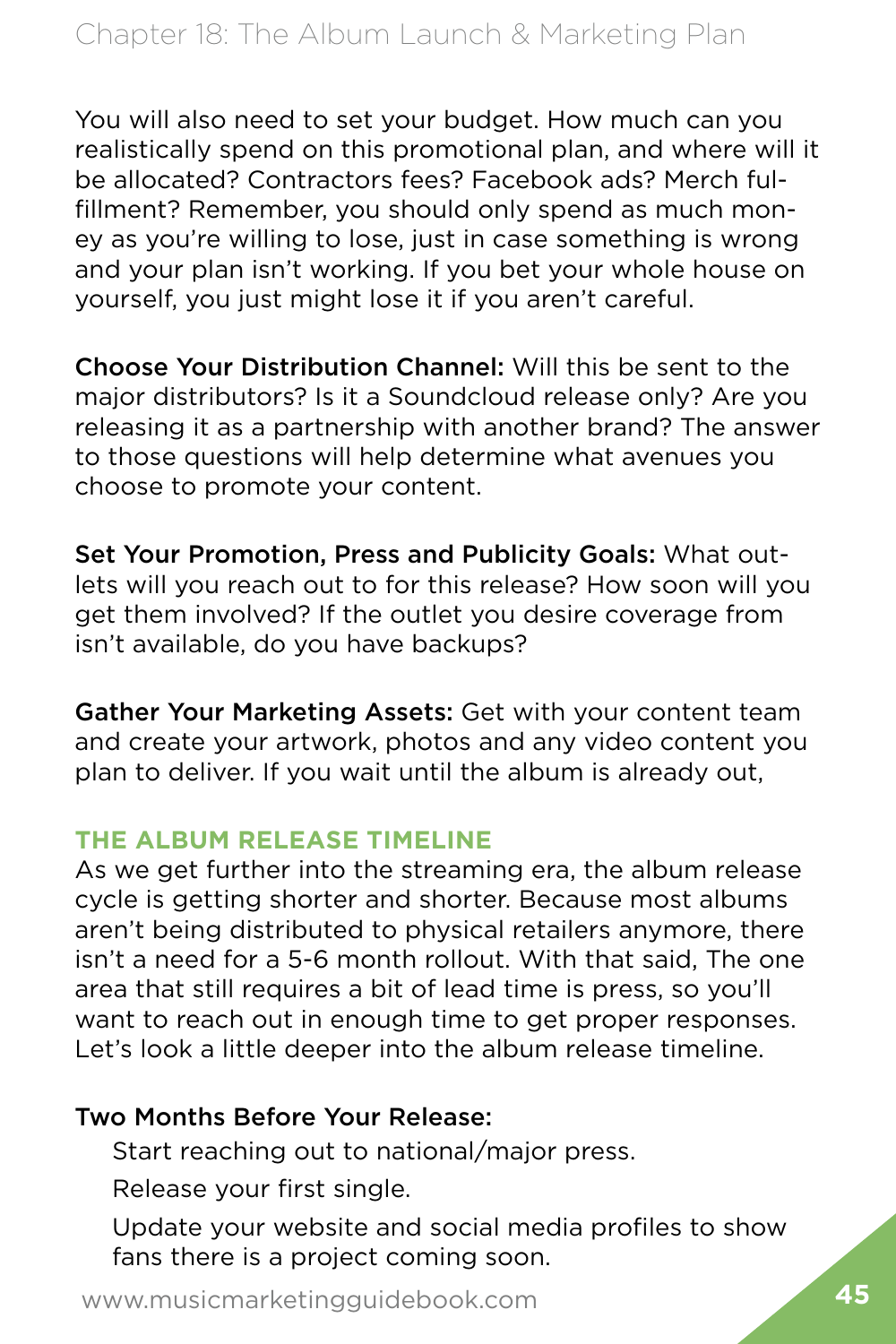If you haven't already, go ahead and e-mail your list to let them know there's an album coming. You can even allow them to opt into a list that notifies them when the album is available for preorder.

#### 4-6 Weeks Before Your Release:

Start a preorder campaign.

Release another single to keep excitement up.

Reach out to blogs and other short-lead press

## 2 Weeks Before Your Release:

Follow up with any remaining blogs to be sure your premier coverage is secured.

Start a countdown on your website and social media accounts.

#### Release Day:

Make sure your website and socials are updated to show the album is available, and include all relevant links.

Spend the day engaging with fans on social media, thanking them for their support, and relaxing because the album is finally out.

## Post Release:

As the weeks go on, you'll begin to move into the post-release portion of your marketing strategy. Relase more singles, more videos and announce your tour. The timeline will be determined by how well each component performs once the album is out.

NOTE: Music Marketing campaigns don't always have to be tied to a new release. You can set up mini-campaigns to draw attention to older catalog items. You can set up a press campaign to promote one-off performances. The key is just knowing how to market your music in the first place.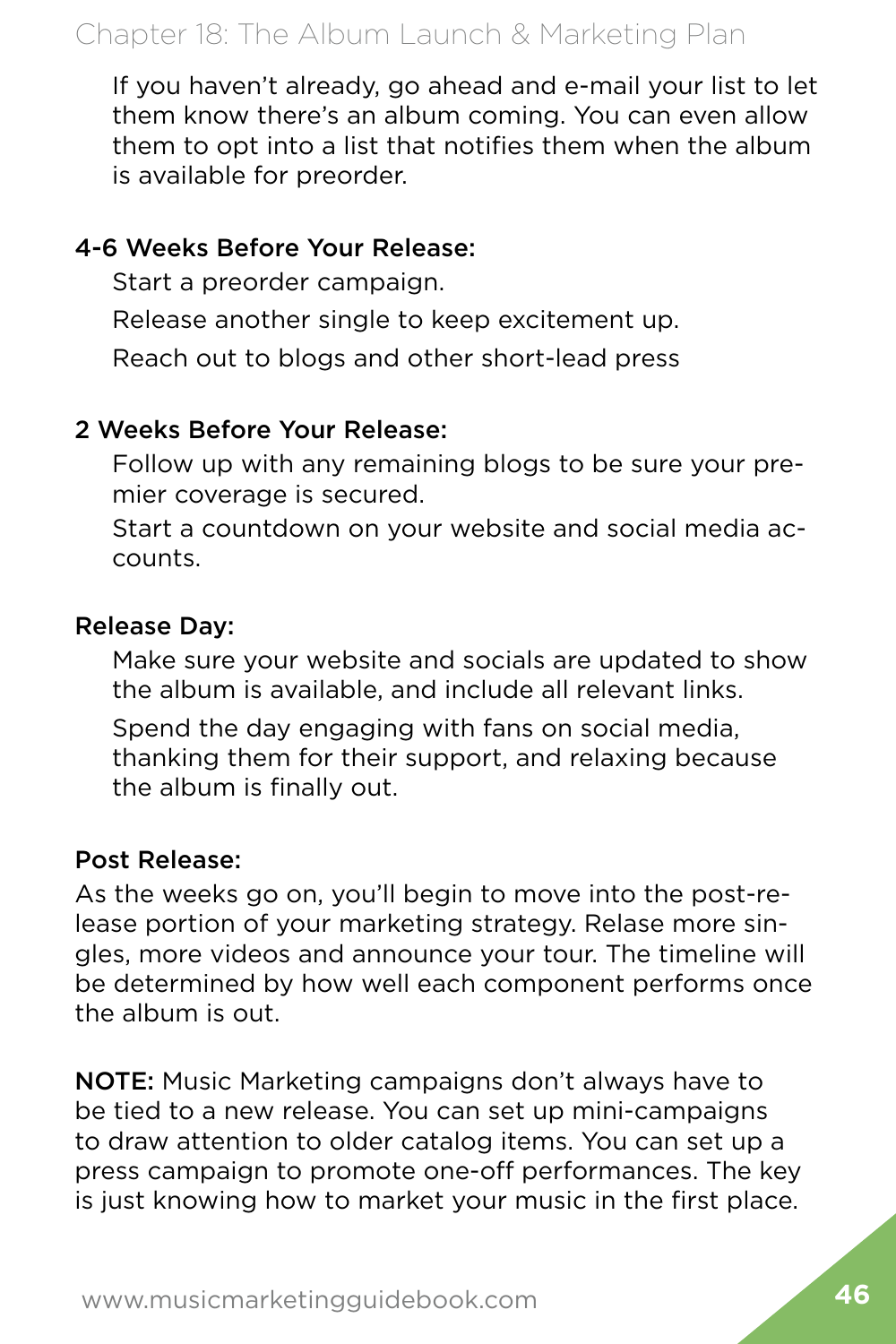## <span id="page-51-0"></span>**CHAPTER 19 - EVALUATING SUCCESS**

I've stated quite a few times in this book that Data and Analytics are wildly important to both your Marketing efforts and your career as a whole. When you've put so much time and effort into creating music and orchestrating a 6-8 week pre-release campaign, you have to be able to analyze your results to make sure your plan is working.

As you create your marketing plan, there should be certain Key Performance Indicators (or KPIs) created. For example, if your goal for a release campaign is to get more millenial fans in Texas, one of your KPIs could be the amount of engagement your Instagram posts are getting by age and location.

Financial goals are even easier to track. It can be hard to set goals for the success of your first project, but you know that you want to at least break even. If youve spent \$100 on ads, but only made \$15 in sales, you have an 85% deficit to get out of, and you won't be able to keep it up much longer.

As a general rule, you will want to perform an audit at least once per week while your campaign is going on. Monitor your website traffic, your e-mail conversion rates, your social media following numbers, your sales figures and net profits.

If you find that something isn't working, you'll have to do some troubleshooting so that you can tweak thinkgs. If your website traffic isn't where you think it should be, check your referring sites in Google Analytics. Perhaps people aren't clicking your link on Pitchfork's album review. Or hopefully, Pitchfork was just using the wrong link.

If you aren't breaking even with Facebook Ads, you'll need to work on your audience targeting first. If that's not working, perhaps your sales copy and post image need to be updated to something more enticing.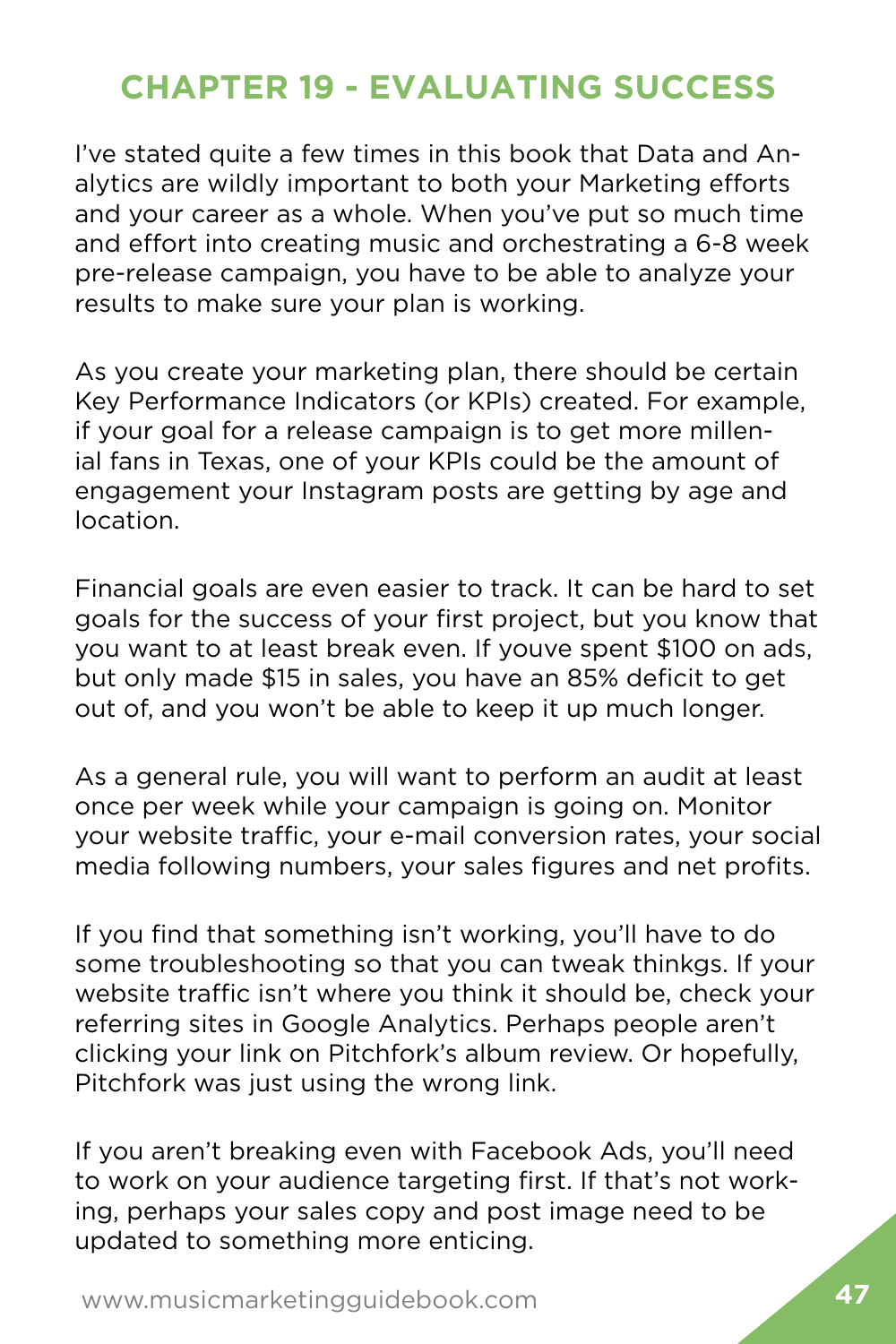Once your album cycle is completed (ie: you've exhausted all your content resources and you're no longer touring), take some time to look at your results as a whole. What did you like about the rollout? What did you hate? Did your music resonate with an audience that you found surprising? If you had it to do over, would you do things the same way? Asking yourself these tough questions will help you get better with each campaign.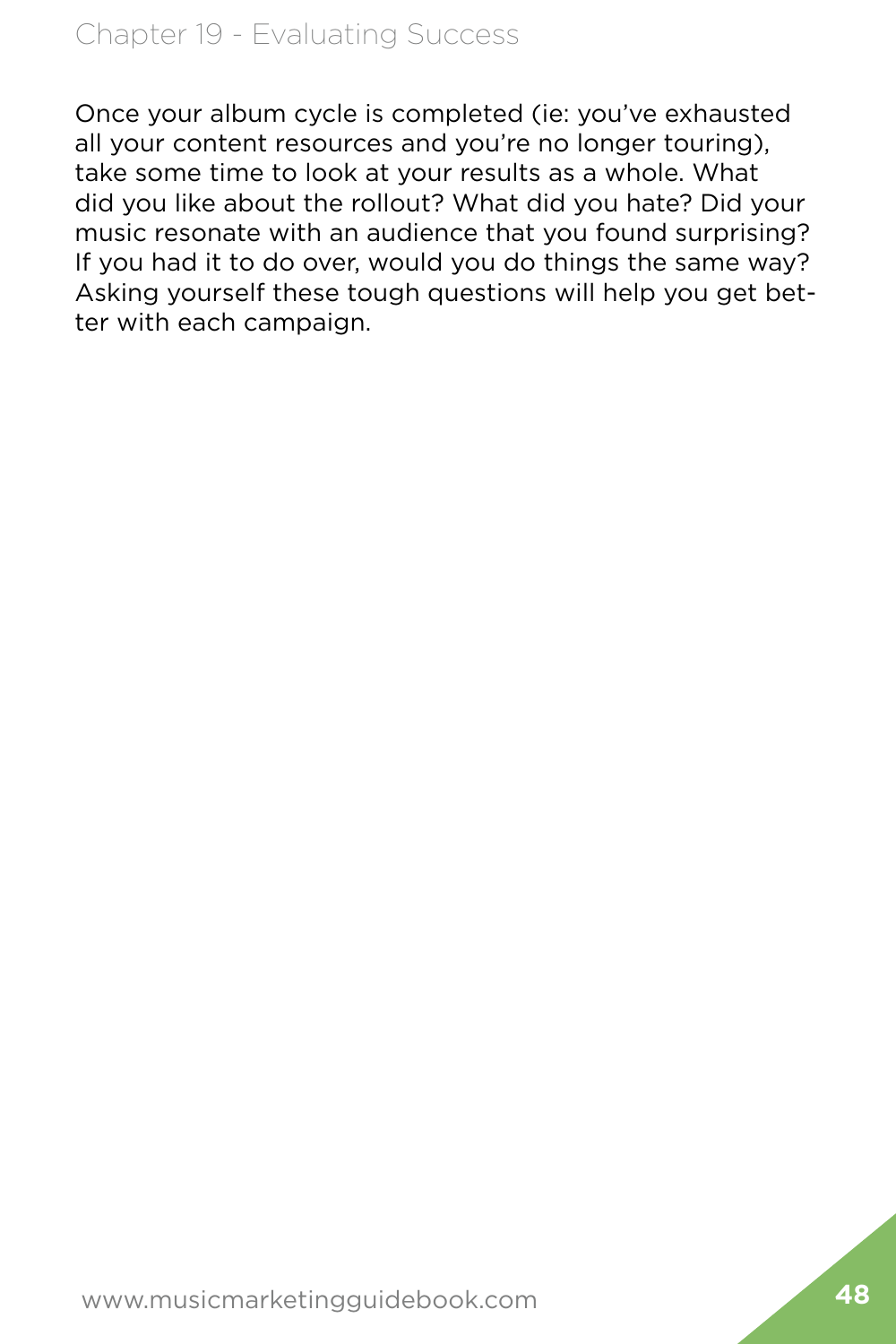## <span id="page-53-0"></span>**CHAPTER 20 - GETTING CREATIVE**

We've discussed all the major components of a great Music Marketing plan. But what we haven't done is shown you some of the great advancements of the internet era, and just how creative you can get with your music rollout campaigns. Here are a few examples:

#### **CROWDFUNDING PLATFORMS**

Kickstarter - the original crowdfunding platform. Instead of trying to save your money to fund your album and marketing campaign, allow your fans to contribute to a campaign that will fund it. Kickstarter is all or nothing, so it's best to set an acheivable goal.

Hip Hop Artist NANCE from Raleigh, NC recently raised over \$10,000 on Kickstarter to support the release of his debut album, *No Excuses*. If you keep your fans heavily engaged, they'll be chomping at the bits to support you in your time of need.

PledgeMusic - PledgeMusic is similar to Kickstarter, but it is designed specifically for musicians. Instead of an all or nothing campaign, PledgeMusic is set up as more of a creative preorder challenge. What's also cool about PledgeMusic is that they report their sales to SoundScan, so you can find yourself on the Billboard Charts if you're successful on the platform.

*Note:* Kickstarter and PledgeMusic take a percentage of your sales made on their platforms. Be sure to include that figure into your budgeting, or you'll be in for an unpleasant surprise when the campaign is over.

## **INTERACTIVE EXPERIENCES**

You can create and deploy a Custom Website or Mobile App to give your fans a one-of-a-kind album launch experience. Just recently, Kanye West decided to release 5 albums in 5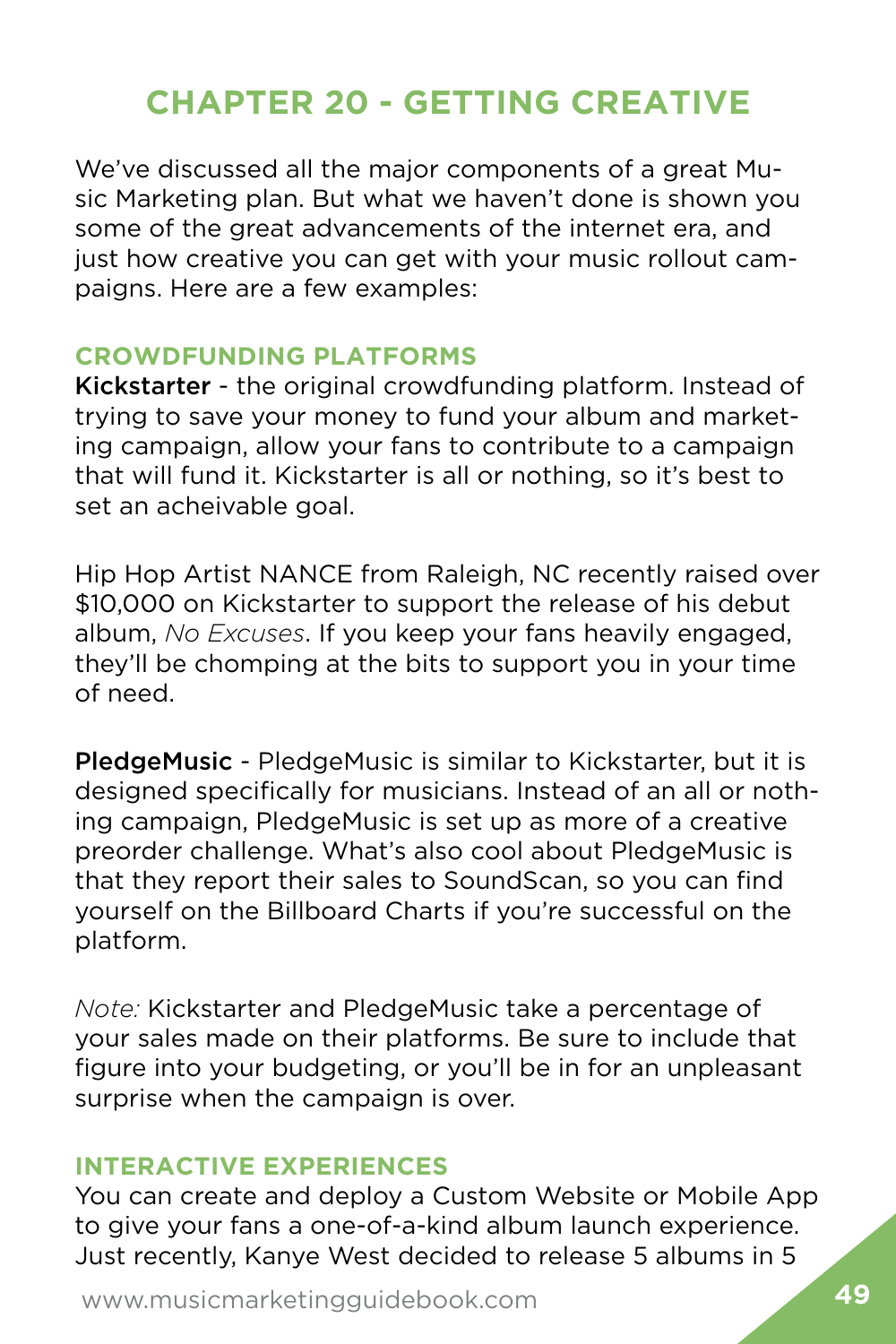## Chapter 20 - Getting Creative

weeks for the months of May and June 2018. He debuted the albums at live, private listening parties across the country. For those who couldn't attend live, you could listen in via a livestreaming app called Wav. It wasn't the smooothest album or app debut, but it was definitely trendsetting.

#### **SUBSCRIPTIONS**

Bandcamp Subscription - Bandcamp offers a service where members can pay a monthly fee to subscribe to your members only area. Here, you can serve them content that isn't available anywhere else, much to their delight.

Patreon - Patreon is also a subscription platform that takes its inspiration from the Renaissance era. Renaissance painters used to be paid a salary -known as a patronage - by wealthy donor families. The most famous example is the Medici family, who supported the works of Leonardo Da Vinci and Michelangelo among many others. Like the patrons of old, Your supporters - or patrons - help to fund your art. They agree to donate a set amount per month or per "thing" that you deliver.

J. Filt is a Music Producer from the Atlanta, GA area. He regularly posts beatmaking tutorials on YouTube under the name VerySickBeats. He recently started a Patreon account where people who found him on YouTube can subscribe and get extra goodies like drum kits and sound packs in exchange for their financial support. He's currently making nearly \$200 per month from this one revenue stream alone! The opportunities for you are endless.

#### **TAKE ACTION**

Got a creative release idea of your own? I'd love to hear about it. E-mail it to info@kdmrmusic.com and I'll give you my personal feedback. I can't wait to hear from you.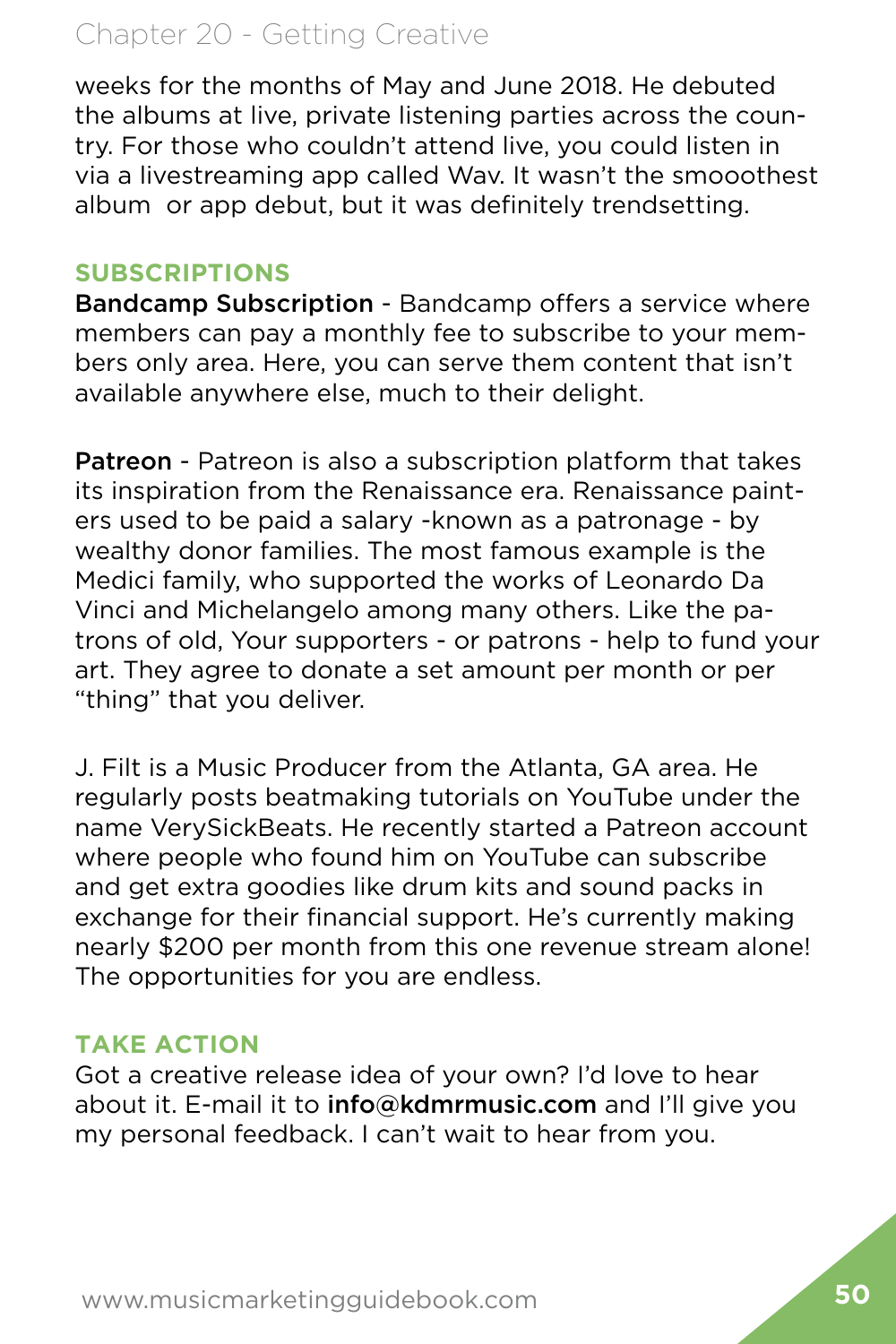## **CONCLUSION**

<span id="page-55-0"></span>If you've made it to this point, I'd like to congratulate you. Not only are you a great musician, but you are now equipped with the tools to find your target audience, convert them into fans, and promote your next album, single or tour effectively and profitably.

The marketing process is never ending. Each campaign will teach you new things about yourself, your fans and your business. There will be new technology invented every few months. There will be new platforms, now ideas and new strategies every month. But now that you're equipped with the foundational knowledge, you can tell the difference between a passing fad and a practice that's here to stay.

This book was meant to be a brief overview. Just enough information for you to act on without being overwhelmed. Great marketing, however, takes practice. Make it your personal goal to get a little better every day. Get better at targeting. Get better at understanding your fans. Get better at writing sales copy. Each incremental adjustment will get you one step closer to living the life of your dreams.

A full time career as a musician isn't complicated. In fact, it's quite simple. Find your fans, turn them into customers, and repeat. It's not rocket science, but it takes drive. And I believe you have that.

Good Luck!  $B<sub>1</sub>$